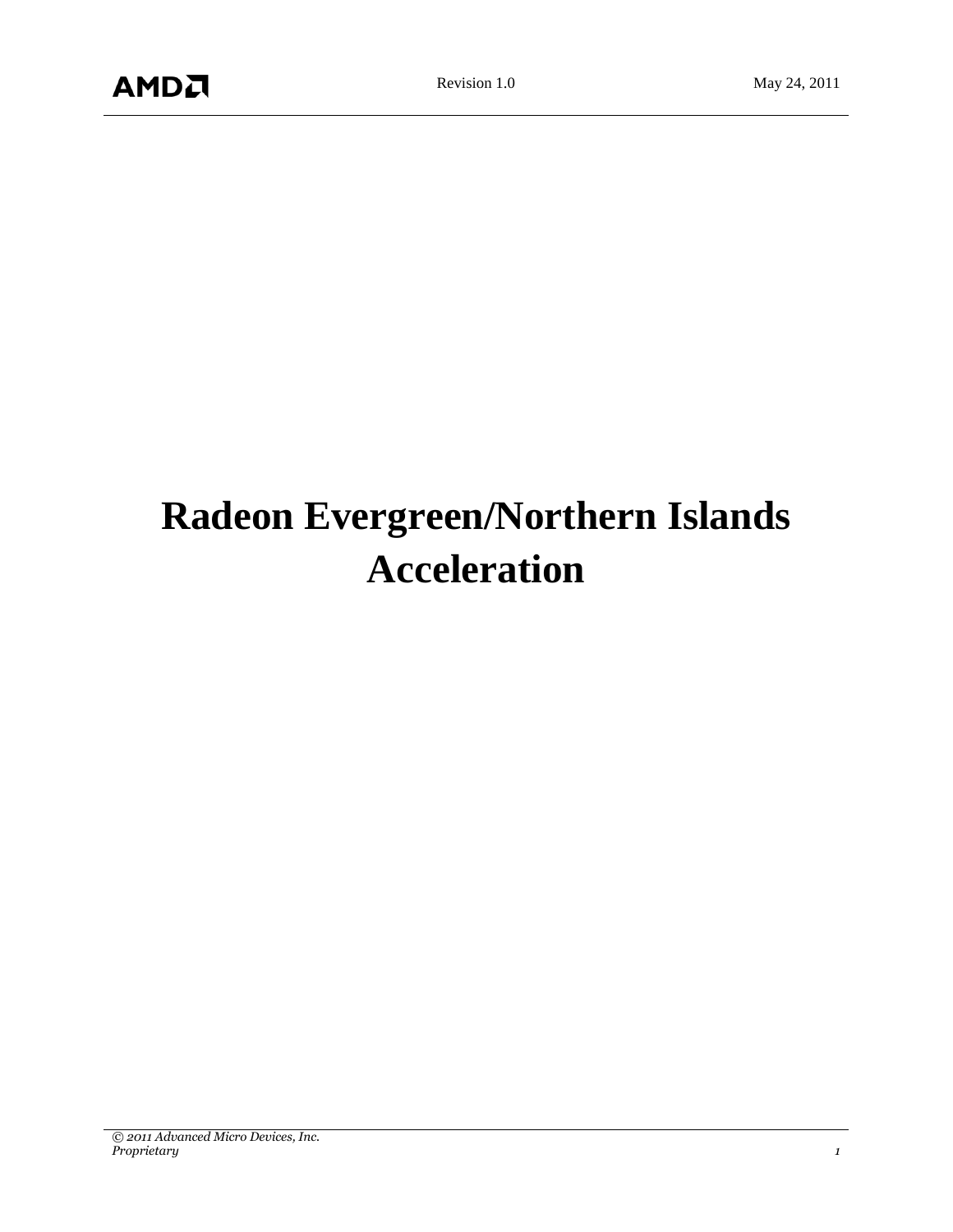#### *Trademarks*

*AMD, the AMD Arrow logo, Athlon, and combinations thereof, ATI, ATI logo, Radeon, and Crossfire are trademarks of Advanced Micro Devices, Inc.*

*Microsoft and Windows are registered trademarks of Microsoft Corporation.*

*Other product names used in this publication are for identification purposes only and may be trademarks of their respective companies.*

#### *Disclaimer*

*The contents of this document are provided in connection with Advanced Micro Devices, Inc. ("AMD") products. AMD makes no representations or warranties with respect to the accuracy or completeness of the contents of this publication and reserves the right to make changes to specifications and product descriptions at any time without notice. No license, whether express, implied, arising by estoppel, or otherwise, to any intellectual property rights are granted by this publication. Except as set forth in AMD's Standard Terms and Conditions of Sale, AMD assumes no liability whatsoever, and disclaims any express or implied warranty, relating to its products including, but not limited to, the implied warranty of merchantability, fitness for a particular purpose, or infringement of any intellectual property right. AMD's products are not designed, intended, authorized or warranted for use as components in systems intended for surgical implant into the body, or in other applications intended to support or sustain life, or in any other application in which the failure of AMD's product could create a situation where personal injury, death, or severe property or environmental damage may occur. AMD reserves the right to discontinue or make changes to its products at any time without notice.*

© 2011 Advanced Micro Devices, Inc. All rights reserved.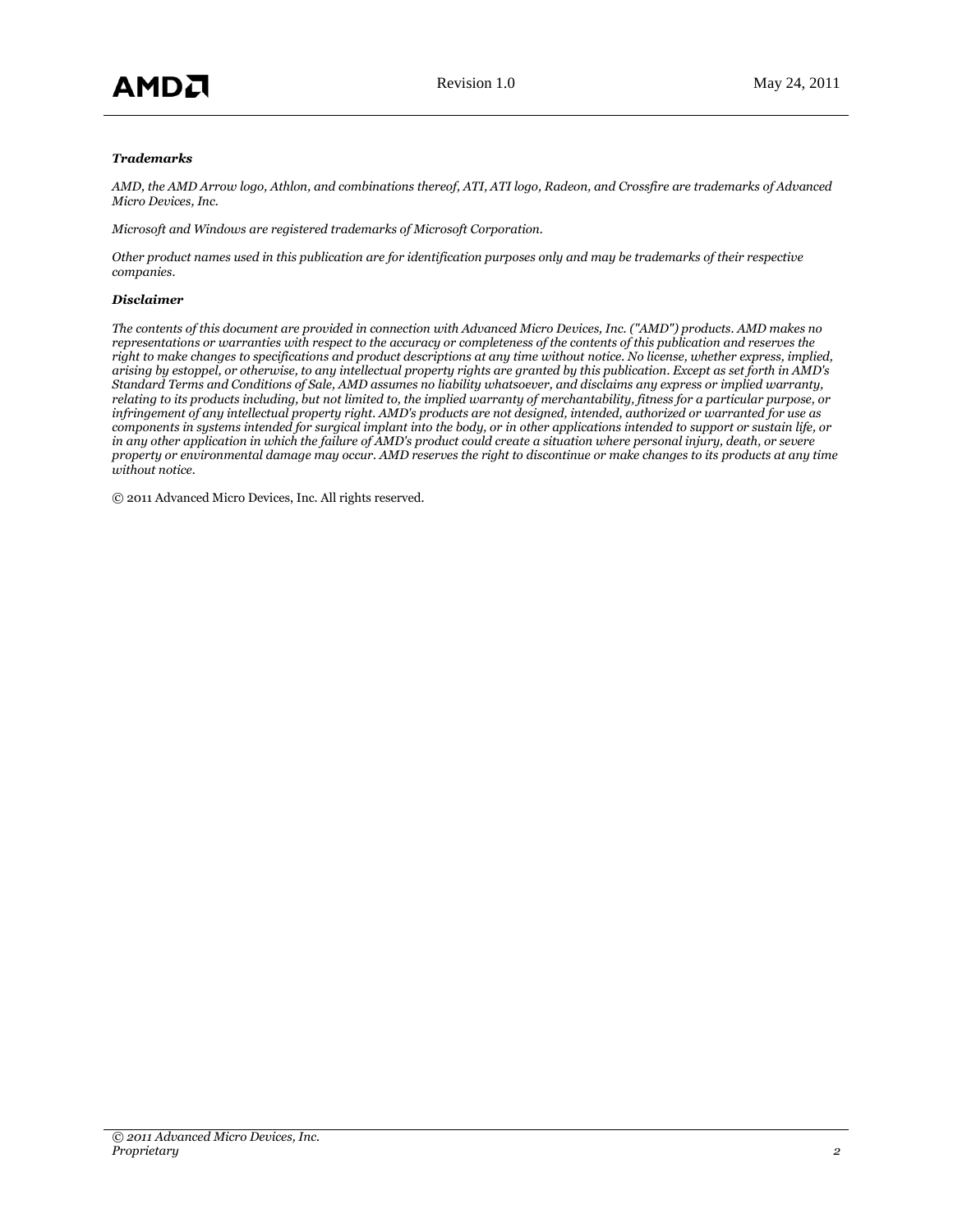| 1.  |  |
|-----|--|
| 2.  |  |
| 2.1 |  |
| 2.2 |  |
| 2.3 |  |
| 3.  |  |
| 3.1 |  |
| 3.2 |  |
| 4.  |  |
| 4.1 |  |
| 4.2 |  |
| 5.  |  |
| 5.1 |  |
| 5.2 |  |
| 5.3 |  |
| 6.  |  |
| 6.1 |  |
| 6.2 |  |
| 7.  |  |
| 7.1 |  |
| 7.2 |  |
| 7.3 |  |
| 7.4 |  |
| 7.5 |  |
| 8.  |  |
| 8.1 |  |
| 8.2 |  |
| 8.3 |  |
| 8.4 |  |
| 8.5 |  |
| 8.6 |  |
| 9.  |  |
| 9.1 |  |
| 9.2 |  |
| 9.3 |  |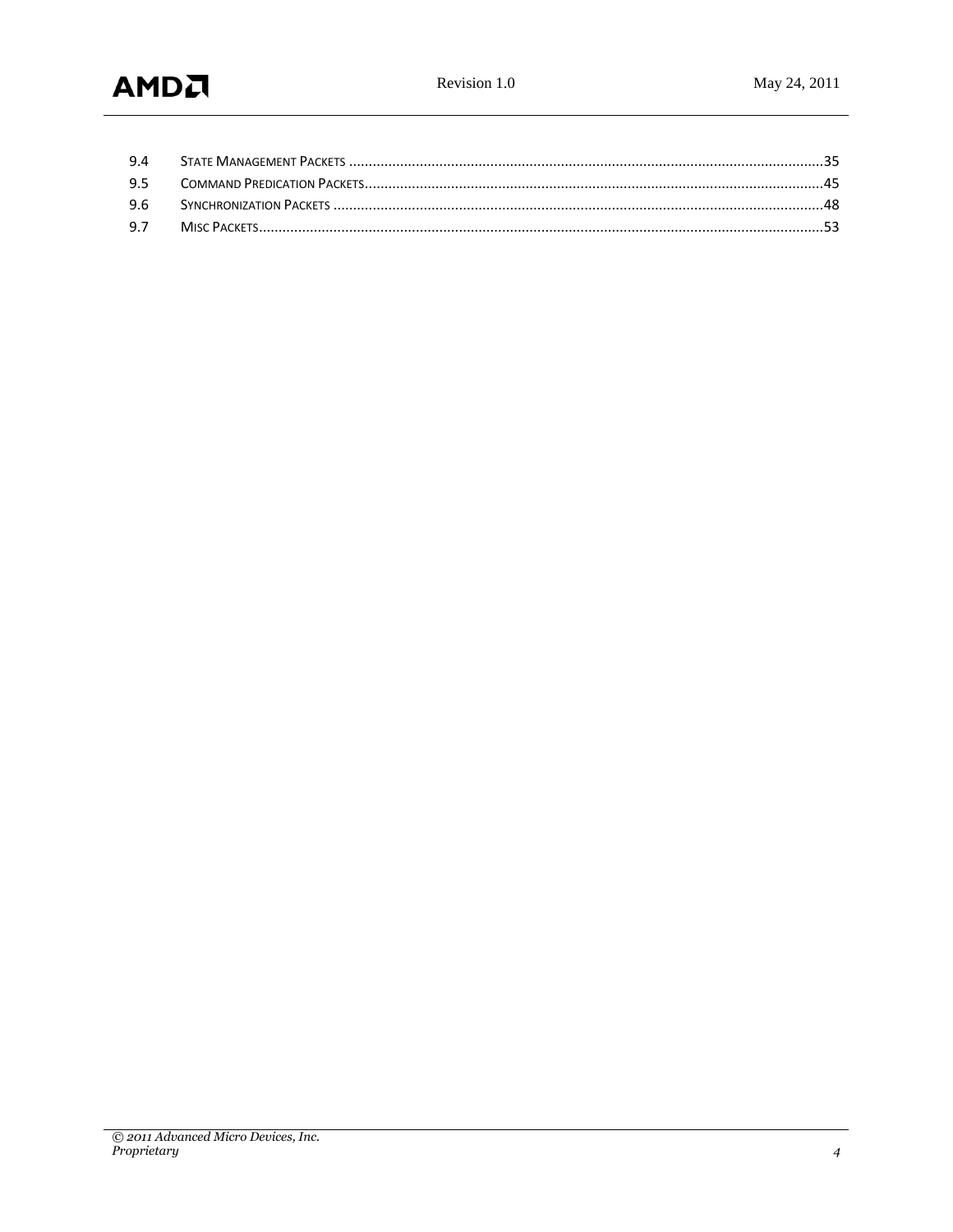# **1. Introduction**

<span id="page-4-0"></span>This guide is targeted at those who are familiar with GPU programming and the Radeon programming model. It is recommended that you read the r6xx/r7xx programming guide first as this guide builds on the information in that one. Much of the information in this guide is relevant to previous ASICs as well and is noted where applicable.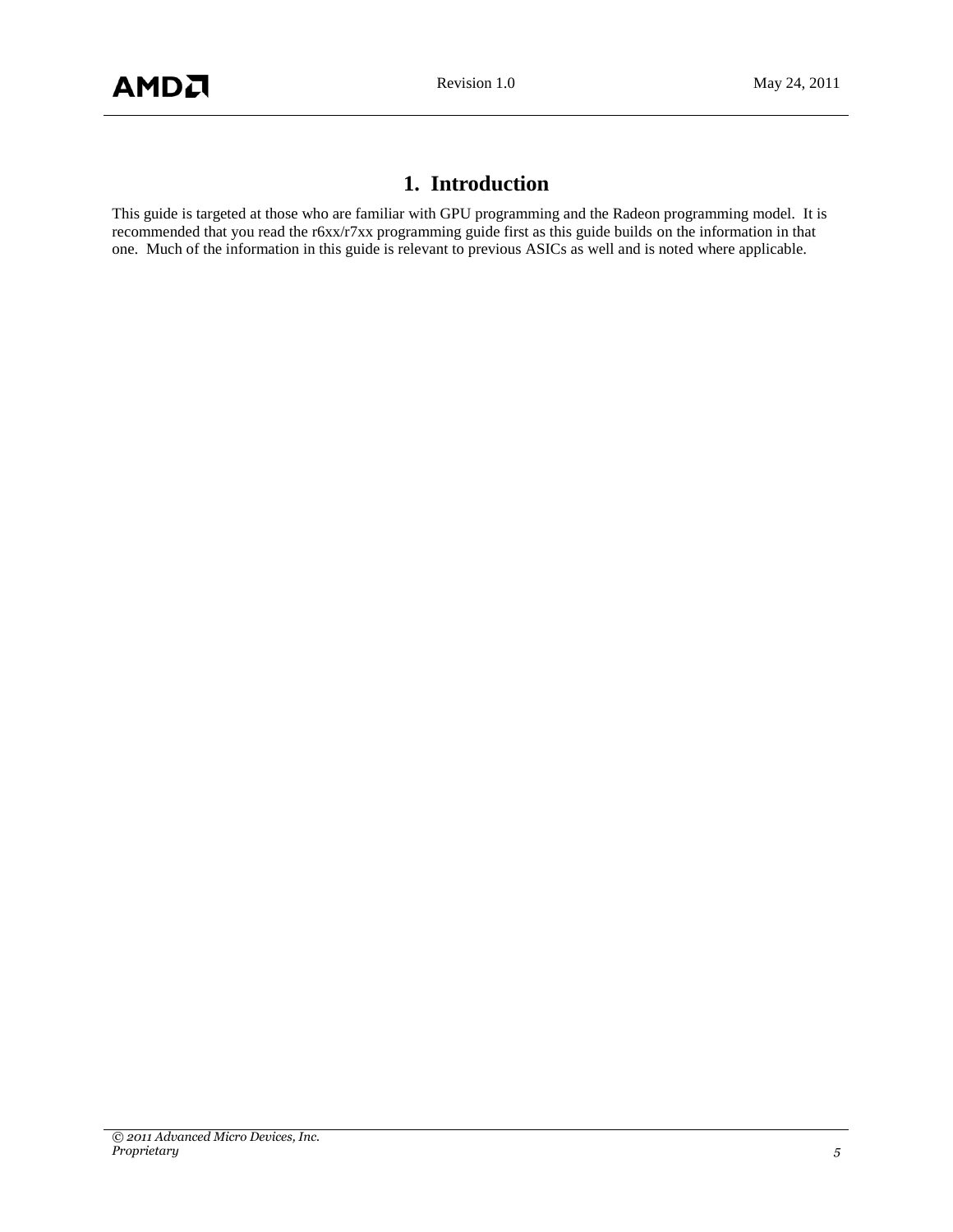# **2. Scissors**

# <span id="page-5-1"></span><span id="page-5-0"></span>**2.1 Overview**

There are three 2D coordinate systems relevant for the scissors. All three coordinate systems have the x-axis pointing right and the y-axis pointing down.

- 1) **Hardware Screen Coordinates** This coordinate system is defined by the SC number system definition. This coordinate system is the one in which the SC process is performed. The other coordinate systems are "located" within this coordinate system. The screen and window coordinate system can be offset by a programmable amount in the HW Screen coordinate system to allow a maximum amount of guard band for all legitimate window/screen sizes.
- 2) **Screen Coordinates** This coordinate system is typically only relevant when rendering a window into a primary surface (i.e. Front/Back buffer). When rendering to an off-screen buffer, typically window and screen are the same coordinate system. When rendering to a primary surface, this coordinate system is typically defined by the primary surface size and has a range of 0 to 16K-1. The origin (0,0) of screen coordinates is located at 0, 0 or a programmable amount in HW Screen coordinates. The window coordinate system typically is located within the screen coordinate system. The offset between the window coordinates and the screen coordinates is defined by a "Window Offset" register controllable by the driver.
- 3) **Window Coordinates** This coordinate system is defined by the output of the viewport transform. Typically, 0,0 represents the upper left corner of the visible window and Xmax, Ymax represents the lower right corner of the visible window. Coordinates may range less than 0 and greater than Xmax,Ymax due to the clipping guard band.

# <span id="page-5-2"></span>**2.2 Scissor Rectangles**

There are four scissor rectangles supported by evergreen. The first is termed the SCREEN scissor because it is specified in screen coordinates. The second is the WINDOW scissor because it is specified in window coordinates and it can be (conditionally) offset by the window offset and ranges from 0 to 16K for right and bottom and from 0 to 16K-1 for left and top. The offset will be applied if the state register,

PA\_SC\_WINDOW\_SCISSOR\_TL.WINDOW\_OFFSET\_DISABLE, is not set. The third scissor is the GENERIC scissor and it is also specified in window coordinates and it can also be (conditionally) offset by the window offset and ranges from 0 to 16K for right and bottom and from 0 to 16K-1 for left and top. The offset will be applied if the state register, PA\_SC\_GENERIC\_SCISSOR\_TL.WINDOW\_OFFSET\_DISABLE, is not set. The fourth scissor is an array of 16 scissors indexed by the viewport array index and it is called the VIEWPORT scissor and ranges from 0 to 16K for right and bottom and from 0 to 16K-1 from left and top. The viewport array index is generally an output of the Geometry Shader. The VIEWPORT scissor can also be offset (conditionally) by the window offset. The offset will be applied if the state register, PA\_SC\_VPORT\_SCISSOR\_\*\_TL.WINDOW\_OFFSET\_DISABLE. The VIEWPORT scissor can also be enabled/disabled by the state bit PA\_SC\_MODE\_CNTL.VPORT\_SCISSOR\_ENABLE.

The evergreen scissor rectangles are specified as an upper left x, y and a lower right x, y value in window coordinates. The scissor will be inclusive on LEFT and TOP and exclusive on RIGHT and BOTTOM (i.e. a scissor definition of UL 10,10 and LR 20,20 will draw row and column 10 and will discard row and column 20).

# <span id="page-5-3"></span>**2.3 Clip Rectangles (Auxiliary Scissor)**

There are 4 clip rectangles provided by Evergreen. Unlike the Scissor Rectangle, the clip rectangles can be programmed to discard based on included or excluded from the rectangle and may be programmed to form unions and intersections of the 4 clip rectangles. The determination of inside or outside of the rectangle is identical to that of the scissor rectangle (i.e. LEFT/TOP inclusive, RIGHT/BOTTOM exclusive).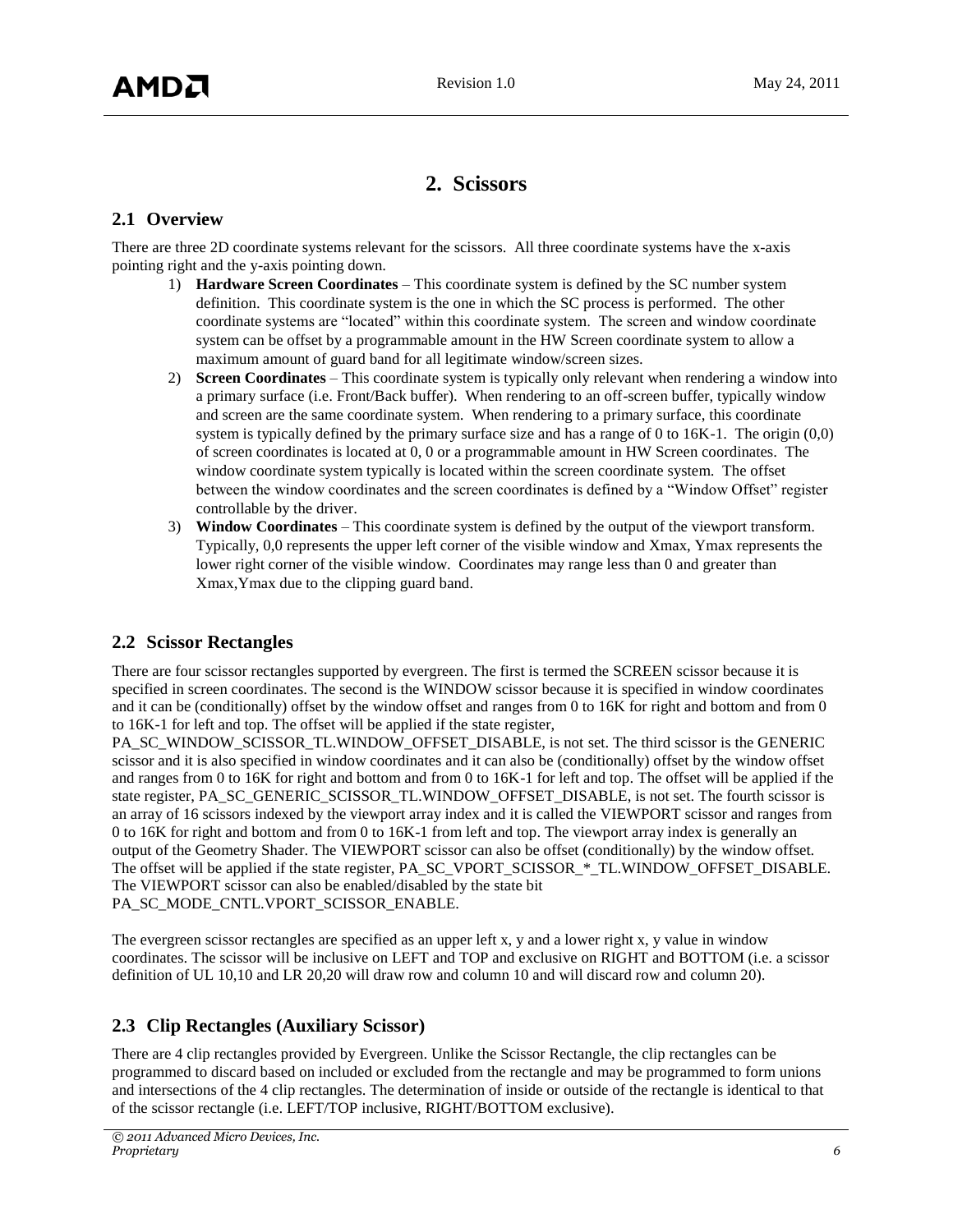# **3. Compute Shaders**

# <span id="page-6-1"></span><span id="page-6-0"></span>**3.1 Overview**

Setting up the GPU for compute shaders is very similar to the setup for 3D graphics. When setting compute state, bit 1 in the PM4 packet 3 header needs to be set to 1 to denote a compute shader. To kick-off a compute thread, DISPATCH\_\* packets are used rather than DRAW\_\* packets.

For R7xx compute shaders are a special version of the ES shader. Compute inputs are constant buffers, vertex buffers, textures (ES resources), and global memory pointed by SX\_MEMORY\_EXPORT\_BASE. Outputs can go to global memory pointed by SX\_MEMORY\_EXPORT\_BASE or to the ESGS ring or STRMOUT buffers.

For evergreen/cayman compute shaders are a special CS shader type that runs on resources shared with LS shader. The inputs are constant buffers, vertex buffers, textures (LS resources), global memory pointed by SX\_MEMORY\_EXPORT\_BASE (on evergreen) and SX\_SCATTER\_EXPORT\_BASE (on cayman). The outputs can go to global memory or color buffers CB0 to CB11. CB9..11 do not have full color buffer capabilities and can be only used as RATs (Random Access Targets). RATs have capability to "read" the memory from it, in normal read commands or return a result in atomic command (see all the RAT opcodes with \_RET). Since there is no return path from CB to shader, each "read" command also sends the return address (offset within corresponding CB IMMED<n>BASE surface). When "read" happens, CB does read from the RT and writes to the IMMED surface, and signals end of the operation like it signals confirmation of a normal write. Shader can wait for this write confirmation and then issue read via TC to this location retrieving the "read" value.

SX memory exports use different instructions than CB RAT and can operate only on DWORDs where CB RATs can also work on bytes and shorts.

# <span id="page-6-2"></span>**3.2 State Requirements for Compute**

The GPU requires the same state setup for compute as for graphics, with the following differences:

**1. Packet 3 header**

Set bit 1 in the packet 3 header for compute state

- **2. CB**
	- See the CB programming section below.
- **3. SX**

Program SX\_MEMORY\_EXPORT\_BASE (R7xx/evergreen)/SX\_SCATTER\_EXPORT\_BASE (cayman) if using global memory exports

**4. DB**

Program DB\_RENDER\_CONTROL.COLOR\_DISABLE = 1

**5. GDS (Global Data Share)**

If using GDS, program GDS\_ORDERED\_WAVE\_PER\_SE.COUNT = 1, and GDS\_ADDR\_BASE, and GDS\_ADDR\_SIZE

```
6. SQ
```
Program SQ\_THREAD\_RESOURCE\_MGMT\_2.NUM\_LS\_THREADS and SO\_STACK\_RESOURCE\_MGMT\_3.NUM\_LS\_STACK\_ENTRIES to allocate resources for compute shaders. Also program the LSTMP ring registers: SQ\_LSTMP\_RING\_BASE, SQ\_LSTMP\_RING\_SIZE. On multi-SE (shader engine) asics, the SQ rings are per-SE, so they need to be set separately for each SE. On single SE asics, one only needs to program the SQ rings once. Programming multi\_SE asics: GRBM\_GFX\_INDEX.INSTANCE\_INDEX = 0; GRBM\_GFX\_INDEX.SE\_INDEX = 0; GRBM\_GFX\_INDEX.INSTANCE\_BROADCAST\_WRITES = 1; GRBM\_GFX\_INDEX.SE\_BROADCAST\_WRITES = 0;

emit GRBM\_GFX\_INDEX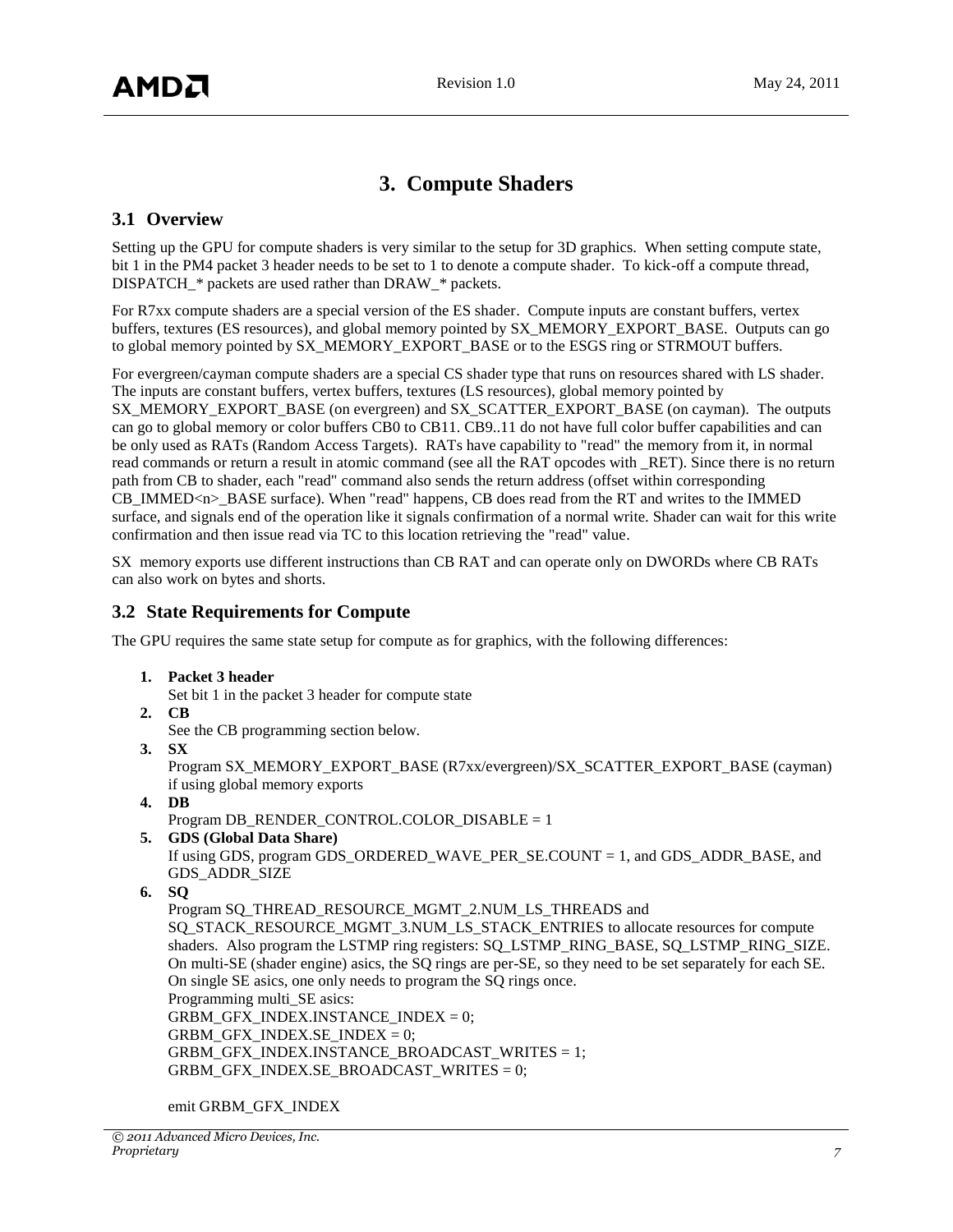emit SQ\_LSTMP\_RING\_BASE, SQ\_LSTMP\_RING\_SIZE for SE0

GRBM\_GFX\_INDEX.SE\_INDEX = 1;

emit GRBM\_GFX\_INDEX emit SQ\_LSTMP\_RING\_BASE, SQ\_LSTMP\_RING\_SIZE for SE1

GRBM\_GFX\_INDEX.SE\_INDEX =  $0$ ; GRBM\_GFX\_INDEX.SE\_BROADCAST\_WRITES = 1;

emit GRBM\_GFX\_INDEX

#### **7. LDS (Local Data Store)**

Program SQ\_LDS\_RESOURCE\_MGMT.NUM\_LS\_LDS, SQ\_LDS\_ALLOC.SIZE and SQ\_LDS\_ALLOC.HS\_NUM\_WAVES.

#### **8. VGT**

Program the following VGT registers as follows: VGT GS MODE.MODE = GS OFF; VGT GS MODE.COMPUTE MODE = 1; VGT\_GS\_MODE.PARTIAL\_THD\_AT\_EOI = 1; VGT\_SHADER\_STAGES\_EN.LS\_EN = CS\_STAGE\_ON; VGT\_SHADER\_STAGES\_EN.HS\_EN = HS\_STAGE\_OFF; VGT\_SHADER\_STAGES\_EN.ES\_EN = ES\_STAGE\_OFF; VGT\_SHADER\_STAGES\_EN.GS\_EN = GS\_STAGE\_OFF; VGT\_SHADER\_STAGES\_EN.VS\_EN = VS\_STAGE\_REAL;

#### **9. PA**

Program the following PA registers as follows: PA\_SU\_LINE\_CNTL.WIDTH = 0; PA\_SU\_SC\_MODE\_CNTL.CULL\_BACK = 1; PA\_SU\_SC\_MODE\_CNTL.CULL\_FRONT = 1; PA\_SU\_SC\_MODE\_CNTL.FACE = 1; PA\_SU\_SC\_MODE\_CNTL.POLY\_MODE = 0; PA\_SU\_SC\_MODE\_CNTL.POLYMODE\_FRONT\_PTYPE = 2; PA\_SU\_SC\_MODE\_CNTL.POLYMODE\_BACK\_PTYPE = 2; PA\_SU\_SC\_MODE\_CNTL.POLY\_OFFSET\_BACK\_ENABLE = 0; PA\_SU\_SC\_MODE\_CNTL.POLY\_OFFSET\_FRONT\_ENABLE = 0; PA\_SU\_SC\_MODE\_CNTL.POLY\_OFFSET\_BACK\_ENABLE = 0; PA\_SU\_SC\_MODE\_CNTL.POLY\_OFFSET\_PARA\_ENABLE =  $0$ ; PA\_SU\_SC\_MODE\_CNTL.VTX\_WINDOW\_OFFSET\_ENABLE = 0; PA\_SU\_SC\_MODE\_CNTL.PROVOKING\_VTX\_LAST = 0; PA\_SU\_SC\_MODE\_CNTL.PERSP\_CORR\_DIS = 0; PA\_SU\_SC\_MODE\_CNTL.MULTI\_PRIM\_IB\_ENA = 0; PA\_SU\_POINT\_SIZE =  $0$ ; PA\_SU\_POINT\_MINMAX = 0;

#### **10. SPI**

Program the following SPI registers as follows: SPI\_COMPUTE\_INPUT\_CNTL.DISABLE\_INDEX\_PACK =  $0$ ; SPI\_COMPUTE\_INPUT\_CNTL.TID\_IN\_GROUP\_ENA =  $0$ : SPI\_COMPUTE\_INPUT\_CNTL.bits.TGID\_ENA = 0;

#### **11. Dispatch a Compute Thread**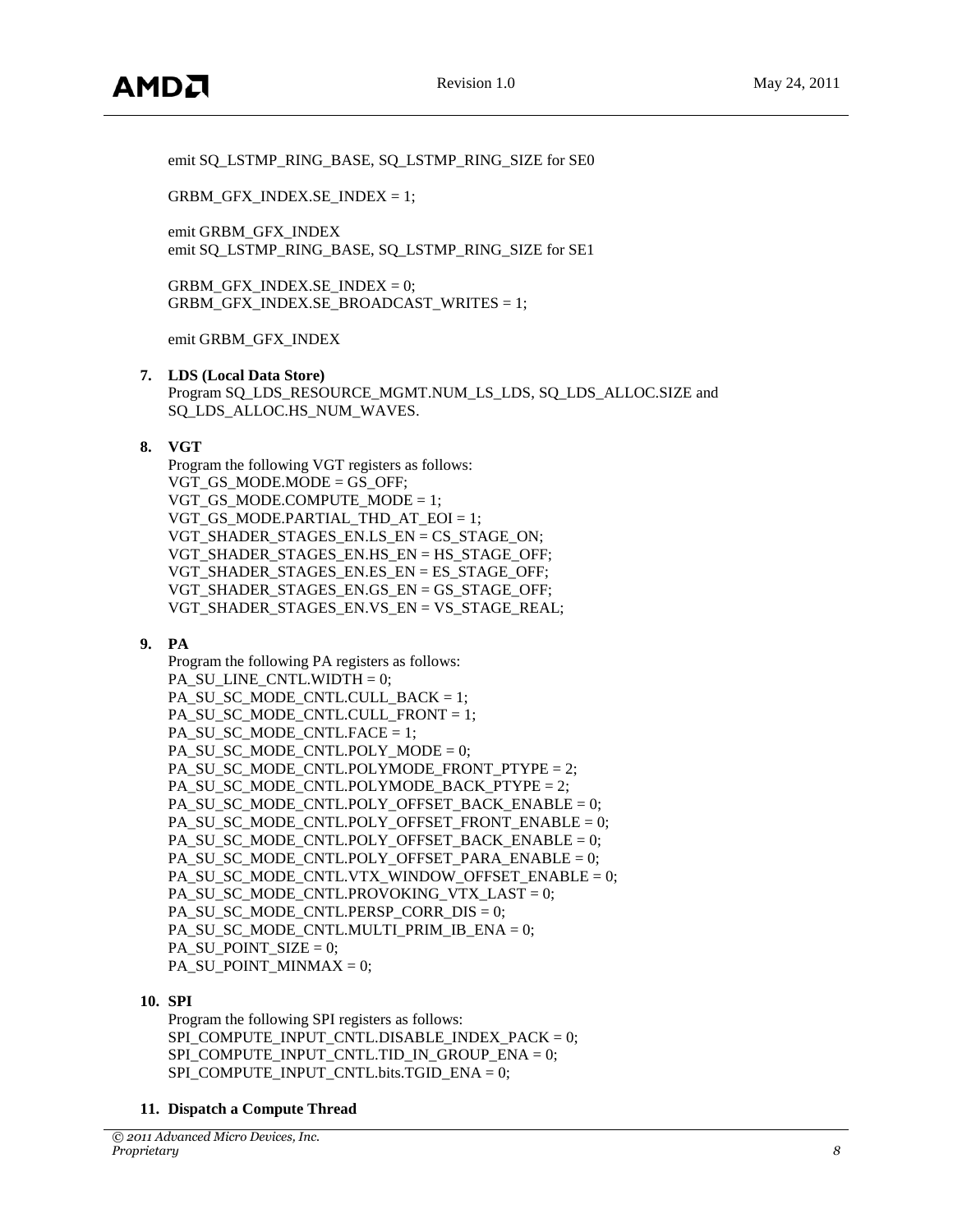Instances is the number of thread groups, indices is thread group size. Program the following registers: VGT\_PRIMITIVE\_TYPE.PRIM\_TYPE = DI\_PT\_POINTLIST; VGT\_COMPUTE\_START\_ $X = 0$ ; VGT\_COMPUTE\_START\_Y = 0; VGT\_COMPUTE\_START\_Z = 0; SPI\_COMPUTE\_NUM\_THREAD\_X = indices SPI\_COMPUTE\_NUM\_THREAD\_Y = 1 SPI\_COMPUTE\_NUM\_THREAD\_Z = 1 VGT\_NUM\_INDICES = indices VGT\_COMPUTE\_THREAD\_GROUP\_SIZE = indices;

#### **DISPATCH\_DIRECT** packet:

DW0:Packet 3 header DW1: instances DW2: 1 DW3: 1 DW4: VGT\_DISPATCH\_INITIATOR.COMPUTE\_SHADER\_EN = 1 See the PM4 section for more on the DISPATCH\* packets.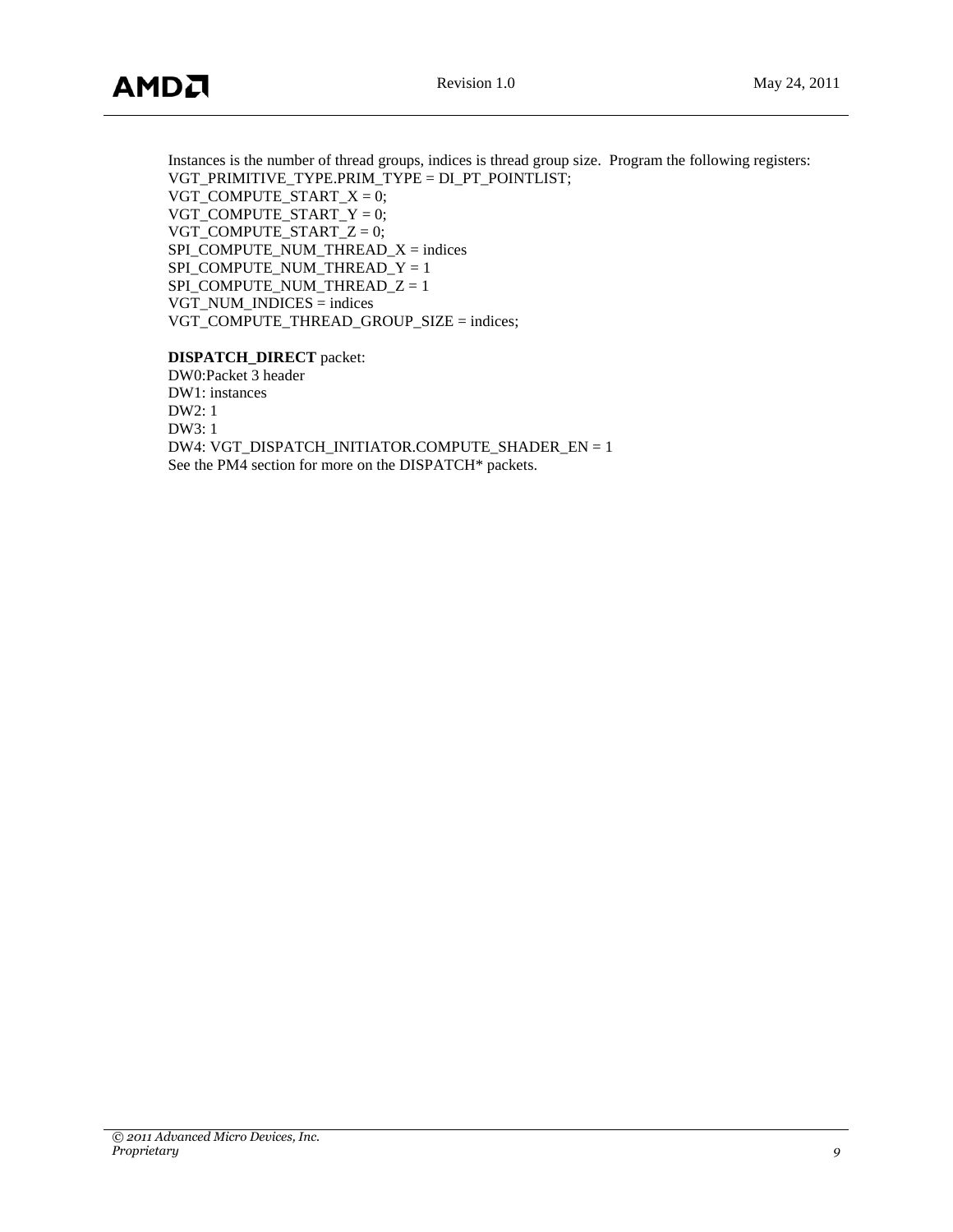# **4. Cayman Shader Changes**

# <span id="page-9-1"></span><span id="page-9-0"></span>**4.1 Changes from Evergreen to Cayman**

This is a brief summary of the ISA changes from Evergreen to Cayman. See the Cayman and Evergreen ISA documents for further details.

- Vfetch instructions issue through TC.
- Scalar ALU slot (ALU.Trans) removed
- New CF\_INST\_PUSH\_WQM, CF\_INST\_POP\_WQM, CF\_INST\_ELSE\_WQM instructions, and removal of WHOLE\_QUAD\_MODE bit from certain instructions.
- Changes in stack allocation requirements.
- Restrictions on POP\_COUNT settings.
- END\_OF\_PROGRAM bit replaced with CF\_INST\_END.
- CF\_INST\_ALU\_BREAK and CF\_INST\_ALU\_CONTINUE are removed and replaced with new EXECUTE\_MASK\_OP modes.
- Added CF\_INST\_ALU\_VALID\_PIXEL\_MODE.
- Added CF\_INST\_REACTIVATE and CF\_INST\_ALU\_REACTIVATE\_BEFORE.
- The GROUP\_SEQ\* ALU synchronization instructions were removed.
- New CF\_INST\_JUMP\_ANY.
- Coalesced scatter reads and the option to write data to LDS.
- Coalesced and structured vfetch and the option to write data to LDS.
- Added MOVA\_DST.

# <span id="page-9-2"></span>**4.2 ALU.Trans Changes**

These evergreen t-slot only ops are implemented in all vector slots.

- MUL\_LIT
- FLT\_TO\_UINT
- INT\_TO\_FLT
- UINT\_TO\_FLT

These evergreen t-slot only opcodes become vector ops, with all four slots expecting the arguments on sources a and b. Result is broadcast to all channels.

- MULLO\_INT
- MULHI INT
- MULLO\_UINT
- MULHI UINT

These evergreen t-slot only opcodes become vector ops in the z, y, and x slots.

- EXP IEEE
- LOG\_IEEE/CLAMPED
- RECIP\_IEEE/CLAMPED/FF/INT/UINT/\_64/CLAMPED\_64
- RECIPSQRT\_IEEE/CLAMPED/FF/\_64/CLAMPED\_64
- SQRT\_IEEE/\_64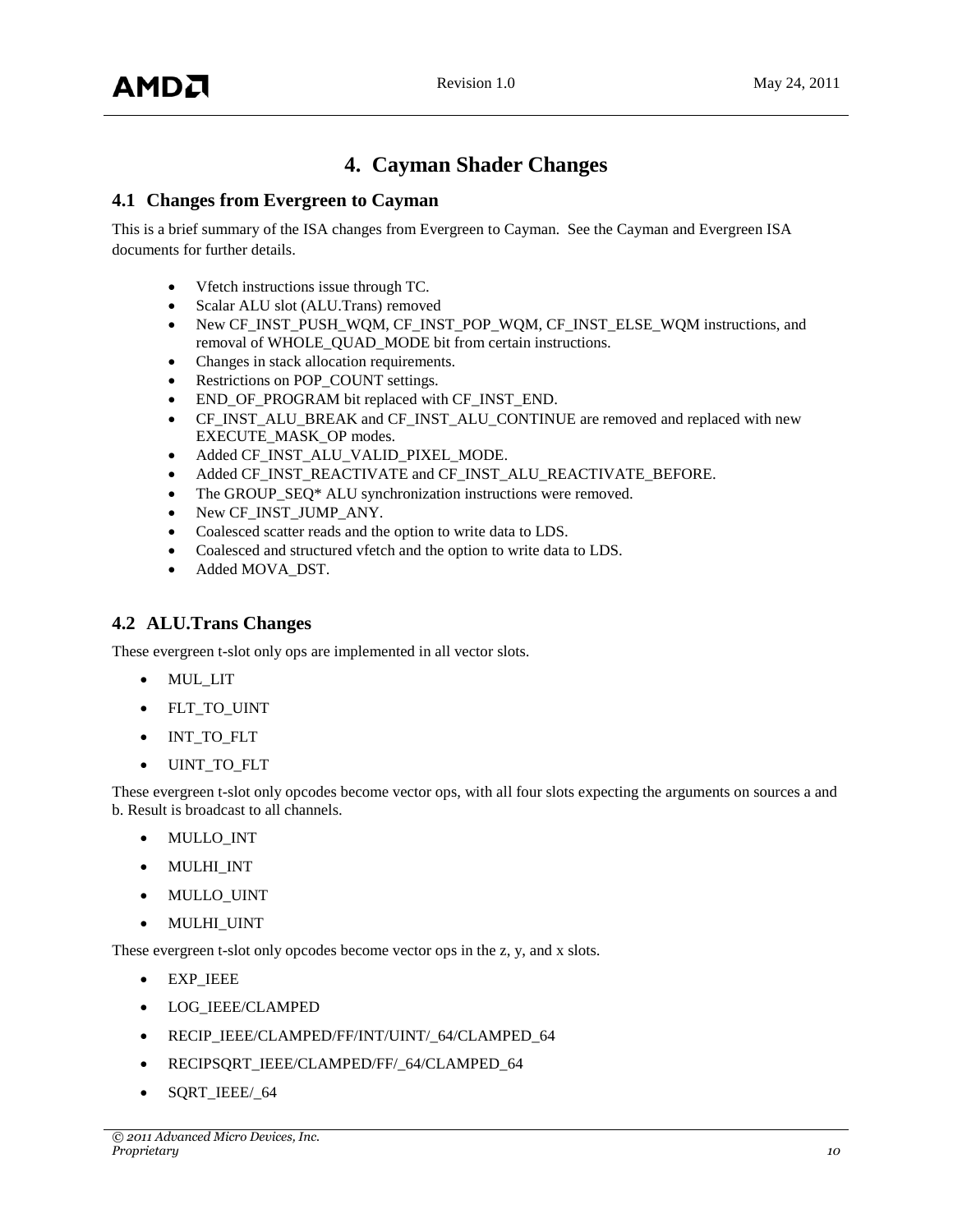### SIN/COS

The w slot may have an independent co-issued operation, or if the result is required to be in the w slot, the opcode above may be issued in the w slot as well. The compiler must issue the source argument to slots z, y, and x.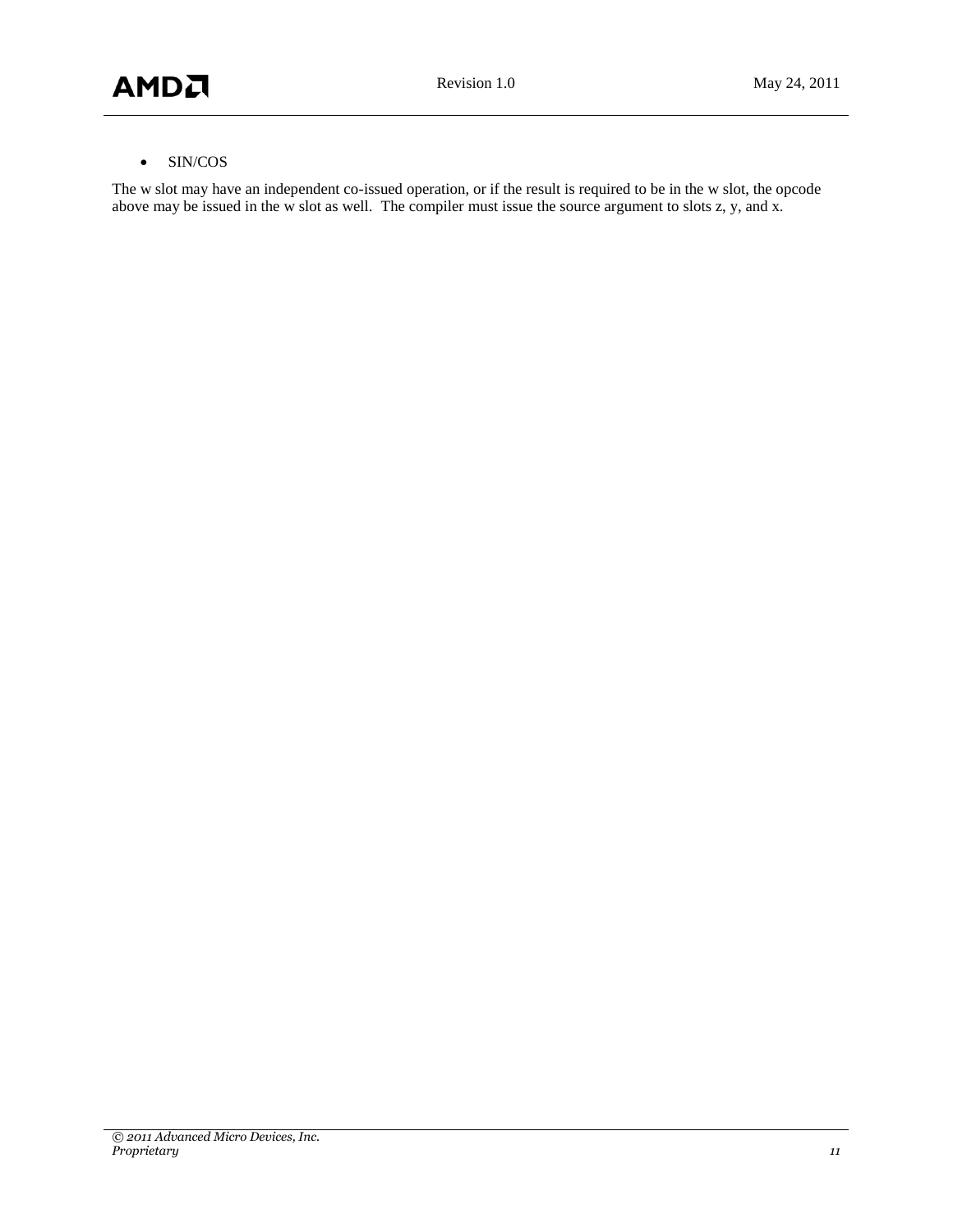# **5. Unified Interpolation**

<span id="page-11-0"></span>In R7xx and prior hardware, pixel shader input attribute interpolation (the interpolation of per-vertex attributes to the pixel locations) was done in dedicated interpolation hardware. The controls for this process defined how many attributes were to be interpolated and many unique controls on the method of interpolation for each attribute. The process was initiated once a pixel vector was prepared for the shader core. Prior to any execution of the pixel shader, the interpolation process would compute and write all of the input attributes into the pixel shader generalpurpose registers (GPRs).

# <span id="page-11-1"></span>**5.1 R7XX Starting Condition**



**GPR Pixel N**

The R7xx starting condition for the pixel shader is that all of the input attributes are already interpolated to the pixel center (or centroid or a given sample) and are present in the GPRs ready for use. This includes an additional set of data (not from the VS) such as screen-space position, front-face, barycentric parameters, fog terms, and a per-pixel index value.

# <span id="page-11-2"></span>**5.2 Evergreen/Cayman Starting Condition**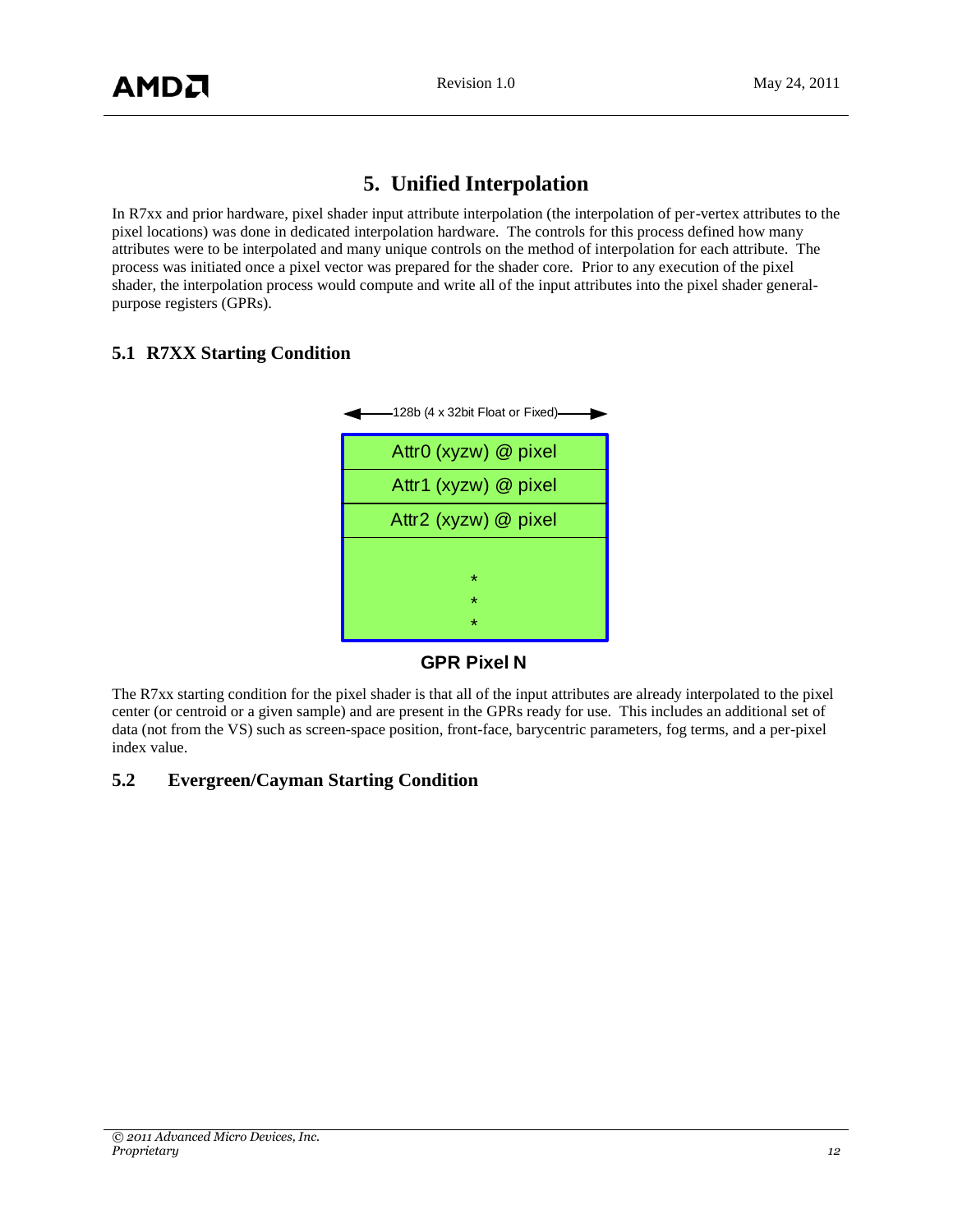| -384b (3 x 128b (4 x 32bit Float or Fixed))- | -128b (4 x 32bit Float or Fixed)- |
|----------------------------------------------|-----------------------------------|
| Prim 0 Attribute 0 Vo, V1-V0, V2-V0          | I, J center / I, J centroid       |
| Prim 1 Attribute 0 Vo, V1-V0, V2-V0          | I, J persp / I, J linear          |
| Prim N Attribute 0 Vo, V1-V0, V2-V0          | $1/W$ J/W 1.0/W                   |
| Prim 0 Attribute 1 Vo, V1-V0, V2-V0          | $\star$                           |
| Prim 1 Attribute 1 Vo, V1-V0, V2-V0          | $\star$                           |
| Prim N Attribute 1 Vo, V1-V0, V2-V0          | $\star$                           |
| $\star$                                      | <b>GPR Pixel N</b>                |
| $\star$                                      |                                   |
| *                                            |                                   |

**Local Data Store (LDS)**

The Evergreen/Cayman starting condition for the pixel shader is that the GPRs contain the perspective-correct (and/or linear ) barycentric coordinates interpolated to the pixel center (and/or centroid and/or sample) along with potentially the same terms still containing w along with 1.0 / w at the pixel center (detail later on how these are used). The pixel shader then has access to the local data store (LDS), which is common storage available to all of the pixels of a given pixel vector. The LDS contains the vertex shader output attribute values as V0, V1-V0, and V2-V0 where V0 is the attribute value at the provoking vertex, V1 is the attribute value at one of the other vertices and V2 is the attribute value at the third vertex. The reason for providing the vertex data in a gradient form (i.e. V0 subtracted from V1 and V2) is that it makes them more applicable to the interpolation math equation (described later).

The terms which are made available to the pixel shader which did not come directly from the vertex shader (such as position in screen space, front-face status, barycentric parameters, per-pixel index value) will still be placed in the GPRs (i.e. NOT in the LDS) at the specified locations, similar to R7xx.

#### *5.2.1 LDS Data*

Each pixel vector may use up to 33 attributes, 32 API specified values plus hardware generated ST term (**param gen**). Each pixel vector allocates enough space in the LDS for attribute data ((num\_interp + **param\_gen**) \* prim\_count\_for\_pixel\_vector \* 12 (the 12 is for 4 components per vector \* 3 terms (V0, V1-V0, V2-V0) per gradient), plus any extra LDS space the driver wants to use for the PS (register SQ\_LDS\_ALLOC\_PS). SQ\_LDS\_ALLOC\_PS is in units of 4 dwords to keep the PS params lined up on nice boundaries. Parameter data is written starting at lds\_base + SQ\_LDS\_ALLOC\_PS.

Each of the 32 API terms can

- be overridden with **default values** if no semantic match with VS outputs. The SPI will place the appropriate default values in V0 and gradients of 0 in the LDS
- be **flat shaded** if corresponding flat shade bit is set (and global flat shade enable is set). The SPI will place the provoking vertex values in V0 and gradients of 0 in the LDS

The first 20 API terms can

- be overridden as a **point sprite texture**.
- Support **cylindrical wrapping**.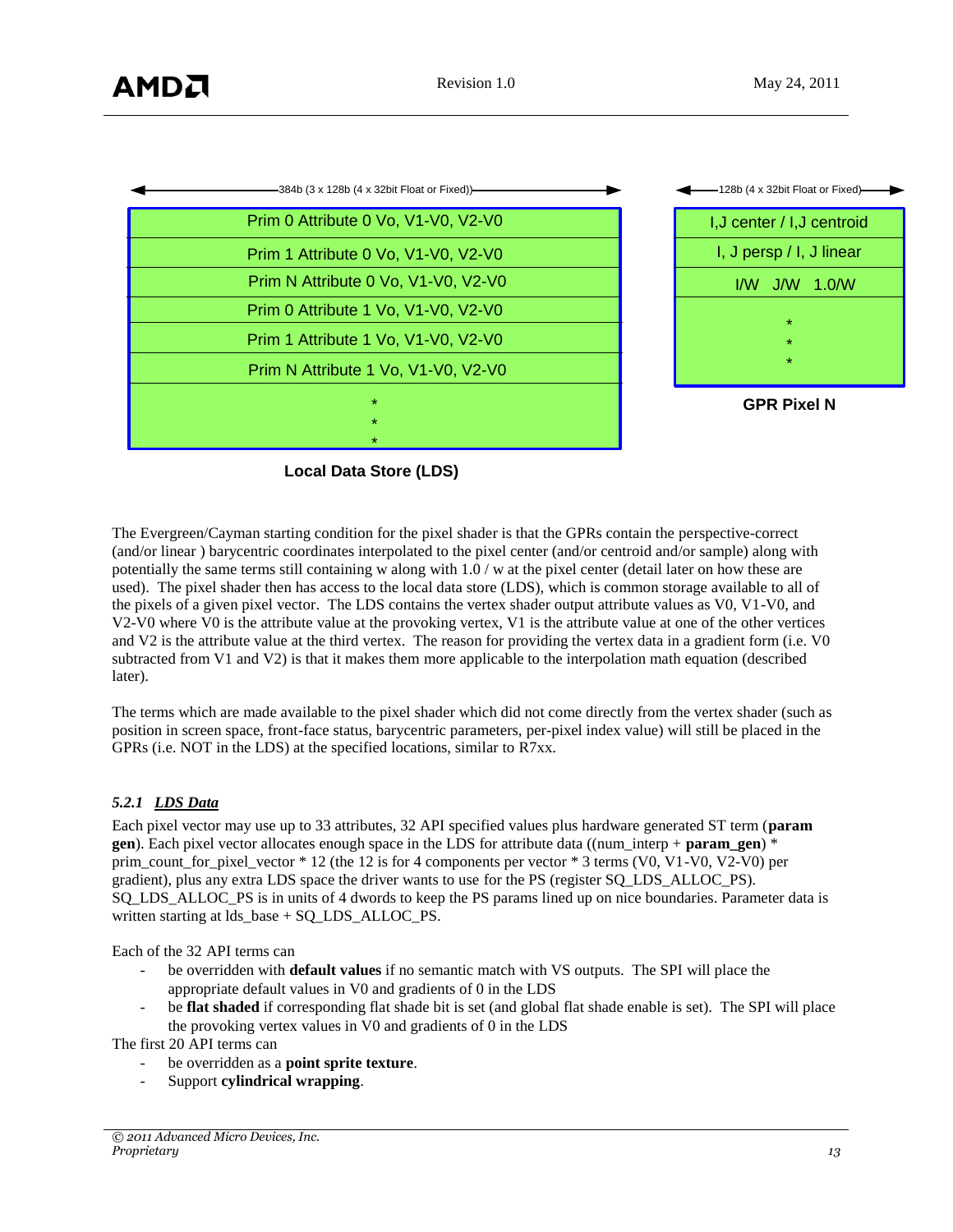**VS FOG** can be written to one of the first NUM\_INTERP-1 LDS locations. It is enabled by setting PASS\_FOG\_THROUGH\_PS, it uses VS\_EXPORTS\_FOG and VS\_OUT\_FOG\_VEC\_ADDR to know if/where fog is in the param cache, and the result is written to the LDS at FOG\_ADDR (range is 0 to NUM\_INTERP-1).

The Pixel Shader may reserve some amount of LDS storage for use by the pixel shader (separately from the interpolation attribute storage). This amount is in quantum of 4 DWords to retain the xyzw granularity for the attribute data. The PS storage is in front of (lower address) the attribute data because the number of primitives (which affects the amount of storage required for the attribute data) is variable per pixel shader.

#### *5.2.2 GPR Data*

#### **IJ data**

- Can write up to 4 GPRs with IJ data.
- Up to 6 sets of IJ for linear/perspective \* center/centroid/sample, each IJ takes 2 GPR channels.
- I/W, J/W, 1/W values used for 'true' pull model interpolation, takes up 3 GPR channels.\
- The data will be packed by IJ pairs for the number of IJ pairs enabled in the following priority order
	- o Perspective Sample
	- o Perspective Center
	- o Perspective Centroid
	- o Linear Sample
	- o Linear Center
	- o Linear Centroid

Followed by an aligned vector with I/W, J/W, 1/W in the x,y,z channels of the subsequent vector.

#### **Front Face**, loaded at SPI\_PS\_IN\_CONTROL\_1.FRONT\_FACE\_ADDR.

- $X =$  front face
- $Y = \text{prim type}$
- $-Z = pixel coverage$
- $W = \text{gen}\text{ index}$

#### **Pixel Coverage**

- SPI stores 32 bit pixel coverage per quad, needs to load 8 bits per pixel to the GPR.
- 8 bit pixel coverage mask loaded into Z channel of Front Face vector.
- Always loaded if Front Face vector is present

#### **Gen Indx Pix**

- Loaded into the W channel of Front Face vector.
- Enabled by SPI\_PS\_IN\_CONTROL\_1.GEN\_INDEX\_PIX
- Always loaded if Front Face vector is present

#### **Floating Point Position**

- floating point position (pick center/centroid/sample)  $X, Y, Z$  (if PROVIDE  $Z$ ), W
- GPR dest address specified by SPI\_PS\_IN\_CONTROL\_0.POSITION\_ADDR

#### **Fixed Point Position + Misc**

- fixed point position (no frac bits).  $XY = \text{pix } XY$ ,  $Z = \text{rendertarget array index}$ ,  $W = \text{iterated sample num}$
- GPR dest address is specified by SPI\_PS\_IN\_CONTROL\_1.FIXED\_PT\_POSITION\_ADDR.

#### **Line Stipple Texture Coord**

- SPI calcs 32 bit line stipple texture coordinate, stores it in the position buffer.
- $X = 32b$  tex coord
- $Y = \text{prim type (always loaded)}$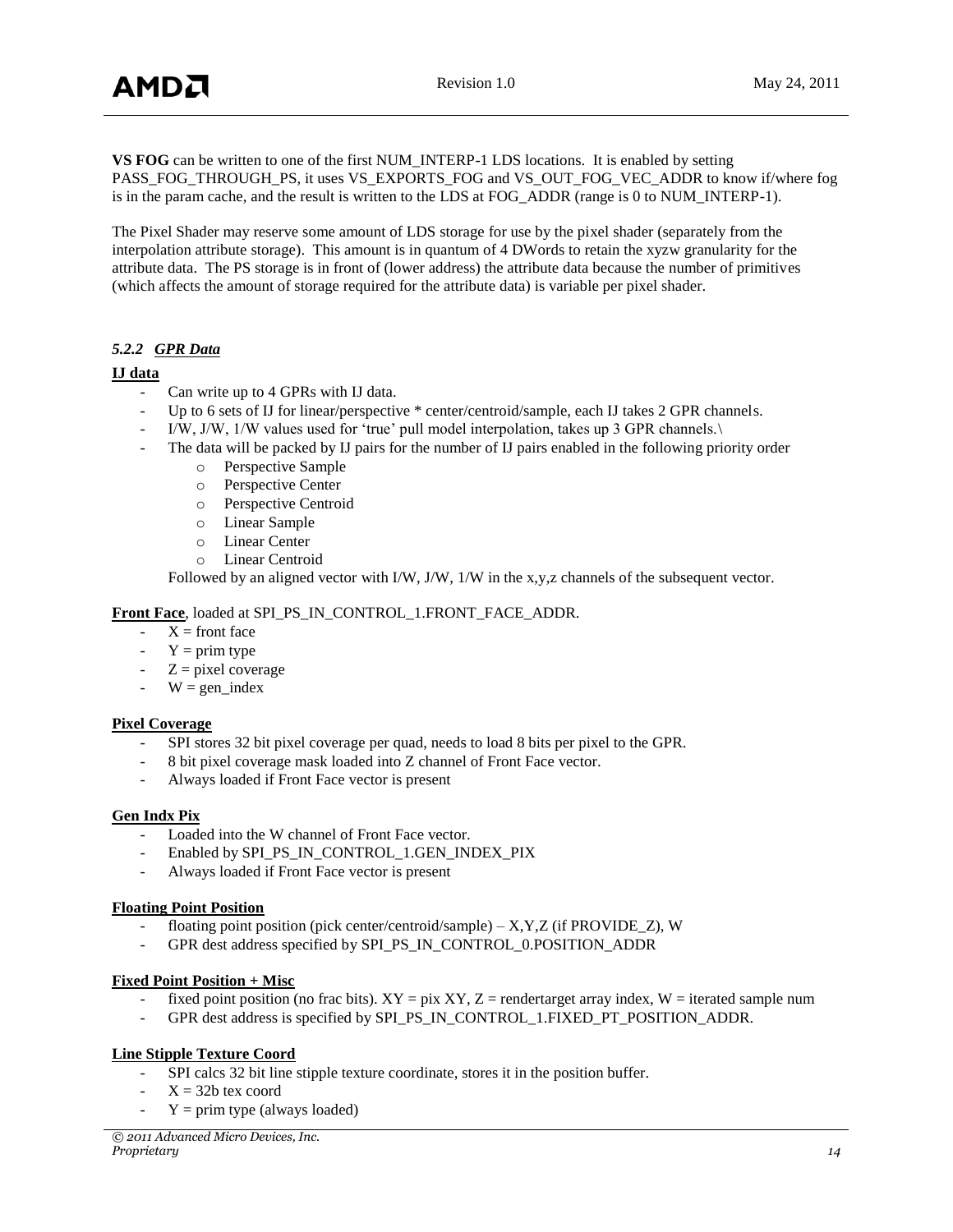- GPR dest addr is specified by SPI\_PS\_IN\_CONTROL\_2.LINE\_STIPPLE\_TEX\_ADDR.

| The SPI will allocate $(MAX(\#IJregs-1, FF, POS, FXD, STIP) + 1) GPRs$ , |  |
|--------------------------------------------------------------------------|--|
| where                                                                    |  |
| $FF = FROMT$ FACE ADDR & FRONT FACE ENA,                                 |  |
| $POS = POSITION$ ADDR & POSITION ENA,                                    |  |
| FXD = FIXED_PT_POSITION_ADDR & FIXED_PT_POSITION_ENA,                    |  |
| $STIP = LINE STIPPLE TEXT ADDR & LINE STIPPLE TEXT ENA).$                |  |
| $\text{HJregs} = (((SPI_BARYC_CNTL.PERSP_CENTER_ENA +$                   |  |
| SPI BARYC CNTL.PERSP CENTROID ENA +                                      |  |
| SPI BARYC CNTL.PERSP SAMPLE ENA +                                        |  |
| SPI BARYC CNTL.LINEAR CENTER ENA +                                       |  |
| SPI BARYC CNTL. LINEAR CENTROID ENA +                                    |  |
| SPI BARYC CNTL. LINEAR SAMPLE ENA)<br>(add up # II pairs)                |  |
| $+1) >> 1)$<br>(determine #GPRs for                                      |  |
| those pairs)                                                             |  |
| + SPI BARYC CNTL.PERSP PULL MODEL ENA (add 1 for I/W, J/W, 1/W)          |  |

#### **Example 1:**

All IJ enables

PERSP\_PULL\_MODEL\_ENA (I/W,J/W,1/W)

FRONT\_FACE\_ENA = 1, FRONT\_FACE\_ADDR = 4 (PrimType, Coverage Mask, GenIndx are free with presence of FF vector)

POSITION\_ENA = 1, POSITION\_ADDR = 5, SPI\_INPUT\_Z = 0 (therefore Z is not valid) LINE\_STIPPLE\_TEX\_ENA = 1, LINE\_STIPPLE\_TEX\_ADDR = 6 (PrimType is free in STIPPLE vector)

| GPR/           |                  |                  |                   |                   |
|----------------|------------------|------------------|-------------------|-------------------|
| <b>CHANNEL</b> | X                | Y                | Z                 | W                 |
|                | I_persp_sample   | J_persp_sample   | I_persp_center    | J_persp_center    |
|                | I_persp_centroid | J_persp_centroid | I_linear_sample   | J_linear_sample   |
|                | I_linear_center  | J_linear_center  | I_linear_centroid | J_linear_centroid |
|                | I/W              | J/W              | 1/N               |                   |
| 4              | FF               | PТ               | <b>MASK</b>       | <b>INDX</b>       |
|                | POS.X            | POS.Y            |                   | POS.W             |
| 6              | <b>STIP</b>      | PТ               |                   |                   |

#### **Example 2:**

 $\overline{IJ}$  persp sample = 1 IJ persp centroid  $= 1$ IJ linear center  $= 1$ PERSP\_PULL\_MODEL\_ENA (I/W,J/W,1/W) FRONT\_FACE\_ENA = 1, FRONT\_FACE\_ADDR = 3 (PrimType, Coverage Mask, GenIndx are free with presence of FF vector)

| FIXED PT POSITION $ENA = 1$ . FIXED PT POSITION $ADDR = 4$ |  |
|------------------------------------------------------------|--|
|------------------------------------------------------------|--|

| GPR/<br><b>CHANNEL</b> |                        |                 |                  |                  |
|------------------------|------------------------|-----------------|------------------|------------------|
|                        | I_persp_sample         | J_persp_sample  | I_persp_centroid | J_persp_centroid |
|                        | <b>I_linear_center</b> | J linear center |                  |                  |
|                        | I/W                    | I/W             | /W               |                  |

*© 2011 Advanced Micro Devices, Inc. Proprietary 15*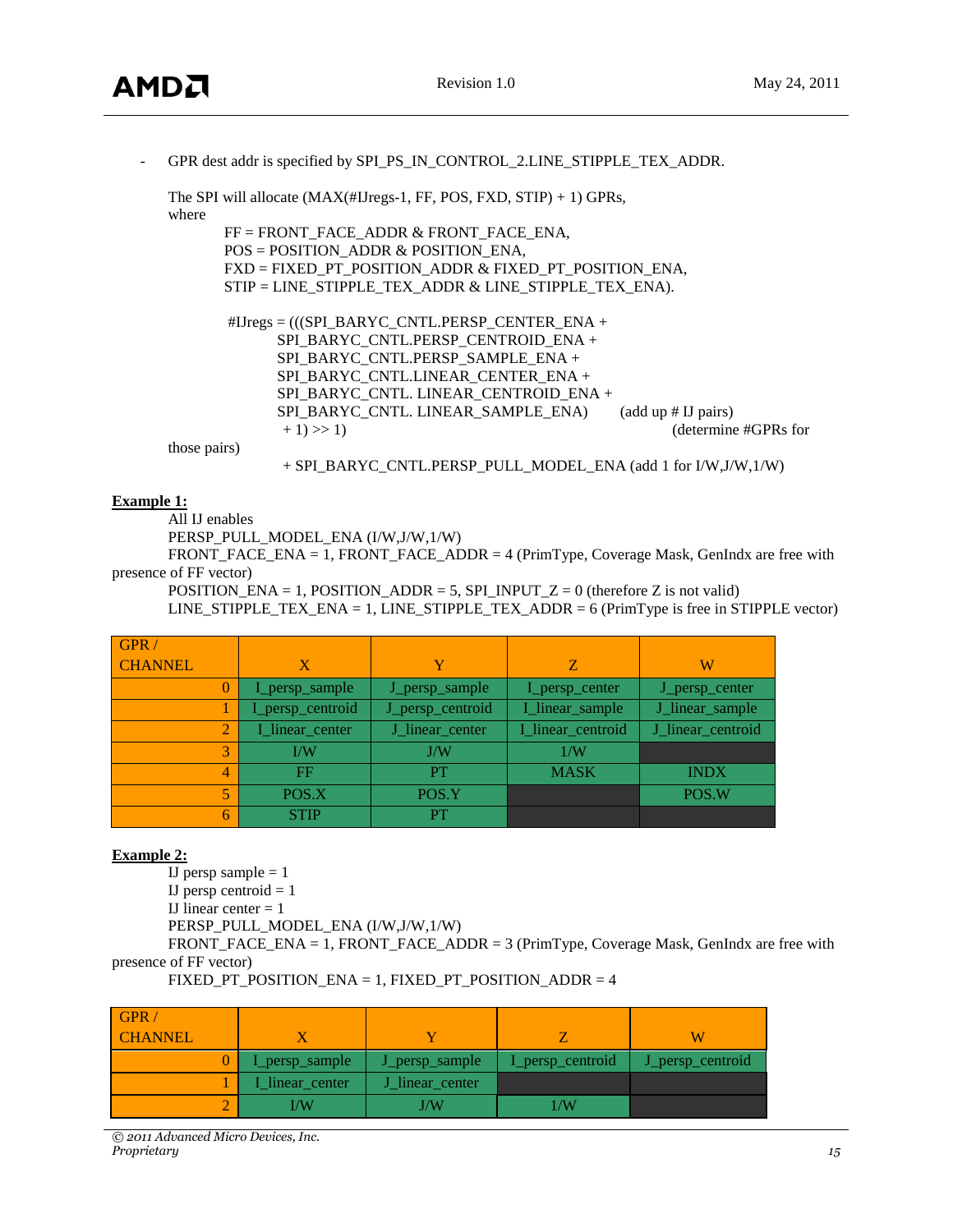| 王               | DТ              | <b>MASK</b>     | INDX               |
|-----------------|-----------------|-----------------|--------------------|
|                 |                 | <b>RT ARRAY</b> |                    |
| <b>FXDPOS.X</b> | <b>FXDPOS.Y</b> | <b>INDX</b>     | <b>ITER SAMPLE</b> |

# <span id="page-15-0"></span>**5.3 Mapping from R7xx to Evergreen/Cayman**

This is a summary of the changes that will need to happen in order to remap fixed function interpolation from R7xx to the unified interpolation methods of Evergreen. Some of the renderstate controls remain the same as R7xx, a few change meaning slightly, and some are removed and replaced by shader instructions. Since all interpolation (including non-pull-model) now happens in the PS, there must be changes to the driver/compiler as well as to validation test suites and tools to run even the simplest of cases on Evergreen/Cayman.

#### *5.3.1 Renderstate Changes*

This section will list all of the R7xx interpolation-related renderstate and denote which ones remain, which ones change and which ones are removed for Evergreen.

#### **Existing Registers**

The SPI\_VS\_OUT\_ID\_0-9 registers are unchanged from R7xx, they are still used to define the semantic "name" of each of the VS outputs for matching in the PS input list.

The SPI\_PS\_INPUT\_CNTL\_ $*(0-31)$  have some fields that are no longer applicable:

SEMANTIC ID – same as R7xx. The destination in the LDS for Evergreen for the attribute data will correspond to the relative input value (same as GPR locations from R7xx)

DEFAULT VAL – same as R7xx (affects the gradient values written into the LDS)

FLAT SHADE – same as R7xx. (See Global Flat Shade Enable below).

SEL\_CENTROID – Removed as this is handled by shader instruction by picking appropriate I,J values

SEL\_LINEAR - Removed as this is handled by shader instruction by picking appropriate I,J values

CYL\_WRAP – same as R7xx (affects the gradient values written into the LDS)

PT\_SPRITE\_TEX - as R7xx (affects the gradient values written into the LDS)

SEL\_SAMPLE – Removed as this is handled by shader instruction by picking appropriate I,J values.

The SPI\_VS\_OUT\_CONFIG registers are unchanged from R7xx, they are still used to define the form, number, and fog specifics of the VS outputs.

The SPI\_PS\_IN\_CONTROL\_0 registers are affected as follows:

NUM\_INTERP is now the number of interpolants to process into the LDS (instead of the GPRs).

POSITION\_ENA/CENTROID/ADDR/SAMPLE are the same as R7xx as this data is placed into the GPRs still (not LDS) because it does not come from the VS, but is generated by the Scan Converter. PARAM\_GEN/ADDR are different in that now

- a) the data is placed into the LDS (instead of GPR) and
- b) there is only 1 set of data as the persp/linear and center/centroid/sample is controlled by the appropriate i/j selection in the shader.

BARYC\_SAMPLE\_CNTL/AT\_SAMPLE\_ENA are removed from here and redefined in

SPI\_BARYC\_CNTL (see below).

PERSP/LINEAR\_GRADIENT\_ENA are the same as R7xx.

The SPI\_PS\_IN\_CONTROL\_1 registers are affected as follows: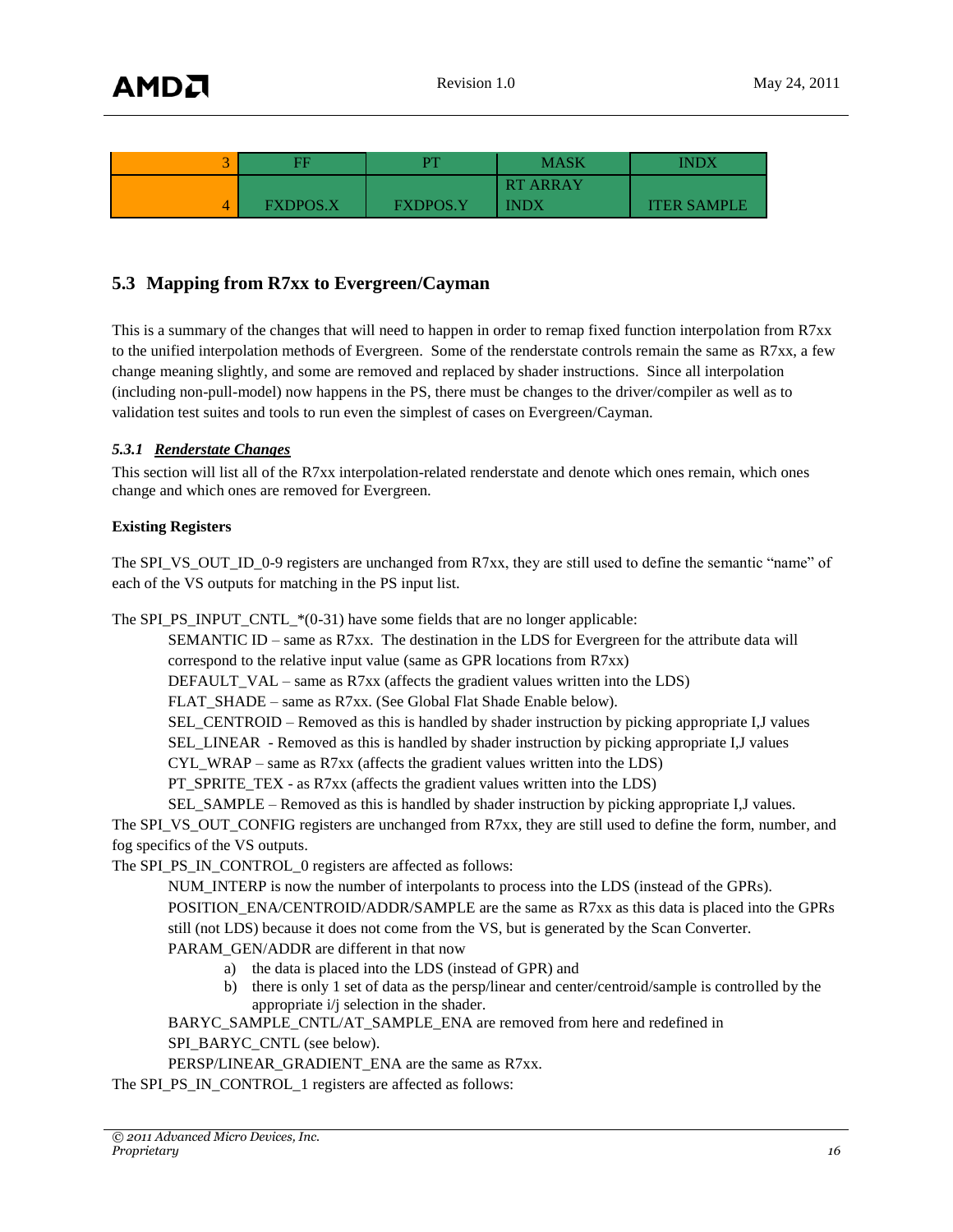GEN\_INDEX\_PIX is the same as before, (\_ADDR) is removed as the value is placed in FRONT\_FACE\_ADDR.W

FRONT FACE ENA is slightly different in that it used to "override" an interpolant in the GPRs, but now the interpolants go into the LDS and the FF still goes to GPRs, so it no longer overrides anything, it simply is placed in the GPRs @ FRONT\_FACE\_ADDR.X.

FRONT\_FACE\_ALL\_BITS and FRONT\_FACE\_ADDR are unchanged.

FOG\_ADDR now refers to LDS location instead of GPR.

FIXED\_PT\_POSITION\_\*/POSITION\_ULC are unchanged.

The SPI\_INTERP\_CONTROL\_0 registers are unchanged from R7xx. The affects of these registers are applied to the attribute gradient placed in the LDS. See below for comments on Flat Shading specifics. The SPI\_INPUT\_Z register is unchanged from R7xx.

The SPI\_FOG\_CNTL registers are generally removed as there are no longer any fog computations performed in the SPI. The PASS\_FOG\_THROUGH\_PS\_field remains with a new meaning (something like "INPUT\_VS\_FOG") but retains the same name. Fundamentally, the PASS\_FOG\_THROUGH\_PS bit will place the VS output fog (location specified in SPI\_VS\_OUT\_CONFIG) into the LDS at location SPI\_PS\_IN\_CONTROL\_1.FOG\_ADDR.

The SPI\_FOG\_FUNC\_SCALE and SPI\_FOG\_FUNC\_BIAS are removed for Evergreen as no fog calculations are performed in the SPI for Evergreen.

### **NEW REGISTERS For Evergreen/Cayman**

The SPI\_BARYC\_CNTL register is new to Evergreen (although it replaces the old SPI\_PS\_IN\_CONTROL\_0.BARYC\_SAMPLE\_CNTL and BARYC\_AT\_SAMPLE\_ENA). This register is used to define which IJ pairs are provided in the GPRs.

Note that the CENTER and CENTROID "enables" are actually more than one bit. The "2" value setting allows the driver to select "center" to be in the "centroid" location and vice versa. This ability is provided for special AA cases (and potentially other uses) to allow the driver to make centroids be at center or centers be at centroid without having to change the underlying shader code (in other words, "center" can be put in the "centroid" ij location and vice versa).

The SPI\_PS\_IN\_CONTROL\_2 register is new to Evergreen. This register is used to enable the provision of a linestipple value into the GPRs (along with the GPR address) .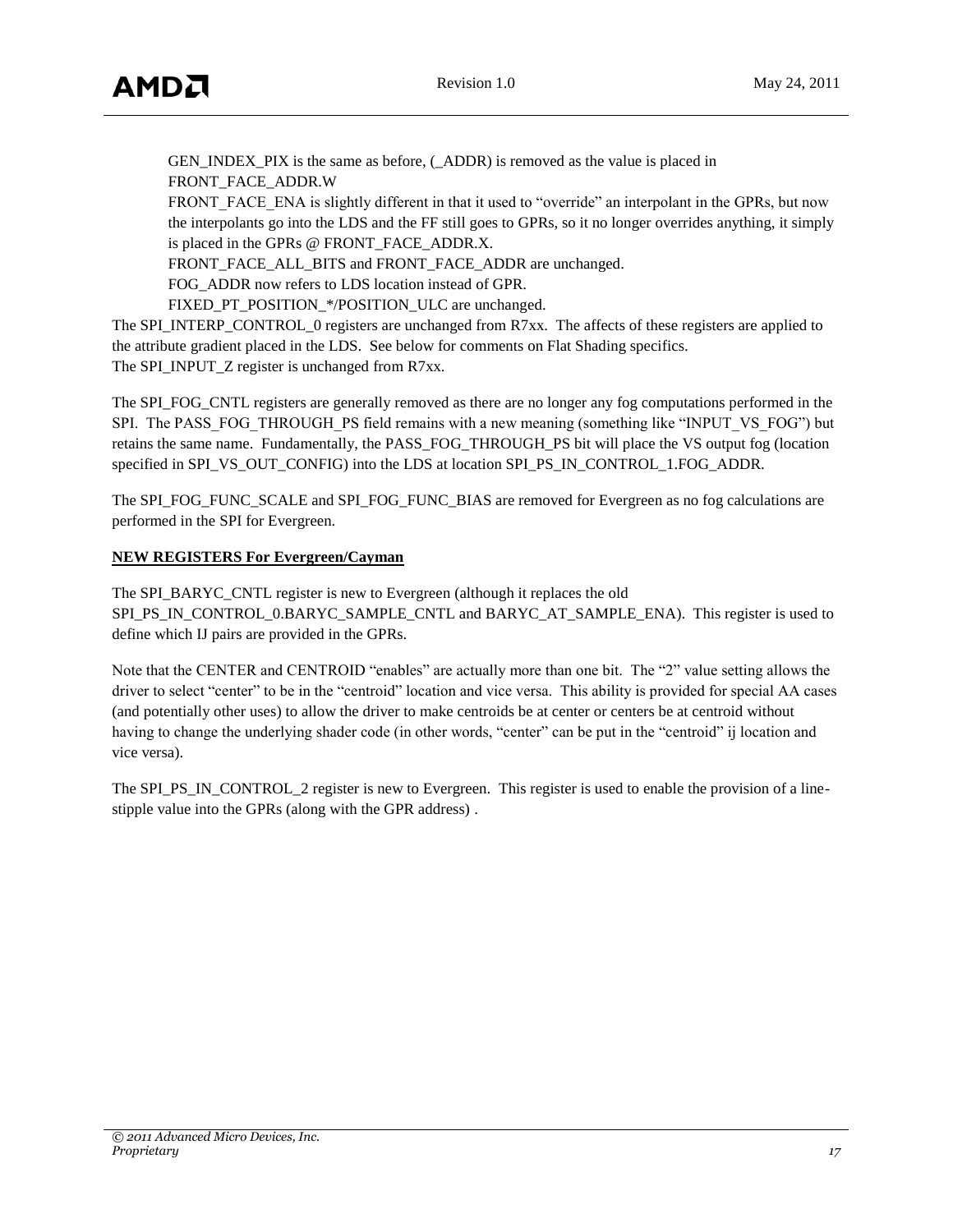# **6. DB Programming**

# <span id="page-17-1"></span><span id="page-17-0"></span>**6.1 Compressed Depth/Stencil Textures (DSTs)**

When a DST is being bound to the texture unit, a decompress must happen if the surface is compressed. This can be done either by copying the DST to a color buffer, using the DB to copy and decompress the buffer, or it can be done by having the DB do an in-place decompress. On evergreen, all uncompressed Z formats can be read by the texture path, so the DB to CB copy only needs to be done when converting to a linear tiling mode which the DB doesn"t support.

### *6.1.1 In-place DB decompress*

There are two methods for the DB to do a decompress differing in performance depending on the circumstances. In both, the htile buffer and depth buffers should remain attached the same as when drawing.

- 1) Rasterize all tiles and decompress while rasterizing.
	- a) Z  $ENABLE=0$
	- b) STENCIL ENABLE=0
	- c) DEPTH\_COMPRESS\_DISABLE=1 (only if depth is needed in the texture)
		-
	- d) STENCIL COMPRESS DISABLE=1 (only if stencil is needed)
	- e) DB\_RENDER\_OVERRIDE.NOOP\_CULL\_DISABLE=1
	- f) DB\_RENDER\_OVERRIDE.DISABLE\_PIXEL\_RATE\_TILES=1
	- g) CB\_COLOR\_CONTROL.MODE=CB\_DISABLE
	- h) Draw full screen rectangle
- 2) Rasterize only the tiles that are not already decompressed, and decompress on flush.
	- e) DB\_RENDER\_OVERRIDE.NOOP\_CULL\_DISABLE=0

#### *6.1.2 DB Copy + Decompress*

- 1) Rasterize all tiles and decompress while rasterizing.
	- a) Set the DB\_{Z,STENCIL}\_READ\_BASE registers to the source and the DB\_{Z\_STENCIL}\_WRITE\_BASE registers to the destination.
	- b) Z\_ENABLE=0
	- c) STENCIL ENABLE=0
	- d) [DEPTH|STENCIL]\_COMPRESS\_DISABLE=1 (For either or both)
	- e) DB\_RENDER\_OVERRIDE.NOOP\_CULL\_DISABLE=1 (same as in-place decomp)
	- f) DB\_RENDER\_OVERRIDE.DISABLE\_PIXEL\_RATE\_TILES=1
	- g) CB\_COLOR\_CONTROL.MODE=CB\_DISABLE
	- h) FORCE\_[Z|STENCIL]\_VALID=1 (makes it read tiles that are already decompressed)
	- i) FORCE [Z|STENCIL] DIRTY=1 (makes it write all tiles even if already decompressed)
	- j) PRESERVE\_COMPRESSION=1 (preserves the htile buffer for later use with the compressed buffer)
	- k) Draw full screen rectangle

#### *6.1.3 Copy Depth/Stencil to a Color Buffer*

If the CB path is chosen, it can be done in-place or to a separate buffer. In place is good if the depth buffer is not used again unless cleared first, while the separate buffer is better if not or if it would overflow to memory.

- a) Z\_ENABLE=0
- b) STENCIL ENABLE=0
- c) DEPTH\_COMPRESS\_DISABLE=unchanged
- d) STENCIL\_COMPRESS\_DISABLE=unchanged
- e) DB\_RENDER\_CONTROL.DEPTH\_COPY=1 (only if needed or if in-place and needs to be rendered to again)
- f) DB\_RENDER\_CONTROL.STENCIL\_COPY=1 (same)
- g) DB\_COPY\_CENTROID=1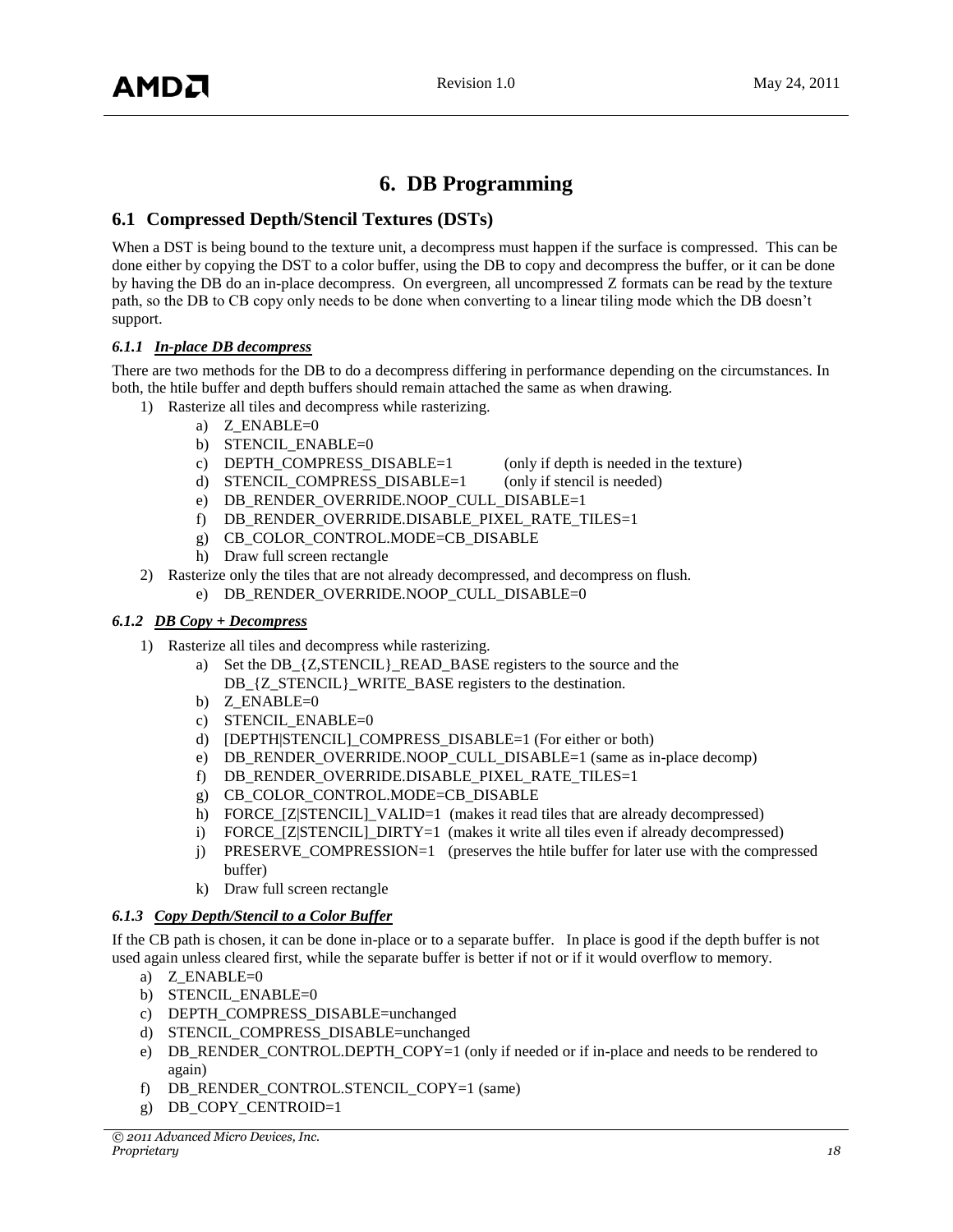- h) DB\_COPY\_SAMPLE=0
- i) CB\_TARGET\_MASK=1
- j) Attach MRT0 to be the same or separate buffer with a format of COLOR\_8\_24, COLOR\_24\_8, COLOR\_16, COLOR\_32\_FLOAT, or COLOR\_X24\_8\_32\_FLOAT
- k) No blending, fog, etc.
- l) CB0\_COLOR\_INFO.SOURCE\_FORMAT=EXPORT\_4C\_32BPC
- m) Draw full screen rectangle

#### *6.1.4 Using a DST again after texturing*

If rendering is continued on a DST that was attached to the texture pipe, it must be set up to be used by the DB again. If it was not decompressed in place, then nothing needs to be done. If it was decompressed in place via the DB as described above, then recompressing is not possible for depth, and will happen as stencil is reused anyway, so nothing needs to be done. If it is still in a color tiling format, it must be pulled in through a texture and exported to the DB.

- a) Attach the DST to a texture.
- b) Create a shader that loads a DST sample and exports Z into oDepth.r and stencil in the 8 LSBs into oDepth.g
- c) Shader Compiler should then say to set
	- a. SQ\_PGM\_EXPORTS\_PS.EXPORT\_MODE = 1 (only depth export and no color exports)
	- b. DB\_SHADER\_CONTROL.Z\_EXPORT\_ENABLE=1
	- c. DB\_SHADER\_CONTROL.STENCIL\_REF\_EXPORT\_ENABLE=1
- d) Z ENABLE=1
- e) Z\_FUNC=ALWAYS
- f) Z\_WRITE\_ENABLE=1
- g) BACKFACE\_ENABLE=0 (or draw a front facing rect)
- h) STENCIL ENABLE=1
- i) STENCIL\_FUNC=REF\_ALWAYS
- j) STENCIL\_WRITE\_MASK=0xFF
- k) STENCILZPASS= STENCIL\_REPLACE
- l) CB\_COLOR\_CONTROL.MODE=CB\_DISABLE
- m) Draw full screen rect

# <span id="page-18-0"></span>**6.2 Turning off the Shader for Depth Only Rendering**

The DB needs some state validation to accelerate Z/Stencil only rendering or null pixel shaders for when no color buffers are being written. R6xx automatically did the state validation to figure out of any Color was going to be written and could shut off the pixel shader if all of color, depth and stencil did not need shader output. R7xxevergreen needs a hint to know when no Color Buffers can be written. The DB continued to factor in if the pixel shader"s output affects the depth surfaces. Cayman adds back in state validation similar to R6xx which can be disabled via DB\_RENDER\_OVERRIDE2.DISABLE\_COLOR\_ON\_VALIDATION to return to R7xx-evergreen behavior or for explicit control via CB\_COLOR\_CONTROL.MODE.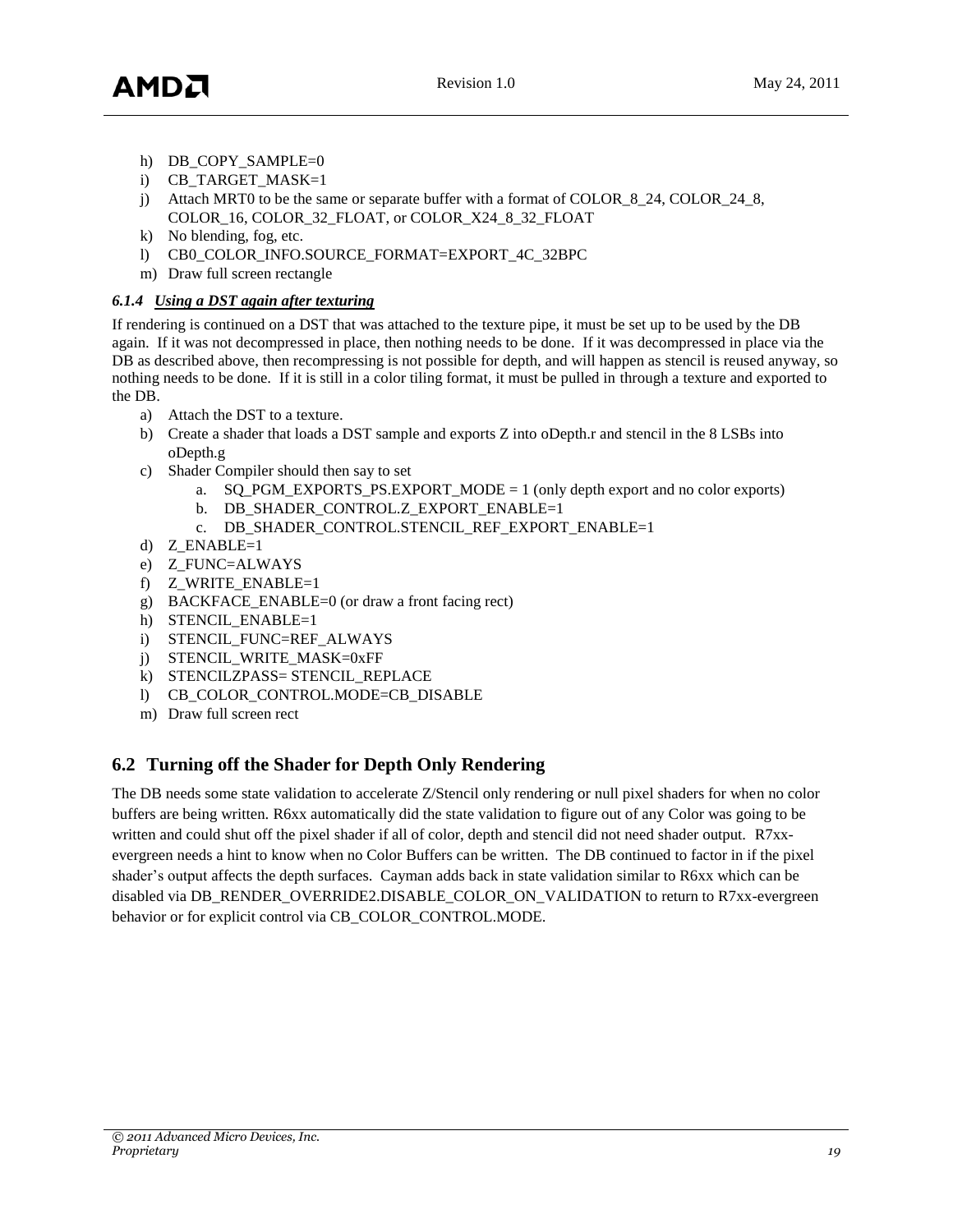# **7. Hierarchical Z (HiZ) and Hierarchical Stencil (HiS)**

### <span id="page-19-1"></span><span id="page-19-0"></span>**7.1 Relevant Registers**

DB\_SHADER\_CONTROL DB\_DEPTH\_INFO DB\_HTILE\_DATA\_BASE DB\_HTILE\_SURFACE DB\_PREFETCH\_LIMIT DB\_PRELOAD\_CONTROL DB\_RENDER\_CONTROL DB\_RENDER\_OVERRIDE DB\_SRESULTS\_COMPARE\_STATE0 DB\_SRESULTS\_COMPARE\_STATE1 DB\_DEPTH\_CLEAR DB\_STENCIL\_CLEAR

# <span id="page-19-2"></span>**7.2 Driver Hints to the Hardware**

DB\_SHADER\_CONTROL.Z\_ORDER is a hint to the hw as to which Z order to use. For most cases, it should be programmed to EARLY\_Z\_THEN\_LATE\_Z. It should be determined from the size of the fragment shader. Very short shaders may benefit from LATE\_Z, while very long shaders may benefit from RE\_Z. EARLY\_Z\_THEN\_LATE\_Z and EARLY\_Z\_THEN\_RE\_Z will attempt to use EARLY\_Z, but if the hw is not able to use EARLY\_Z due to the current state, it will use LATE\_Z or RE\_Z. Note that setting DB\_RENDER\_OVERRIDE.FORCE\_HIZ\_ENABLE/FORCE\_HIS\_ENABLE0/1 to FORCE\_OFF disables the overrides and allows HiZ/HiS to be determined by DB\_SHADER\_CONTROL.

# <span id="page-19-3"></span>**7.3 HTILE buffers**

The HTile buffer is a separate surface that holds the meta-data for compression and hierarchical optimizations. An HTile is a 32-bit word that represents the compression and hierarchical information for an 8x8, 4x8, 8x4 or 4x4 region of the screen as specified by HTILE\_WIDTH and HTILE\_HEIGHT. Each DB has an 8k htile cache (8k htiles, not bytes). 8x8 mode with FULL\_CACHE=1 and 4 DBs provides 2 million pixels (8\*8 pixels \* 4 DBs \* 8192 htiles). By contrast 4x4 mode with FULL\_CACHE=0 and 4 DBs provides 262144 pixels (4\*4 pixels \* 4 DBs \* 8192 htiles \* 1/2 cache). On evergreen/cayman only 8x8 mode is supported.

The following algo is used to determine the htile settings: tile pipes per  $DB =$  number of tile pipes / number of  $DBs$ ; max pixels per  $DB = (DB \text{ size in pixels } / \text{ number of tile pipes})$  \* (tile pipes per DB); width per  $DB = (DB \text{ width in pixels } / \text{ number of tile pipes})$  \* (tile pipes per DB);

| .                       |                             |                       |            |               |                |                   |                |
|-------------------------|-----------------------------|-----------------------|------------|---------------|----------------|-------------------|----------------|
| Max<br>pixels<br>per DB | Width<br>per DB<br>(pixels) | <b>HTILE</b><br>W x H | FULL CACHE | <b>LINEAR</b> | <b>PRELOAD</b> | PREFETCH<br>W x H | PRELOAD WINDOW |
| $\epsilon = 64k$        | ---                         | 4x4                   | U          |               |                | 0x0               |                |
| $\leq$ 128 $k$          |                             | 4x4                   |            |               |                | 0x0               |                |
| $\epsilon = 256k$       | ---                         | 8x4                   |            |               |                | 0x0               |                |
| $\leq 512k$             | ---                         | 8x8                   |            |               |                | 0x0               |                |
| >512k                   | $\leq 512$                  | 8x8                   |            |               |                | 16x4              |                |
| >512k                   | $\leq 1024$                 | 8x8                   |            |               |                | 16x2              |                |
| >512k                   | >1024                       | 8x8                   |            |               |                | 16x0              |                |

**6xx/7xx:**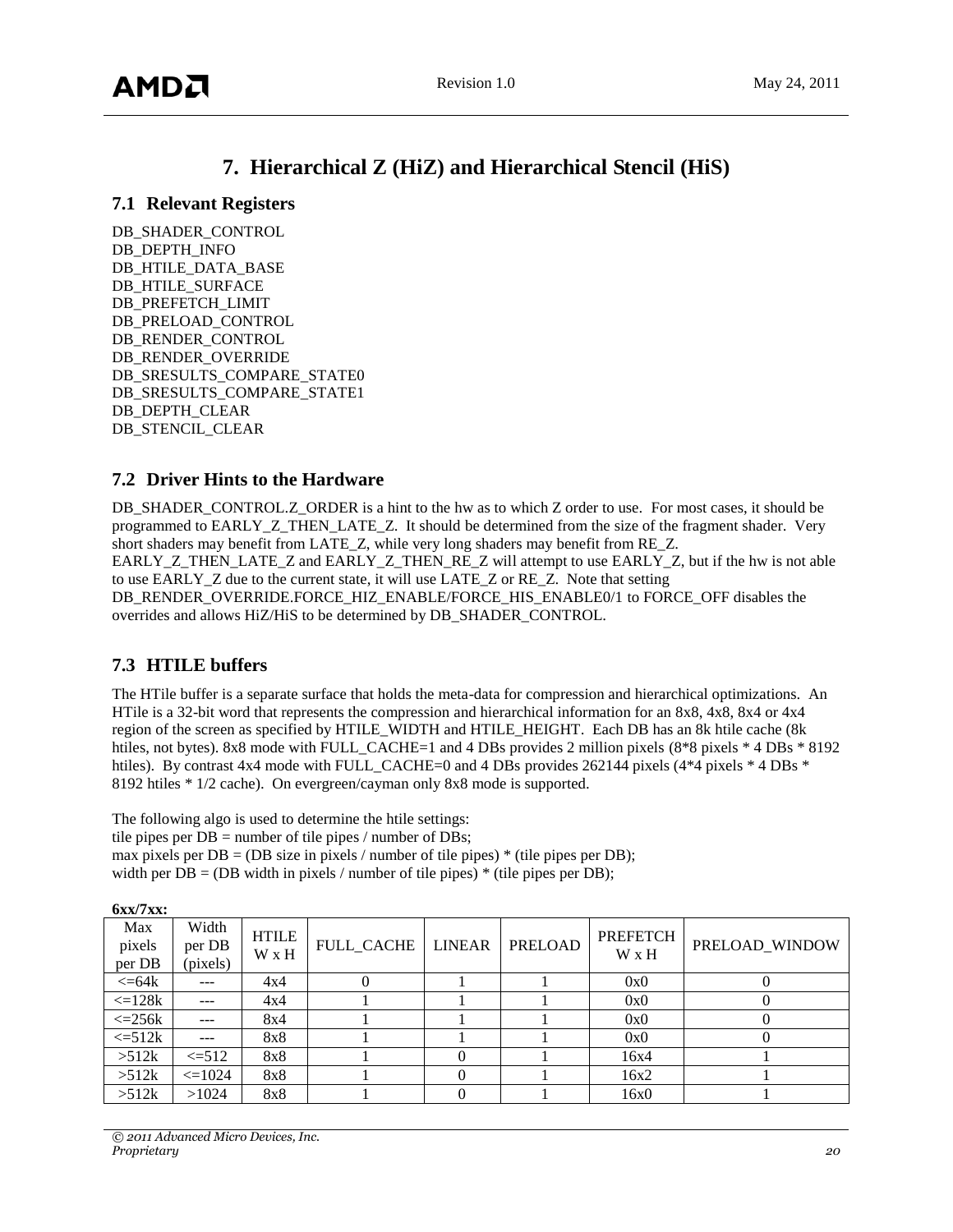#### **Evergreen/Cayman:**

| $\bullet$<br>Max<br>pixels<br>per DB | Width<br>per DB<br>(pixels) | <b>HTILE</b><br>W x H | FULL CACHE   LINEAR | PRELOAD | <b>PREFETCH</b><br>W x H | PRELOAD WINDOW |
|--------------------------------------|-----------------------------|-----------------------|---------------------|---------|--------------------------|----------------|
| $\epsilon = 256k$                    | $---$                       | 8x8                   |                     |         | 0x0                      |                |
| $\leq 512k$                          | $- - -$                     | 8x8                   |                     |         | 0x0                      |                |
| >512k                                | $\leq 512$                  | 8x8                   |                     |         | 16x4                     |                |
| >512k                                | $\leq 1024$                 | 8x8                   |                     |         | 16x2                     |                |
| >512k                                | >1024                       | 8x8                   |                     |         | 16x0                     |                |

# <span id="page-20-0"></span>**7.4 HiZ**

HiZ requires an htile buffer and DB\_DEPTH\_INFO.TILE\_SURFACE\_ENABLE=1 (DB\_Z\_INFO.TILE\_SURFACE\_ENABLE=1 on evergreen+). Unless overridden in DB\_RENDER\_OVERRIDE, HiZ will be used by the hardware whenever possible.

# <span id="page-20-1"></span>**7.5 HiS**

HiS requires an htile buffer and DB\_DEPTH\_INFO.TILE\_SURFACE\_ENABLE=1

(DB\_Z\_INFO.TILE\_SURFACE\_ENABLE=1 on evergreen/cayman). Unless overridden in

DB\_RENDER\_OVERRIDE, the hardware will perform HiS testing based on the enabled sets of HiS state as determined by DB\_SRESULTS\_COMPARE\_STATE0 and DB\_SRESULTS\_COMPARE\_STATE1. There are two sets so the driver can utilize one while updating the other as the stencil state changes. A full screen blit must be done before changing DB\_SRESULTS\_COMPARE\_STATE\* once the stencil buffer is bound.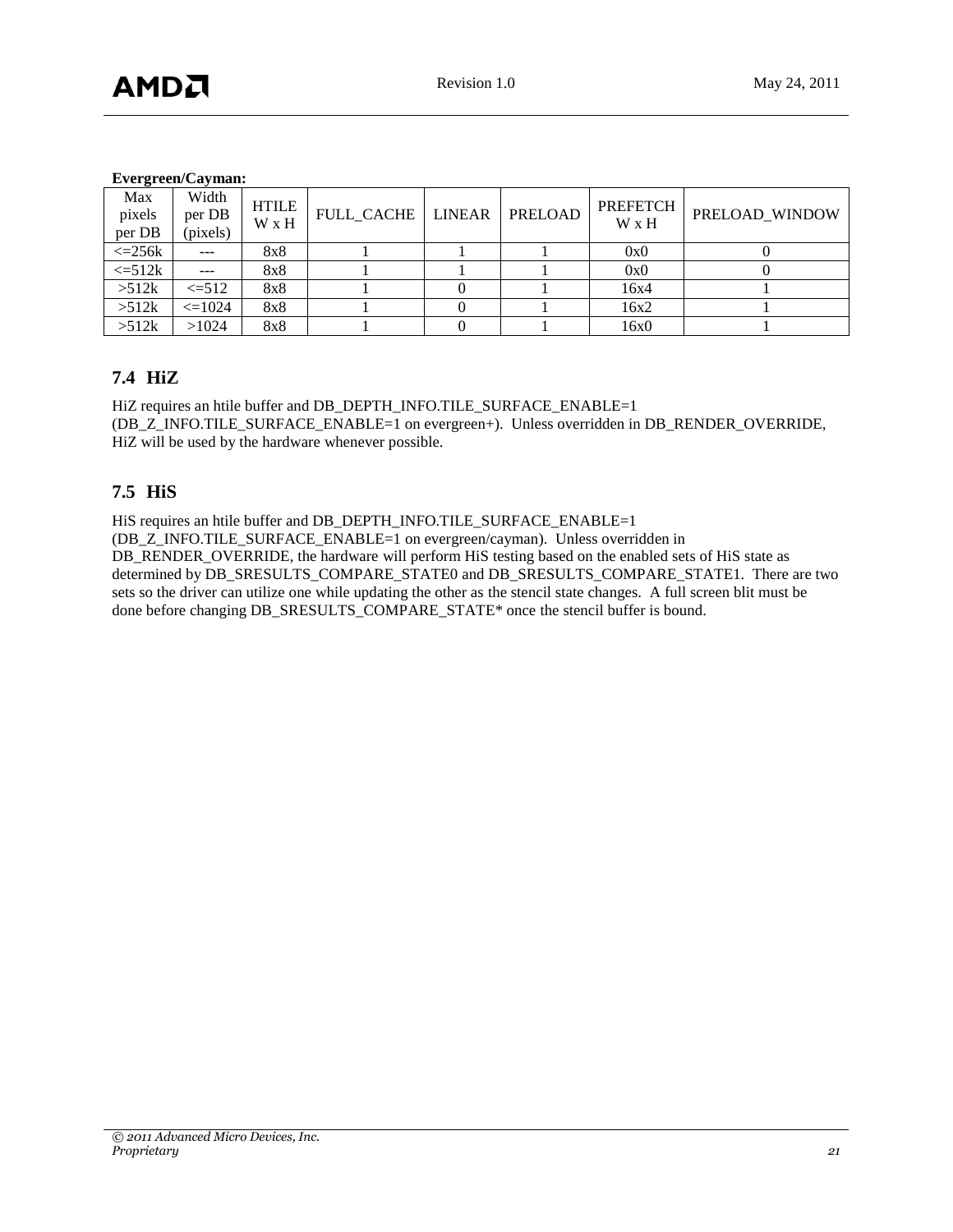# **8. CB Programming**

<span id="page-21-0"></span>The CB expects the driver to validate state and will expect the driver to catch certain invalid configurations. In many cases, if invalid state is programmed the CB will not hang, but the results are otherwise undefined.

# <span id="page-21-1"></span>**8.1 Normal operation**

#### *8.1.1 Register state*

Under normal operation (CB\_COLOR\_CONTROL.MODE = CB\_NORMAL, not in dual-source blending or multiwrite mode) the following conditions apply:

- CB\_SHADER\_MASK must be programmed consistently with the actual shader outputs. If N exports are enabled from the shader, then N fields in CB\_SHADER\_MASK should have at least one bit set.
- The following additional registers must be programmed:
	- o CB\_COLOR\_CONTROL
	- o CB\_SHADER\_MASK
	- o CB\_TARGET\_MASK.
- If the blend constant is used by any MRT, CB\_BLEND\_{RED,GREEN,BLUE,ALPHA} must also be programmed. The blend constant is in use if, for any MRT,
	- 1. The blender for the MRT is enabled and the surface is blendable,
	- 2. The blend equation specifies CONSTANT for any blend factor.
- If an MRT is not disabled, either with CB\_SHADER\_MASK or by setting  $CB\_COLOR^*$ \_INFO.FORMAT = COLOR\_INVALID, then the following registers must be programmed for the MRT:
	- o CB\_COLOR\*\_INFO
	- o CB\_COLOR\*\_ATTRIB
	- o CB\_BLEND\*\_CONTROL
	- o CB\_COLOR\*\_BASE
	- o CB\_COLOR\*\_SIZE
	- o CB\_COLOR\*\_VIEW
	- o CB\_COLOR\*\_CMASK (if compression is enabled)
	- o CB\_COLOR\*\_FMASK (if compression is enabled)
	- o CB\_COLOR\*\_CMASK\_SLICE (if compression is enabled).
	- o CB\_COLOR\*\_FMASK\_SLICE (if compression is enabled).

The following registers must be also be configured:

- GB\_ADDR\_CONFIG
- PA\_SC\_AA\_CONFIG (evergreen)
- PA\_SC\_MULTI\_CHIP\_CNTL
- CP\_VMID (cayman)
- CP\_RINGID (cayman)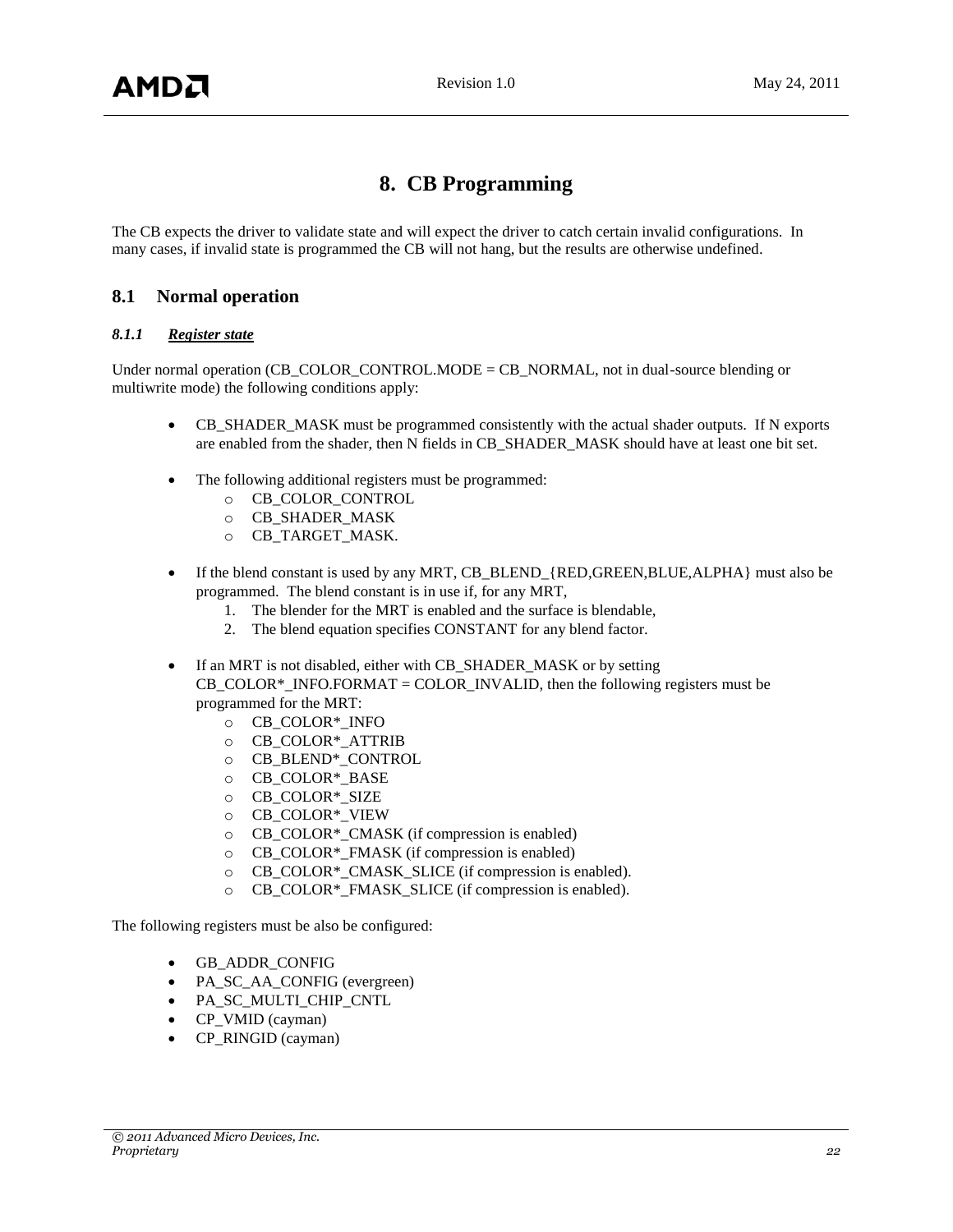## *8.1.2 Prohibited combinations*

The following combinations of configuration are prohibited in CB:

- Special rop3 modes cannot be used when *any* MRT is using the blender. If any MRT is using the blender, ROP3 must be set to the value 0xCC.
- AA surfaces cannot use 1D tiling modes (resolve target can though).
- MRTs that have COLOR<mrt>\_INFO.ARRAY\_MODE == ARRAY\_LINEAR\_GENERAL must use the COLOR<mrt>\_INFO.ENDIAN value ENDIAN\_NONE. (cayman)

#### *8.1.3 Uncompressed MSAA surfaces*

MSAA surfaces may be either compressed or uncompressed. Typical usage is to create a compressed MSAA surface, however some applications may wish to render directly to an uncompressed color surface. To do so, set  $CB\_COLOR*$ \_INFO.COMPRESSION = 0. In this mode, only a color surface needs to be allocated; cmask and fmask surfaces are completely ignored. Uncompressed MSAA surfaces can be rendered to normally, and can even be resolved with CB\_RESOLVE; however, an uncompressed surface cannot be decompressed with CB\_DECOMPRESS.

### <span id="page-22-0"></span>**8.2 Dual-source mode**

Dual-source mode is enabled if SRC1 appears in the blend equation for MRT0 (MRT0 must enable its blender and be a blend-capable surface, the blend equation must specify addition or subtraction as the operator, and either a color or alpha blend factor must refer to SRC1). When in dual-source mode, the following restrictions apply:

- 1. Define MRT0 settings.
- 2. CB\_SHADER\_MASK.OUTPUT0\_ENABLE should be programmed based on the components that are exported for src0. CB\_SHADER\_MASK.OUTPUT1\_ENABLE is not checked and should be 0. All other fields in CB\_SHADER\_MASK should be zero, or bound to a RAT. Note that MRT1 is disabled in this mode (including RATs).
- 3. COLOR1\_INFO.SOURCE\_FORMAT must be programmed to match COLOR0\_INFO.SOURCE\_FORMAT so that the 2 quads come in the same format. (New in Evergreen).
- 4. Enable blending for MRT0; set CB\_BLEND<mrt> $\geq$  CONTROL.ENABLE = 1.
- 5. Configure a blend-capable format for MRT0.
- 6. Configure CB\_BLEND0\_CONTROL to an equation where SRC1 appears at least once in either the color or alpha blend equation

# <span id="page-22-1"></span>**8.3 Fast Clear**

- Fast clear requires a cmask surface.
- Fast clear does not require a fmask surface, but the fmask surface must point to the color surface when a fmask surface does not exist. In particular, make sure to set CB\_COLOR\*\_FMASK.BASE\_256B = CB COLOR\* BASE.BASE 256B and CB COLOR\* MASK.FMASK TILE MAX = CB\_COLOR\*\_SLICE.TILE\_MAX, and CB\_COLOR\*\_ATTRIB.FMASK\_BANK\_HEIGHT = CB\_COLOR\*\_ATTRIB.BANK\_HEIGHT.
- Fast clear is supported with point-sampled or compressed multisample surfaces. Fast clear with an uncompressed multisample surface is not supported.
- Fast clear is not supported for linear surfaces (array mode == LINEAR ALIGNED or LINEAR\_GENERAL).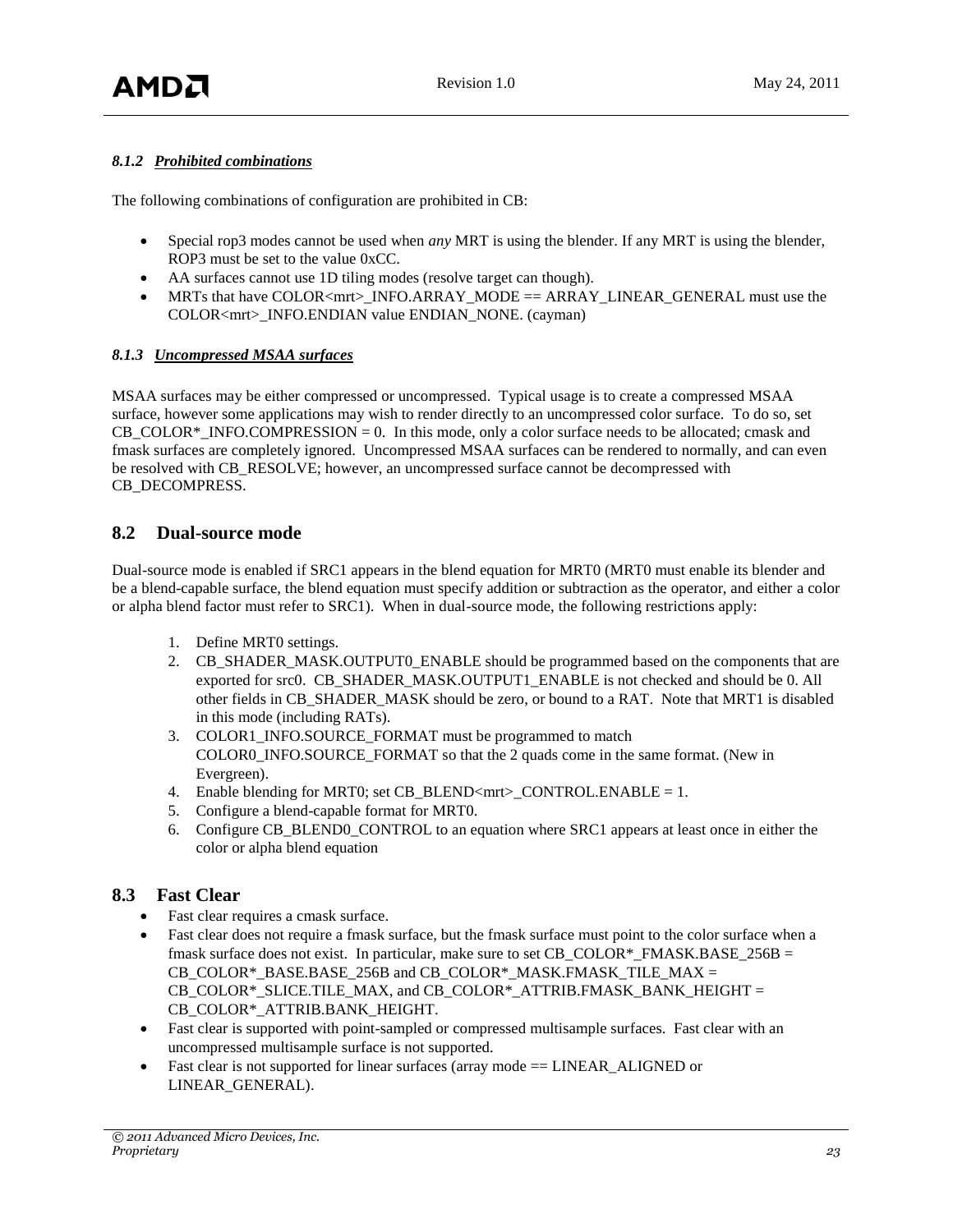An eliminate fast clear operation must be done on the surface before another block can read it if some of the pixels in the surface have not been covered by drawing (see below).

To fast clear a surface, do the following:

- 1. Flush the cmask cache.
- 2. Clear the cmask surface to all zeroes. The color cache may be used to do this.
- 3. Wait for idle.

To use a fast cleared surface, do the following:

- 1. Initialized the cmask and fmask surface registers.
- 2. Set CB\_COLOR<mrt>\_INFO.FAST\_CLEAR = 1.
- 3. Set CB\_COLOR<mrt\_CLEAR\_WORD\* to the clear color.
- 4. If CB\_COLOR<mrt>\_INFO.FORMAT  $== X24\_8\_32$ , the X24 component must be masked in the clear\_word registers. This means CB\_COLOR<mrt>\_CLEAR\_WORD1 &= 0x000000FF. (evergreen)

# <span id="page-23-0"></span>**8.4 Eliminate Fast Clear/Decompress/ Fmask Decompress**

### *8.4.1 Eliminate Fast Clear*

This eliminates the fast cleared tiles from the color surface and fills them in with the clear color. This allows the surface to be read by other clients like textures.

### *8.4.2 Decompress*

This decompresses the multisample surface so that it may be read without the Cmask or Fmask surfaces. The Cmask and Fmask surfaces will be updated to reflect a decompressed multisample surface, so it is possible to continue rendering with compression enabled after a decompress operation. Fast cleared tiles will be eliminated automatically, so an eliminate fast clear pass before this is unnecessary.

It is illegal to decompress a surface that does not have compression enabled. Decompress must be done with 8x8 pixel tile granularities.

#### *8.4.3 Fmask Decompress*

This decompresses the fmask surface so that it may be read by other clients like textures. Fast cleared tiles will be eliminated automatically, so an additional eliminate fast clear pass before the shader reads the compressed AA surface is unnecessary.

Rendering with AA compression can be done even after the fmask has been decompressed.

#### *8.4.4 Common programming procedure*

- 1. Flush the color cache if this is decompress. Flush the fmask cache if this is fmask decompress.
- 2. Fully enable MRT0 in CB\_SHADER\_MASK (OUTPUT0\_ENABLE is 0xF). All other MRTs must be disabled.
- 3. Set MRT0 to be the multi-sampled surface.
- 4. Disable blending.
- 5. Disable ROP3.
- 6. Set CB\_TARGET\_MASK.TARGET0\_ENABLE =  $0xF$ .
- 7. Set CB\_COLOR\_CONTROL.MODE = {CB\_DECOMPRESS, CB\_ELIMINATE\_FAST\_CLEAR, CB\_FMASK\_DECOMPRESS}.
- 8. Draw over the regions that should be modified. Usually, this will just be a large rectangle the size of the surface. Do not draw the same pixel twice.
- 9. Flush the color cache for all the modes except when this is a fmask decompress without fast clear. Also, flush the fmask cache if this is fmask decompress.

Note that the rtindex clamping feature is not allowed.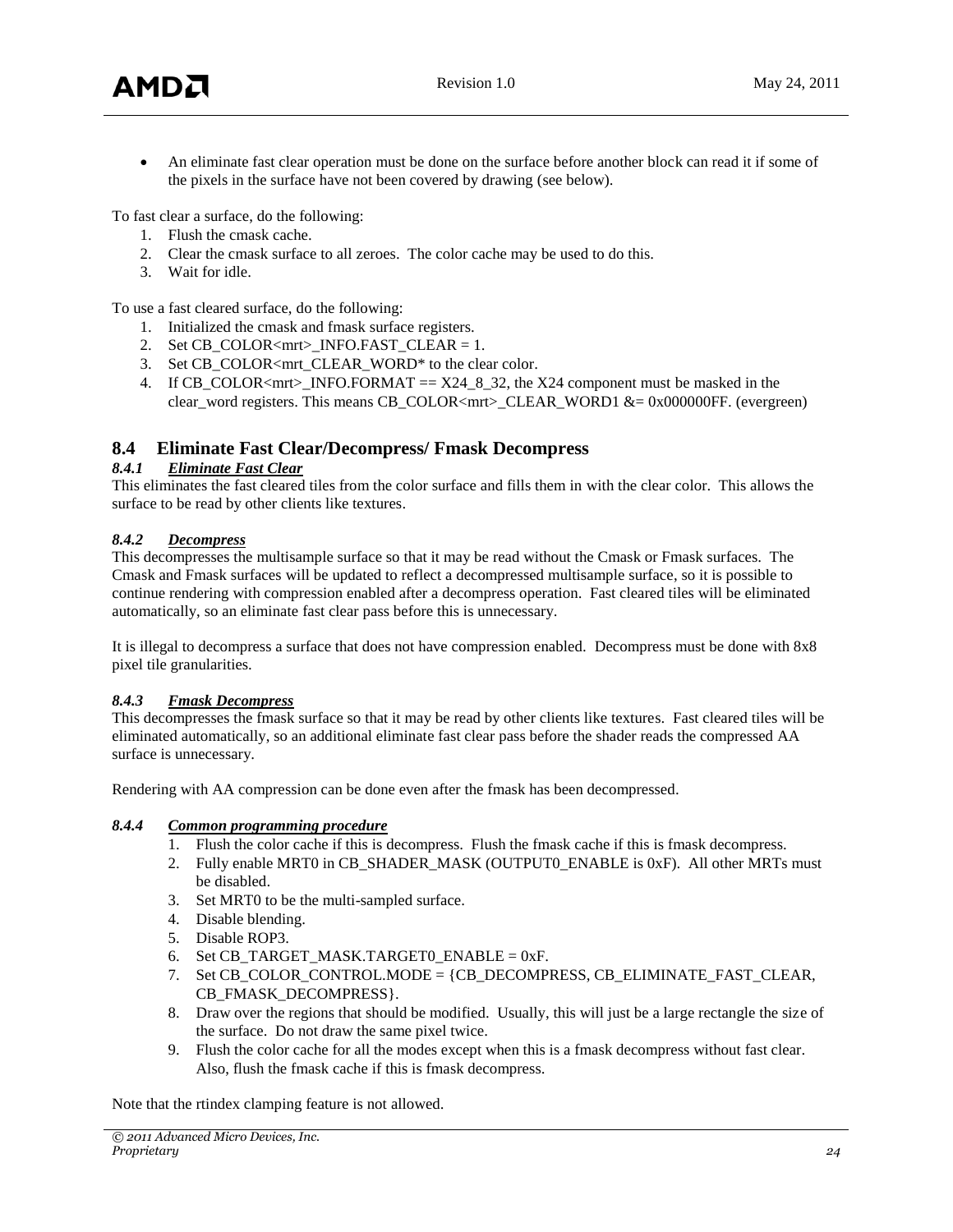# <span id="page-24-0"></span>**8.5 Resolve**

A single multi-sampled surface may be resolved into a point-sampled surface. The point-sampled surface must not be fast cleared. The multi-sampled surface is bound as MRT0, and the point-sampled surface is bound as MRT1. MRT1 must have the same format, number type, component swap and endianness as MRT0; the format must be a blend-capable format. The surfaces may have different tiling modes, but neither surface can use ARRAY\_LINEAR\_GENERAL or ARRAY\_LINEAR\_ALIGNED tiling. Fast cleared tiles will be eliminated automatically, so an eliminate fast clear pass before this is unnecessary. To resolve the multi-sampled surface, do the following:

- 1. Flush and invalidate color cache.
- 2. Fully enable MRT0 in CB\_SHADER\_MASK (OUTPUT0\_ENABLE is 0xF). All other MRTs must be disabled.
- 3. Set MRT0 to be the multi-sampled surface. MRT0 must be in a blend-capable format.
- 4. Set the base address of MRT1 to the resolve destination, but do not enable it in CB\_SHADER\_MASK. Configure other address-related registers for MRT1, including the tiling in CB\_COLOR1\_INFO. The following settings for MRT1 should agree with MRT0:
	- CB\_COLOR1\_INFO.ENDIAN
	- CB\_COLOR1\_INFO.FORMAT
	- CB\_COLOR1\_INFO.NUMBER\_TYPE
	- CB\_COLOR1\_INFO.COMP\_SWAP
	- Any field that is deterministic based on the surface format.
- 5. Disable Blending.
- 6. Disable ROP3.
- 7. Set CB\_TARGET\_MASK.TARGET0\_ENABLE = 0xF.
- 8. Set CB\_COLOR\_CONTROL.MODE = CB\_RESOLVE.
- 9. Draw over the regions that should be resolved. Usually, this will just be a large rectangle the size of the buffer. Do not draw the same pixel twice.
- 10. Flush and invalidate color cache.

Note that the rtindex clamping feature is not allowed in resolve mode.

# <span id="page-24-1"></span>**8.6 Compute Shader**

Compute shaders can perform atomic writes ("device reduction operations") to memory via the CB. The order of execution of the operations is not guaranteed, only that they are atomic. These writes can include simple operations (min, max, add, and, or, exchange, compare-exchange) and can optionally return a value (pre-op) back to the shader.

The CF\_export adds two new opcodes for RAT exports: EXPORT\_RAT and EXPORT\_RAT\_CACHELESS.

If CB\_COLOR<mrt> INFO.RAT is programmed, the surface is treated as a Random Access Target and can only be drawn by Compute Shader operations. A set of MRTs can be configured for RATs and normal rendering. The only stipulation is that all RAT MRTs must be assigned to higher number MRTs than normal rendering MRTs.

These are the major additional rules of the state of a RAT:

- 1. CB\_COLOR<mrt>\_ATTRIB must be programmed in accordance with the surface tile format.
- 2. CB\_COLOR<mrt>\_INFO.SOURCE\_FORMAT must be 4c\_32bpc (value of 0).
- 3. If CB\_COLOR<mrt>\_INFO.RESOURCE\_TYPE is 1D or BUFFER, (or STRUCTUREDBUFFER on cayman)
	- a. CB\_COLOR<mrt>\_ATTRIB.NON\_DISP\_TILING\_ORDER must be 1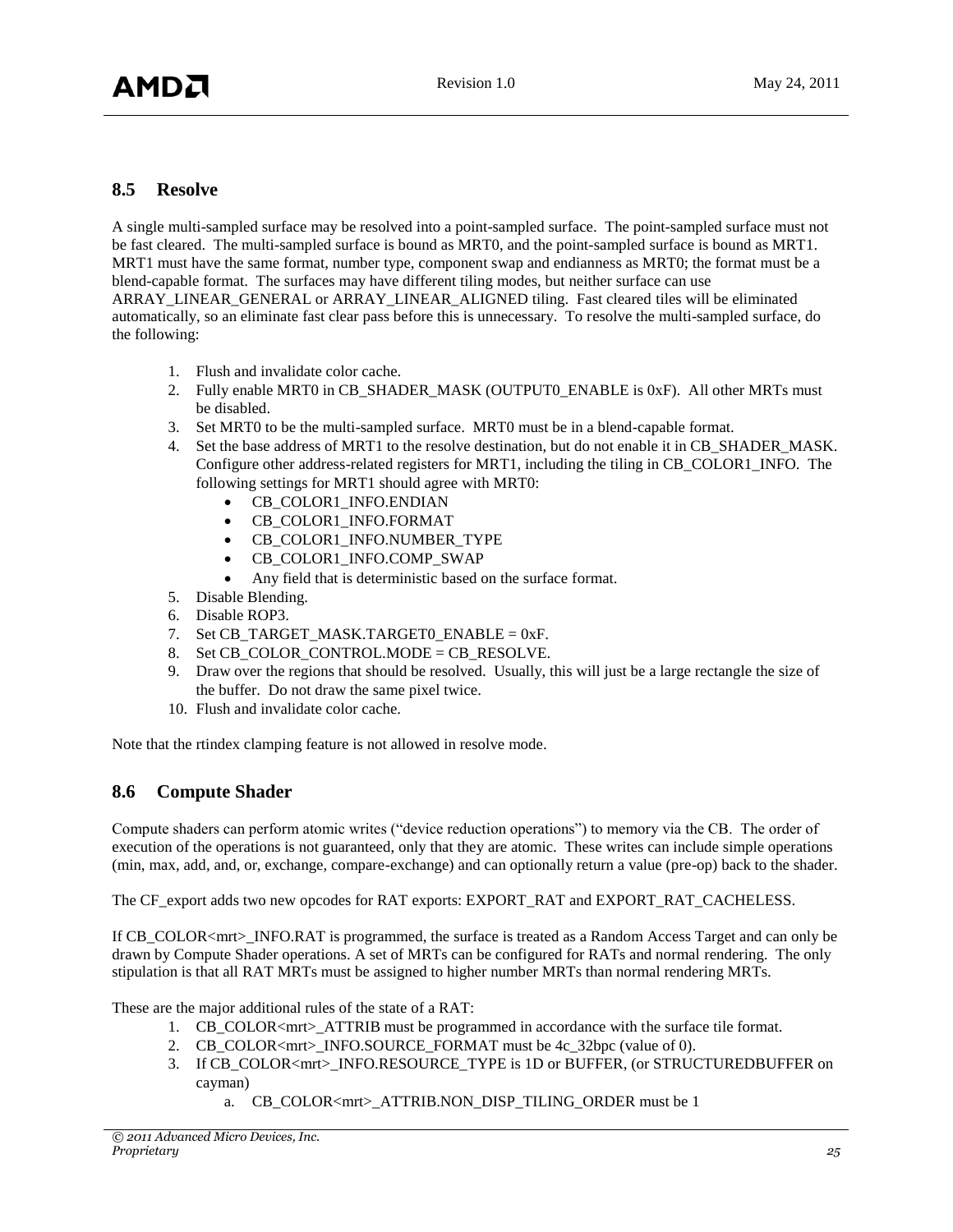- b. CB\_COLOR<mrt>\_INFO.ARRAY\_MODE must be ARRAY\_LINEAR\_ALIGNED
- 4. CB\_COLOR<mrt>.\_INFO.FAST\_CLEAR is not permitted for RATs.
- 5. Set CB\_IMMED<mrt>BASE
- 6. Normally, CB\_COLOR<mrt>\_INFO.FORMAT must be COLOR\_32. Also, the NUMBER\_TYPE must be NUMBER\_UINT. For all other formats and number types, the only ops supported by Compute Shader quads are STORE and NOP.
- 7. For immediate ops, the offset specified in the green channel of each scatter export in the quad must be unique.

The driver allocates a region of video memory where atomic operations return data. This acts as a mailbox. The driver programs CB\_IMMED<mrt>\_BASE with the base address of the return-value memory. The shader export instructions then include the return address offset (per pixel) as part of the address export. The CB performs the atomic operation and also writes back the pre-op value to the return address specified. The shader must use writewith-acknowledge with these operations to know when the return data has been written to the return buffer. The driver should set up a vertex buffer constant to point to this return-value memory for reads.

CB\_IMMED<mrt>\_BASE must be programmed uniquely for each shader engine on mulit-SE asics.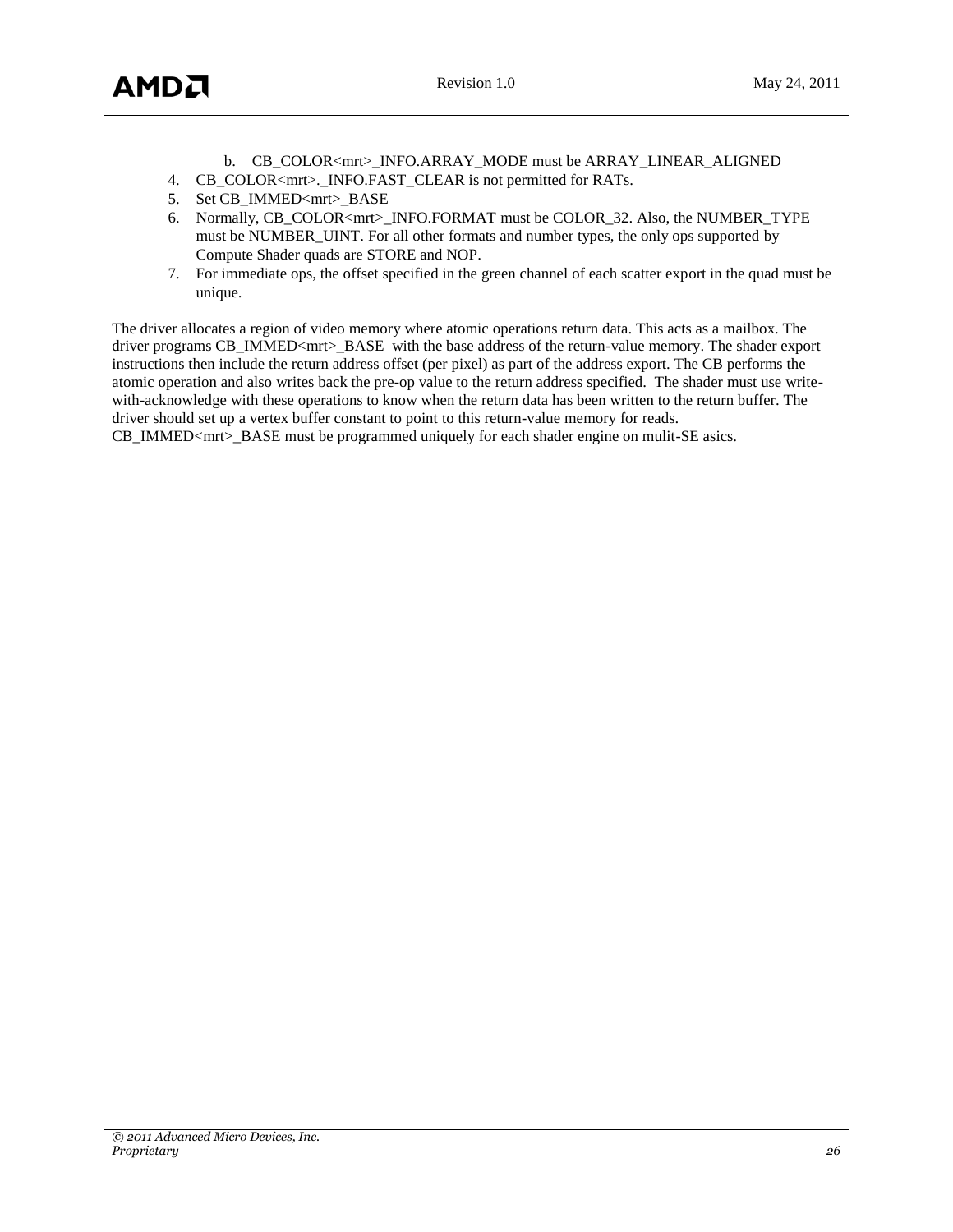# **9. PM4**

# <span id="page-26-1"></span><span id="page-26-0"></span>**9.1 Introduction**

When programming in the PM4 mode, the driver does not write directly to the GPU registers to carry out drawing operations on the screen. Instead, it prepares data in t he format of PM4 Command Packets in either system or video (a.k.a. local) memory, and lets the Micro Engine to do the rest of the job.

Three types of PM4 command packets are currently defined. They are types 0, 2 and 3 as shown in the following figure. A PM4 command packet consists of a packet header, identified by field HEADER, and an information body, identified by IT\_BODY, that follows the header. The packet header defines the operations to be carried out by the PM4 micro-engine, and the information body contains the data to be used by the engine in carrying out the operation. In the following, we use brackets [.] to denote a 32-bit field (referred to as DWord) in a packet, and braces {.} to denote a size-varying field that may consist of a number of DWords. If a DWord consists of more than one field, the fields are separated by "". The field that appears on the far left takes the most significant bits, and the field that appears on the far right takes the least significant bits. For example, DWord LO\_WORD denotes that HI\_WORD is defined on bits 16-31, and LO\_WORD on bits 0-15. A C-style notation of referencing an element of a structure is used to refer to a sub-field of a main field. For example, MAIN\_FIELD.SUBFIELD refers to the subfield SUBFIELD of MAIN\_FIELD.

#### *9.1.1 Type-0 Packet*

Write N DWords in the information body to the N consecutive registers, or to the register, pointed to by the BASE\_INDEX field of the packet header. This packet supports a register memory map up to 64K DWords (256K Bytes).

#### **Type-0 Packet Description**

The use of this packet requires the complete understanding of the registers to be written. The register address is split into two areas: the first 32K bytes is system registers and beyond that is graphics and multi-media. For graphics and multi-media registers there is an alternative, called SET\_\*. For the first 32KB of register space (system registers) there is no SET  $*$  type packet and TYPE-0 packets should be used.

#### *9.1.2 Type-1 Packet (not-supported)*

Type-1 packets are not supported by any R6xx+ families.

#### *9.1.3 Type-2 Packet*

This is a filler packet. It has only the header, and its content is not important except for bits 30 and 31. It is used to fill up the trailing space left when the allocated buffer for a packet, or packets, is not fully filled. This allows the CP to skip the trailing space and to fetch the next packet.

| DW    | <b>Field Name</b> | <b>Description</b>                                                               |
|-------|-------------------|----------------------------------------------------------------------------------|
|       | <b>HEADER</b>     | Header of the packet.                                                            |
|       |                   | 29:00 Reserved; This field is undefined, and is set to zero by default.          |
|       |                   | 31:30 TYPE; Packet identifier. It should be 2.                                   |
| $2-N$ | Body              | bit [31:0] Body; The information body "IT_BODY" will be described extensively in |
|       |                   | the following sections                                                           |

#### **Type-2 Packet Description**

#### *9.1.4 Type-3 Packet*

Carry out the operation indicated by field IT\_OPCODE.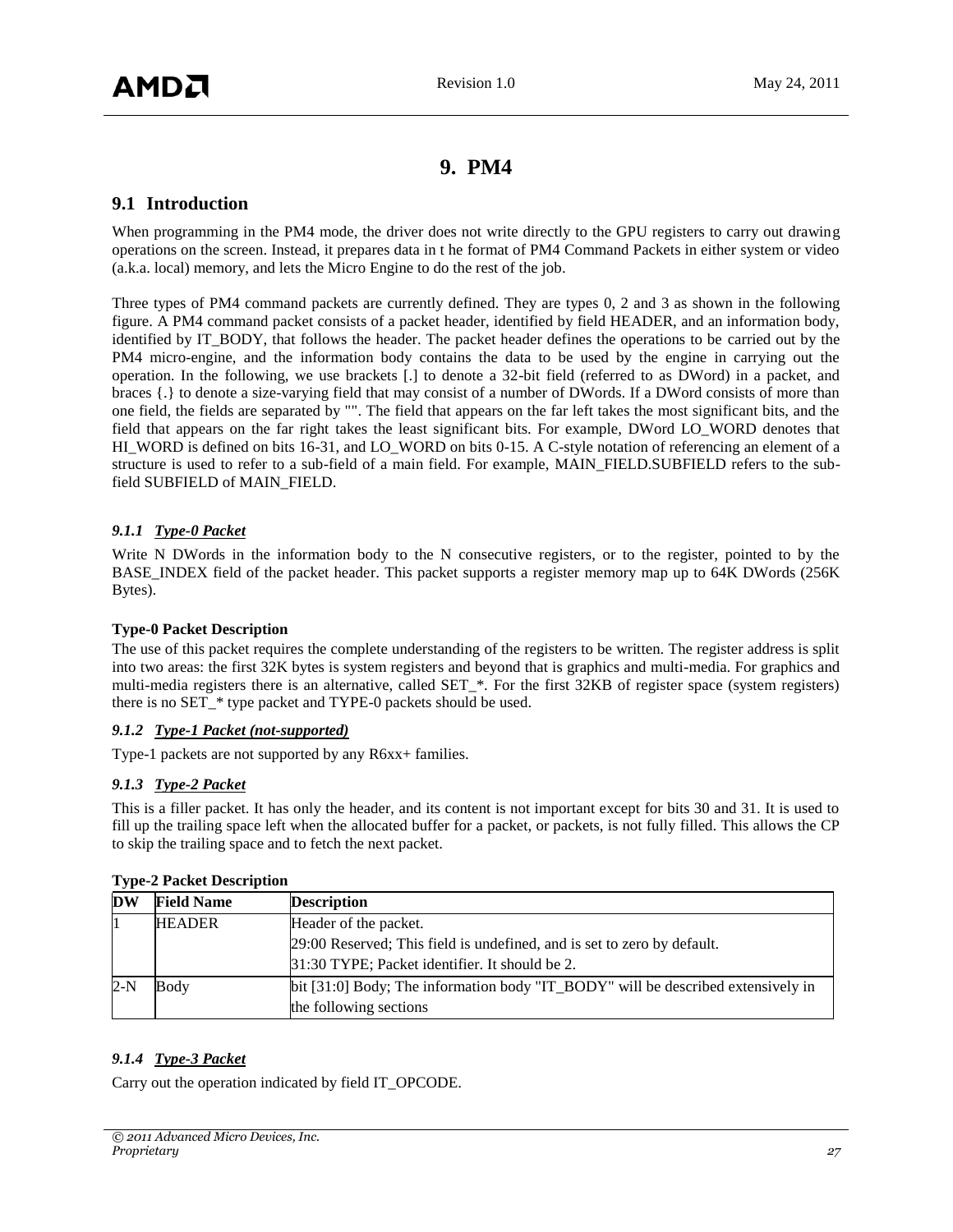#### **Type-3 Packet Description**

| <b>DW</b>                                                                   | <b>Field Name</b>                                  | <b>Description</b>                                                                   |  |  |
|-----------------------------------------------------------------------------|----------------------------------------------------|--------------------------------------------------------------------------------------|--|--|
|                                                                             | Header of the packet.<br><b>HEADER</b>             |                                                                                      |  |  |
|                                                                             |                                                    | bit [0] PREDICATE; Predicated version of packet when bit 0 is set.                   |  |  |
|                                                                             |                                                    | bit [1] SHADER_TYPE; (0: Graphics, 1: Compute Shader)                                |  |  |
| bit [7:2] Reserved; This field is undefined, and is set to zero by default. |                                                    |                                                                                      |  |  |
|                                                                             | bit [15:8] IT_OPCODE; Operation to be carried out. |                                                                                      |  |  |
| information body contains N DWords.                                         |                                                    | bit [29:16] COUNT; Number of DWords -1 in the information body. It is N-1 if the     |  |  |
|                                                                             |                                                    |                                                                                      |  |  |
|                                                                             |                                                    | bit [31:30] TYPE; Packet identifier. It should be 3.                                 |  |  |
| $2-N$                                                                       |                                                    | bit [31:0] Body; The information body "IT_BODY" will be described extensively in the |  |  |
|                                                                             | Body                                               | following sections                                                                   |  |  |

Type-3 packets have a common format for their headers. However, the size of their information body may vary depending on the value of field IT\_OPCODE. The size of the information body is indicated by field COUNT. If the size of the information is N DWords, the value of COUNT is N-1. In the following packet definitions, we will describe the field IT\_BODY for each packet with respect to a given IT\_OPCODE, and omit the header.

# <span id="page-27-0"></span>**9.2 Initialization Packets**

# *9.2.1 ME\_INITIALIZE - R7xx/Evergreen/Cayman*

The usage rules for the ME\_INITIALIZE packet are:

- **•** The ME\_INITIALIZE packet should be sent to the CP immediately after loading the microcode and enabling the Micro Engine (ME).
- **•** This Type-3 packet is used by the ME to initialize internal state information that is used by other packets.
- **•** If the ME\_INITIALIZE packet changes the MAX\_CONTEXT value, then it needs to be followed by a CONTEXT\_CONTROL packet with a full load mask to force a reload of shadowed registers and constants.
- **•** If the device supports more than one ring buffer for a single GPU (i.e., Cayman), only the primary ring (3D ring) should have this packet.

| DW             | Field Name               | Description                                                                |
|----------------|--------------------------|----------------------------------------------------------------------------|
| 1              | <b>HEADER</b>            | Header of the packet.                                                      |
| 2              | Default Reset Control    | bit [0] - Default Reset Control; Resets specific areas of the Scratch      |
|                |                          | memory to known values and Resets the Current and Last contexts            |
| 3              | Reserved                 | bit [31:0] Reserved; Program to zero.                                      |
| $\overline{4}$ | <b>MAX CONTEXT</b>       | bit [2:0] MAX_CONTEXT; Maximum Context in Chip. Values are 1 to 7.         |
|                |                          | Max context of 0 is not valid since that context is now used for the clear |
|                |                          | state context. For example, 3 means the GPU uses contexts $0-3$ , i.e., it |
|                |                          | utilizes 4 contexts.                                                       |
| 5              | DEV ID                   | $bit [31:24]$ - Reserved                                                   |
|                | <b>EXTERNAL MEM SWAP</b> | $bit [23:16]$ - Device-ID                                                  |
|                |                          | $bit [15:2]$ - Reserved                                                    |
|                |                          | [bit [1:0] - Swap Code Used for the following transactions: Load_*, Set_*  |
|                |                          | PM4 headers                                                                |
| 6              | Header_Dump_Base         | bit [31:4] - Header_Dump_Base : a 4 Kbyte aligned address, i.e. base       |
|                | Header_Dump_Swap         | memory address [39:12] of the external memory location where CP will       |

# **ME\_INITIALIZE Packet Description**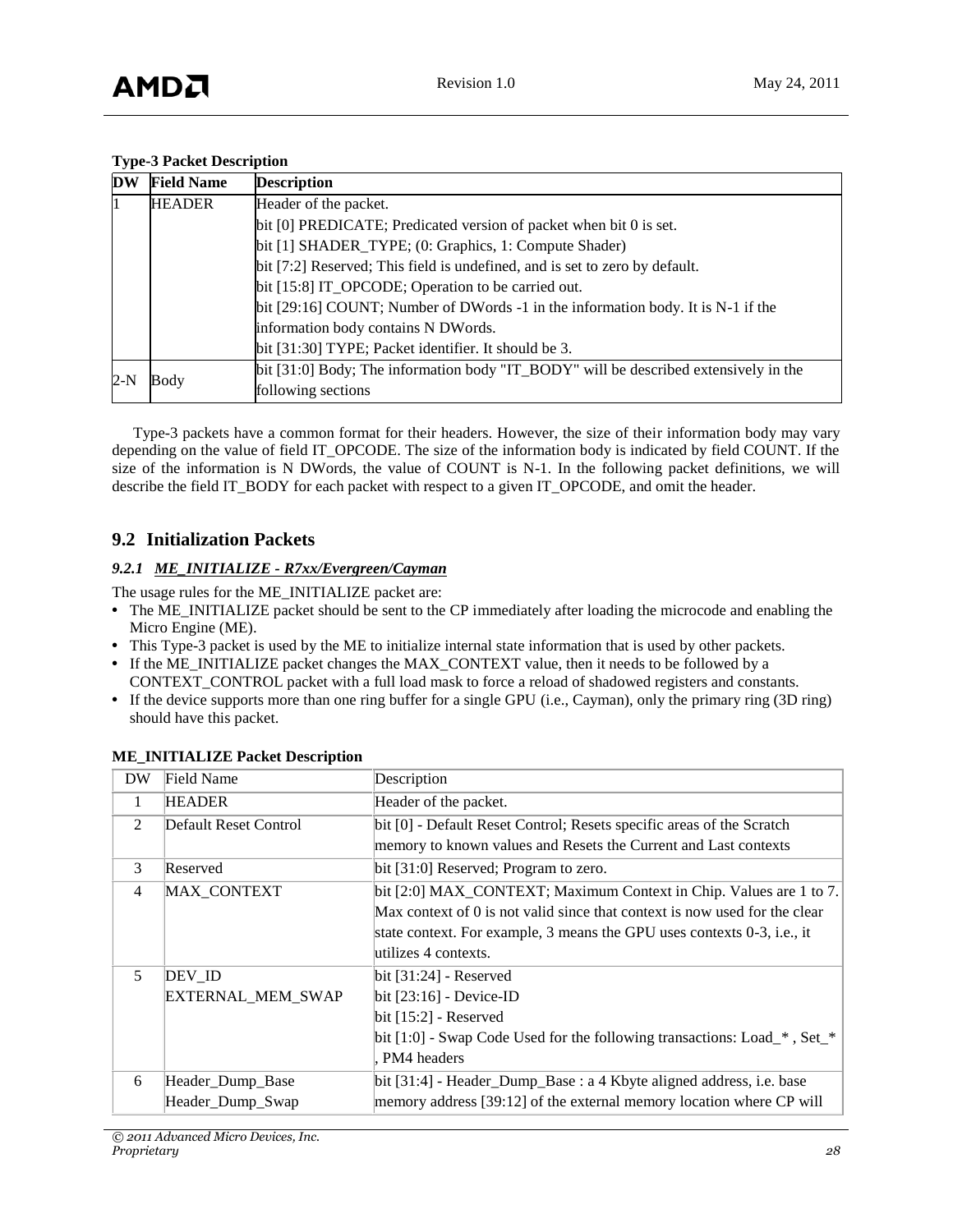|                    | dump PM4 Headers.                                                     |
|--------------------|-----------------------------------------------------------------------|
|                    | $bit [3:2]$ - Reserved: should be set to zero.                        |
|                    | $bit [1:0]$ - Header_Dump_Swap: the 2 bit Swap Code used when writing |
|                    | headers to memory.                                                    |
| Header_Dump_Enable | bit [31] - Header_Dump_Enable: Enable Writing PM4 Headers to          |
| Header_Dump_Size   | Memory for Debug                                                      |
|                    | $bit [30]$ - Reserved.                                                |
|                    | bit [29:0] - Header_Dump_Size: Size in DWords for the Header Dump     |
|                    | Ring in External Memory.                                              |

### *9.2.2 PREAMBLE\_CNTL - R7xx/Evergreen/Cayman*

This packet has two purposes: (1) indicate the packets that belong to each preamble in a command buffer, so can record the location of the last preamble. If there is a context switch, the CP could then fetch the last completed preamble to reload the GPU state when the process was preempted. The CP will then skip to the location in the command buffer where it left off when the process was switched out. There can be multiple preambles in an IB to initialize the current state, so the CP must update its internal values whenever the packets are received. Another purpose is to (2) indicate to the CP the packets that program the Clear State, versus other Set\_\* packets that go to the next available state.

The Driver will send the PREAMBLE\_CNTL packets before and after the Clear State programming. Initializing the Clear State is only supported immediately after the ME\_INITIALIZE packet. The Begin marker must always come first and the End marker must be of the same type as the previous "Begin". The driver initializes the internal GPU context with the help of the Preamble\_Cntrl packet by sending the "clear state" between two instances of this packet, one representing the begin marker and the second the end marker. Any register is allowed to be programmed within the begin and end markers, however, only multi-state GFXDEC registers will be programmed automatically by the CLEAR\_STATE packet. Config and Constant updates must be handled by the driver. See CLEAR\_STATE packet for special provision for very fast clearing of all constants.

| DW                          | Field Name    | Description                                                                      |
|-----------------------------|---------------|----------------------------------------------------------------------------------|
|                             | <b>HEADER</b> | Header of the packet.                                                            |
| $\mathcal{D}_{\mathcal{L}}$ | <b>CMD</b>    | lCommand                                                                         |
|                             |               | bit [19:0] Reserved; Reserved for internal use by the CP                         |
|                             |               | $bit [27:20]$ Reserved;                                                          |
|                             |               | $bit [31:28]$ Command:                                                           |
|                             |               | $\sim$ 0000 : Begin Preamble, domain records the current IB offset for later use |
|                             |               | -0001 : End, domain records the current IB offset for later use                  |
|                             |               | $-0010$ : Begin of Clear State initialization [Evergreen+]                       |
|                             |               | $-0011$ : End of Clear State initialization [Evergreen+]                         |
|                             |               | $-1$ xxx, x1xx : Reserved                                                        |

| <b>PREAMBLE_CONTROL Packet Description</b> |  |  |  |
|--------------------------------------------|--|--|--|
|--------------------------------------------|--|--|--|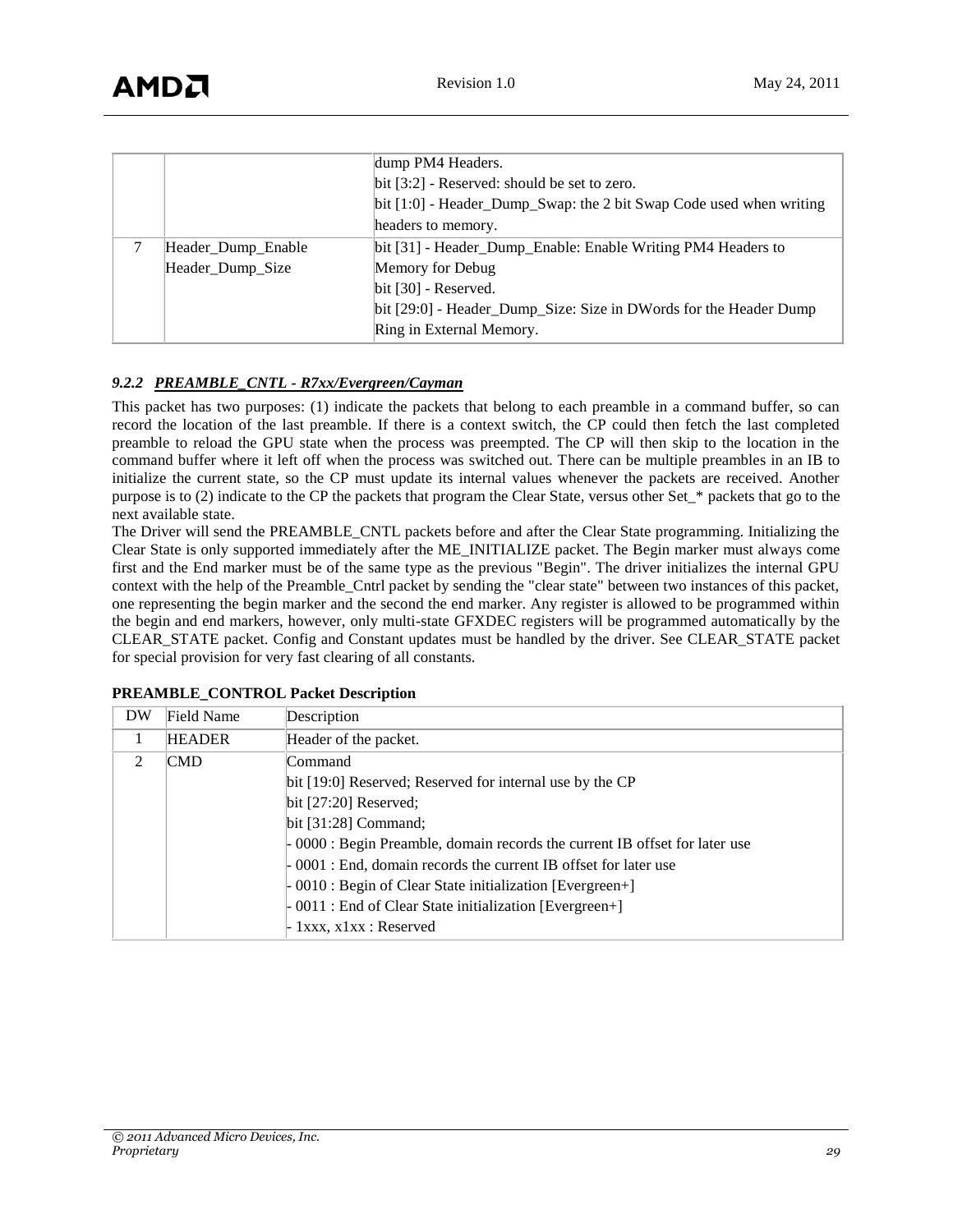# <span id="page-29-0"></span>**9.3 Command Buffer Packets**

#### *9.3.1 INDIRECT\_BUFFER - R7xx/Evergreen/Cayman*

This packet is used for dispatching Indirect Buffers.

#### **INDIRECT\_BUFFER Packet Description**

|             | DW Field Name     | Description                                                                           |
|-------------|-------------------|---------------------------------------------------------------------------------------|
|             | <b>HEADER</b>     | Header of the packet                                                                  |
| $2^{\circ}$ | <b>IB_BASE_LO</b> | [31:2] - Indirect Buffer Base Address[31:2] - DW-Aligned                              |
|             |                   | $[1:0]$ - Swap function used for data write.                                          |
|             | <b>IB BASE HI</b> | $[7:0]$ - Upper bits of Address [39:32]                                               |
|             | <b>VMID</b>       | $[31:24]$ - VMID[7:0], Virtual Memory Domain ID for the command buffer. This field is |
|             |                   | valid starting with cayman                                                            |
|             | <b>IB SIZE</b>    | $[19:0]$ - Indirect Buffer Size [19:0], size of the Indirect Buffer in DWORDs.        |

#### *9.3.2 DRAW\_INDEX - R7xx/Evergreen/Cayman*

DRAW\_INDEX draws a set of primitives using fetched indices. The SOURCE\_SELECT field in the DRAW\_INITIATOR indicates that the VGT will DMA the indices.

|                | <b>DW</b> Field Name | <b>Description</b>                                                                              |
|----------------|----------------------|-------------------------------------------------------------------------------------------------|
|                | <b>HEADER</b>        | Header of the packet                                                                            |
| $\overline{2}$ |                      | $[INDEX_BASE\_LO   [30:0] - Base Address [31:1] of Index Buffer (Word-Aligned). Written to the$ |
|                |                      | VGT_DMA_BASE register (No Context Supplied).                                                    |
| 3              |                      | INDEX_BASE_HI   7:0] - Base Address Hi [39:32] of Index Buffer. Written to the VGT_DMA_BASE_HI  |
|                |                      | register (No Context Supplied).                                                                 |
| $\overline{4}$ | <b>INDEX COUNT</b>   | $[31:0]$ - INDEX_COUNT [31:0] - Number of indices in the Index Buffer. Written to the           |
|                |                      | VGT_DMA_SIZE register (No Context Supplied).                                                    |
|                |                      | Written to the VGT_NUM_INDICES register for the assigned context.                               |
| 5              |                      | DRAW_INITIATO Draw Initiator Register. Written to the VGT_DRAW_INITIATOR register for the       |
|                | $\mathbb R$          | assigned context.                                                                               |

#### **DRAW\_INDEX Packet Description**

#### *9.3.3 DRAW\_INDEX\_2 - R7xx/Evergreen/Cayman*

Draws a set of primitives using fetched indices from a bounded index buffer. The SOURCE\_SELECT field in the DRAW\_INITIATOR indicates that the VGT will DMA the indices.

| <b>DW</b> | <b>Field Name</b> | <b>Description</b>                                                                           |  |
|-----------|-------------------|----------------------------------------------------------------------------------------------|--|
|           | <b>HEADER</b>     | Header of the packet                                                                         |  |
|           | <b>MAX SIZE</b>   | MAX SIZE [31:0] - VGT DMA maximum number of indices                                          |  |
|           |                   | until out of bound index buffer is accessed. Written to the VGT DMA MAX SIZE                 |  |
|           |                   | register (No Context Supplied).                                                              |  |
|           |                   | $[INDEX_BASE_LO][30:0]$ - Base Address [31:1] of Index Buffer (Word-Aligned). Written to the |  |

# **DRAW\_INDEX\_2 Packet Description**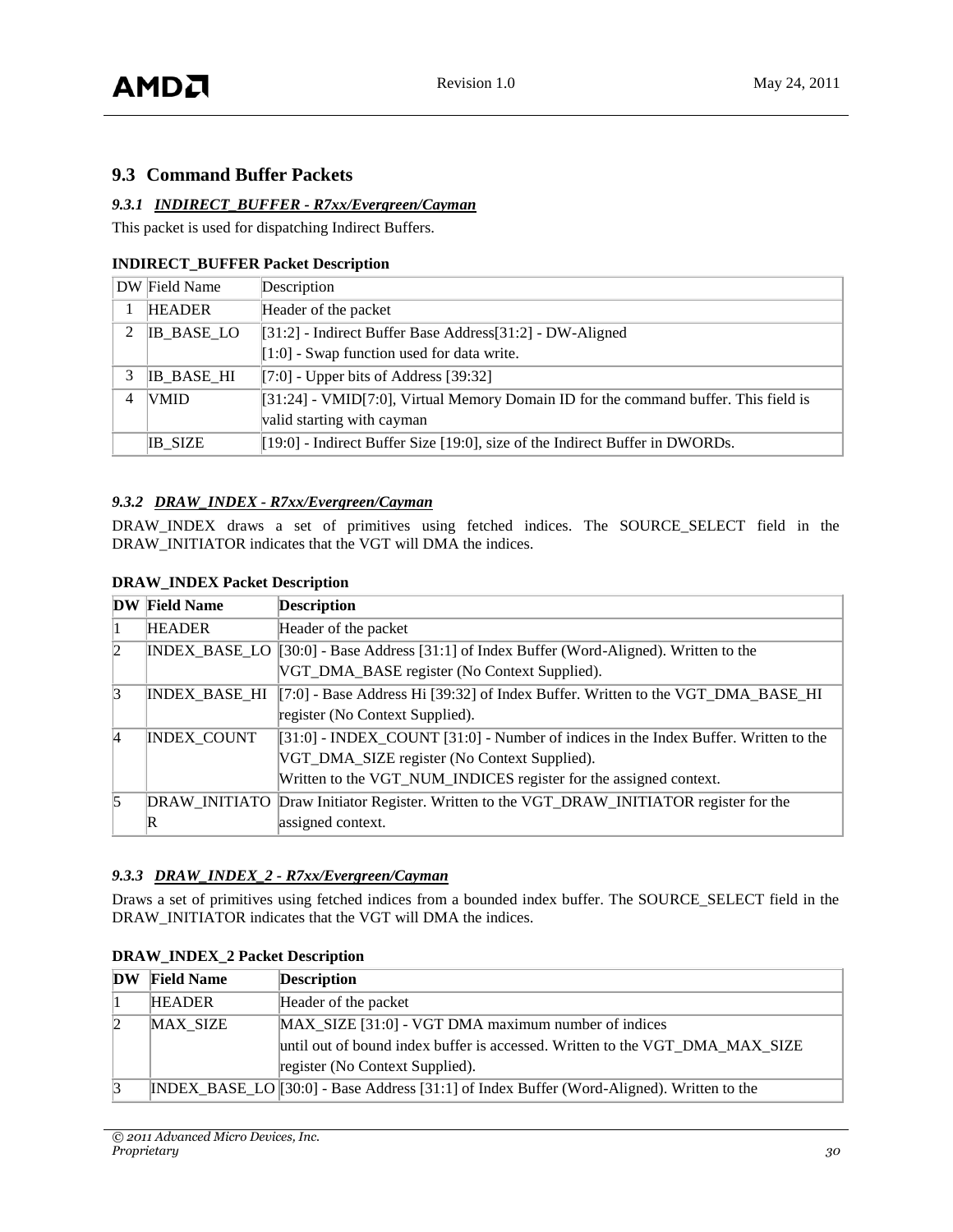|                |                    | VGT_DMA_BASE register (No Context Supplied).                                                  |
|----------------|--------------------|-----------------------------------------------------------------------------------------------|
| $\overline{4}$ |                    | INDEX_BASE_HI [7:0] - Base Address Hi [39:32] of Index Buffer. Written to the VGT_DMA_BASE_HI |
|                |                    | register (No Context Supplied).                                                               |
|                | <b>INDEX COUNT</b> | INDEX COUNT [31:0] - Number of indices in the Index Buffer. Written to the                    |
|                |                    | VGT_DMA_SIZE register (No Context Supplied). Written to the VGT_NUM_INDICES                   |
|                |                    | register for the assigned context.                                                            |
| $\overline{6}$ |                    | DRAW_INITIATO Draw Initiator Register. Written to the VGT_DRAW_INITIATOR register for the     |
|                | $\mathbb R$        | assigned context.                                                                             |

### *9.3.4 DRAW\_INDEX\_AUTO - R7xx/Evergreen/Cayman*

Draws a set of primitives using indices auto-generated by the VGT. The SOURCE\_SELECT field in the DRAW\_INITIATOR indicates that the VGT need to auto-generate the indices.

| <b>DW</b> | <b>Field Name</b>  | <b>Description</b>                                                                                                       |
|-----------|--------------------|--------------------------------------------------------------------------------------------------------------------------|
|           | <b>HEADER</b>      | Header of the packet                                                                                                     |
| 2         | <b>INDEX COUNT</b> | INDEX_COUNT [31:0] - Number of indices to generate. Written to the<br>VGT_NUM_INDICES register for the assigned context. |
|           |                    | DRAW_INITIATOR Primitive type and other control. Written to the VGT_DRAW_INITIATOR register for<br>the assigned context. |

#### **DRAW\_INDEX\_AUTO Packet Description**

#### *9.3.5 DRAW\_INDEX\_IMMED - R7xx/Evergreen/Cayman*

Draws a set of primitives using indices in the packet. The SOURCE\_SELECT field in the DRAW\_INITIATOR indicates that the VGT will use immediate data for the indices. This packet is generally used for draw packets with a small number" of indices. It is faster for the driver to just put the indices into the command buffer instead of copying them to a separate index buffer.

| DW             | <b>Field Name</b>                             | <b>Description</b>                                                                                                                                                |
|----------------|-----------------------------------------------|-------------------------------------------------------------------------------------------------------------------------------------------------------------------|
|                | <b>HEADER</b>                                 | Header of the packet                                                                                                                                              |
|                | <b>INDEX COUNT</b>                            | INDEX COUNT [31:0] - Number of indices that will be written to the                                                                                                |
| $\overline{2}$ |                                               | VGT_IMMED_DATA register. Written to the VGT_NUM_INDICES register for the                                                                                          |
|                |                                               | assigned context.                                                                                                                                                 |
| 3              | <b>DRAW INITIATOR</b>                         | Primitive type and other control. Written to the VGT_DRAW_INITIATOR register for                                                                                  |
|                |                                               | the assigned context.                                                                                                                                             |
| $4$ to         |                                               | $\left[ \frac{\text{ind}}{41} \right]$ indx16 #0] $\left[ \frac{\text{Ind}}{48} \right]$ and Mritten to the VGT_IMMED_DATA register for the assigned context. See |
| End            | or $\left[\text{indx}32 \text{ } \#0 \right]$ | the INDEX_TYPE packet for details on how to specify the 16 or 32-bit indices.                                                                                     |

#### **DRAW\_INDEX\_IMMED Packet Description**

#### *9.3.6 DRAW\_INDEX\_OFFSET - R7xx/Evergreen/Cayman*

The purpose of this feature is to reduce the amount of addresses the driver must patch in the IB to only the first index buffer call instead of every draw that uses that index buffer. The base of the index buffer, supplied in the INDEX\_BASE packet, and the index type (16 bit or 32 bit), supplied in the INDEX\_TYPE Packet, must have already been sent when this packet arrives at the CP.

Draws a set of primitives using fetched indices with no patching required. The CP will shift the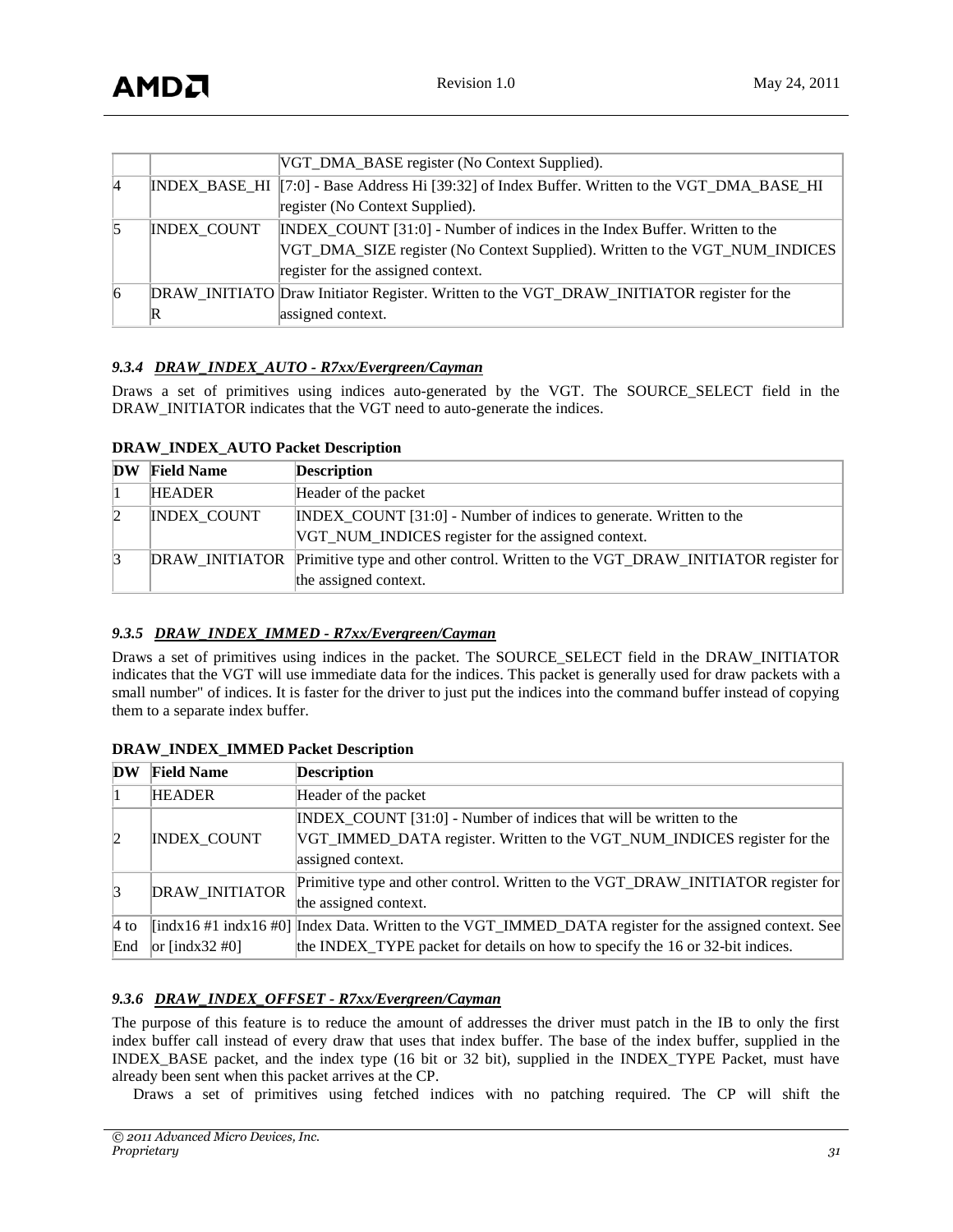INDEX\_OFFSET by one or two bits depending on the value in INDEX\_TYPE and then add that offset to the Base Address previously supplied in the INDEX\_BASE packet.

The functionality is implemented using one current packet, INDEX\_TYPE, and two new packets Draw/Dispatch Packets DRAW\_INDEX\_OFFSET and INDEX\_BASE. The driver sends the INDEX\_TYPE and INDEX\_BASE packets before the DRAW\_INDEX\_OFFSET packet.

| DW              | <b>Field Name</b>   | <b>Description</b>                                                                                                                                                                              |
|-----------------|---------------------|-------------------------------------------------------------------------------------------------------------------------------------------------------------------------------------------------|
|                 | <b>HEADER</b>       | Header of the packet                                                                                                                                                                            |
| $\overline{2}$  | <b>INDEX OFFSET</b> | Starting index number in the index buffer. INDEX_OFFSET of zero represents the<br>first index, index one is the second index.                                                                   |
| $\vert 3 \vert$ | <b>INDEX COUNT</b>  | INDEX_COUNT [31:0] - Number of indices in the Index Buffer. Written to the<br>VGT_DMA_SIZE register (No Context Supplied). Written to the<br>VGT_NUM_INDICES register for the assigned context. |
| $\vert 4 \vert$ | DRAW_INITIATOR      | Draw Initiator Register. Written to the VGT DRAW INITIATOR register for the<br>assigned context.                                                                                                |

#### **DRAW\_INDEX\_OFFSET Packet Description**

#### *9.3.7 DRAW\_INDEX\_OFFSET\_2 - R7xx/Evergreen/Cayman*

| <b>ASICs Supported:</b> |                                                                      |  |
|-------------------------|----------------------------------------------------------------------|--|
| Family                  | Supported Members                                                    |  |
| 6xx                     | All, except R600, which does not have the VGT_DMA_MAX_SIZE register. |  |
| 7xx                     | All                                                                  |  |
| $Evergreen+$            | A11                                                                  |  |

The purpose of this packet, in conjunction with the INDEX\_TYPE Packet and INDEX\_BASE packets, draws a set of primitives using fetched indices from a bounded index buffer while minimizing the amount of address patching that the driver must do Vista BDM. The base of the index buffer, supplied in the INDEX\_BASE packet, and the index type (16 bit or 32 bit), supplied in the INDEX\_TYPE Packet, must have already been sent when this packet arrives at the CP.

The CP will shift the INDEX\_OFFSET by one or two bits depending on the value in INDEX\_TYPE and then add that offset to the Base Address previously supplied in the INDEX\_BASE packet.

The functionality is implemented using one current packet, INDEX\_TYPE, and two new packets Draw/Dispatch Packets DRAW\_INDEX\_OFFSET and INDEX\_BASE. The driver sends the INDEX\_TYPE and INDEX\_BASE packets before the DRAW\_INDEX\_OFFSET packet.

| DW              | <b>Field Name</b>   | <b>Description</b>                                                             |
|-----------------|---------------------|--------------------------------------------------------------------------------|
|                 | <b>HEADER</b>       | Header of the packet                                                           |
|                 | <b>MAX SIZE</b>     | MAX_SIZE [31:0] - VGT DMA maximum number of indices until out of bound         |
| $\overline{2}$  |                     | index buffer is accessed. Written to the VGT_DMA_MAX_SIZE register (No         |
|                 |                     | Context Supplied).                                                             |
| $\vert 3 \vert$ | <b>INDEX_OFFSET</b> | Starting index number in the index buffer. INDEX_OFFSET of zero represents the |
|                 |                     | first index, index one is the second index.                                    |
|                 |                     | INDEX_COUNT [31:0] - Number of indices in the Index Buffer. Written to the     |
| $\vert$ 4       | <b>INDEX COUNT</b>  | VGT_DMA_SIZE register (No Context Supplied). Written to the                    |
|                 |                     | VGT_NUM_INDICES register for the assigned context.                             |

**DRAW\_INDEX\_OFFSET\_2 Packet Description**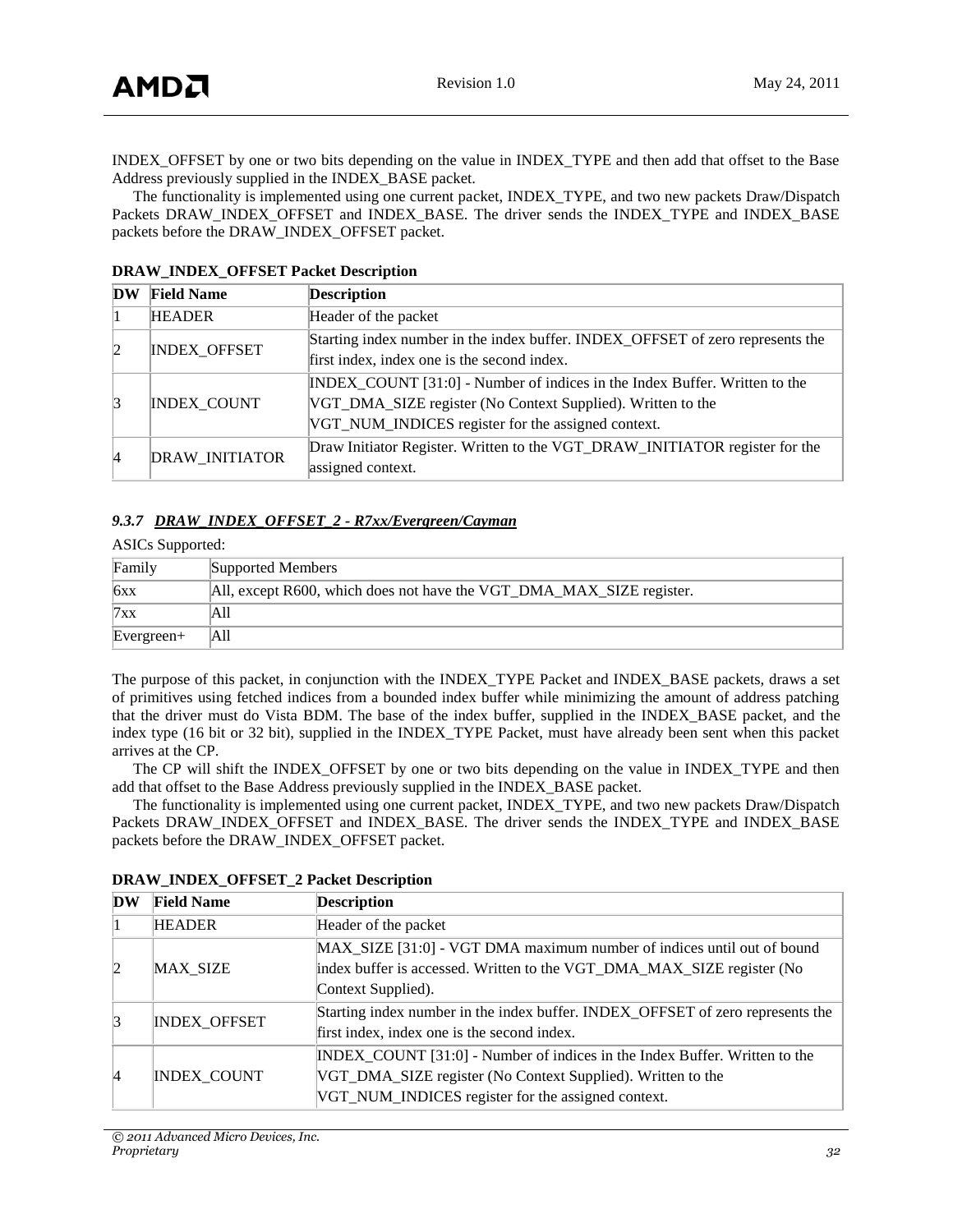| Draw Initiator Register. Written to the VGT_DRAW_INITIATOR register for the<br><b>DRAW INITIATOR</b><br>assigned context. |  |
|---------------------------------------------------------------------------------------------------------------------------|--|
|---------------------------------------------------------------------------------------------------------------------------|--|

#### *9.3.8 INDEX\_BASE - R7xx/Evergreen/Cayman*

The purpose of the INDEX\_BASE packet, in conjunction with the INDEX\_TYPE Packet and DRAW\_INDEX\_OFFSET packets, is to minimize the amount of address patching that the driver must do. The driver only needs to send the INDEX\_BASE (and therefore patch the indirect buffer) once when the index buffer call is made. Subsequence calls to draw with an index buffer offset (and resulting DRAW\_INDEX\_OFFSET packet) need no patching.

#### **INDEX\_BASE Packet Description**

| <b>DW</b> | <b>Field Name</b>    | <b>Description</b>                                           |
|-----------|----------------------|--------------------------------------------------------------|
|           | <b>HEADER</b>        | Header of the packet                                         |
|           | <b>INDEX BASE LO</b> | [30:0] - Base Address [31:1] of Index Buffer (Word-Aligned). |
|           | <b>INDEX BASE HI</b> | Bits [7:0] Base Address Hi [39:32] of Index Buffer.          |

#### *9.3.9 INDEX\_TYPE - R7xx/Evergreen/Cayman*

This packet is considered part of the draw packet sequence, so the VGT\_INDEX\_TYPE is not shadowed. If this packet is not sent before each draw then it will need to be in the preamble of each command buffer to ensure it gets set correctly before the first draw.

| DW | <b>Field Name</b> | <b>Description</b>                                                       |
|----|-------------------|--------------------------------------------------------------------------|
|    | <b>HEADER</b>     | Header of the packet                                                     |
|    | <b>INDEX TYPE</b> | $[0]$ Index Type<br>$-0 = 16 - bits;$                                    |
|    | <b>SWAP MODE</b>  | $-1 = 32 - bits$ .<br>$[3:2]$ Swap Mode $[1:0]$ - Byte swapping control. |

#### *9.3.10 NUM\_INSTANCES - R7xx/Evergreen/Cayman*

NUM\_INSTANCES is used to specify the number of instances for the subsequence draw command. This packet is considered part of the draw packet sequence. If this packet is not sent before each draw then it will need to be in the preamble of each command buffer to ensure it gets set correctly before the first draw.

#### **NUM\_INSTANCES Packet Description**

| <b>DW</b> | Field Name    | Description                                                                                                                                         |
|-----------|---------------|-----------------------------------------------------------------------------------------------------------------------------------------------------|
|           | <b>HEADER</b> | Header of the packet                                                                                                                                |
|           | NUM INSTANCES | [31:0] Number of Instances. Minimum value is one; if zero is programmed, it will<br>be treated as one. This allows for a max of $2^3$ -1 instances. |

#### *9.3.11 MPEG\_INDEX - R7xx/Evergreen/Cayman*

MPEG\_INDEX: Packed register writes for MPEG and Generation of Indices. The VGT\_PRIMITIVE\_TYPE:PRIM\_TYPE should be a DI\_PT\_RECTLIST.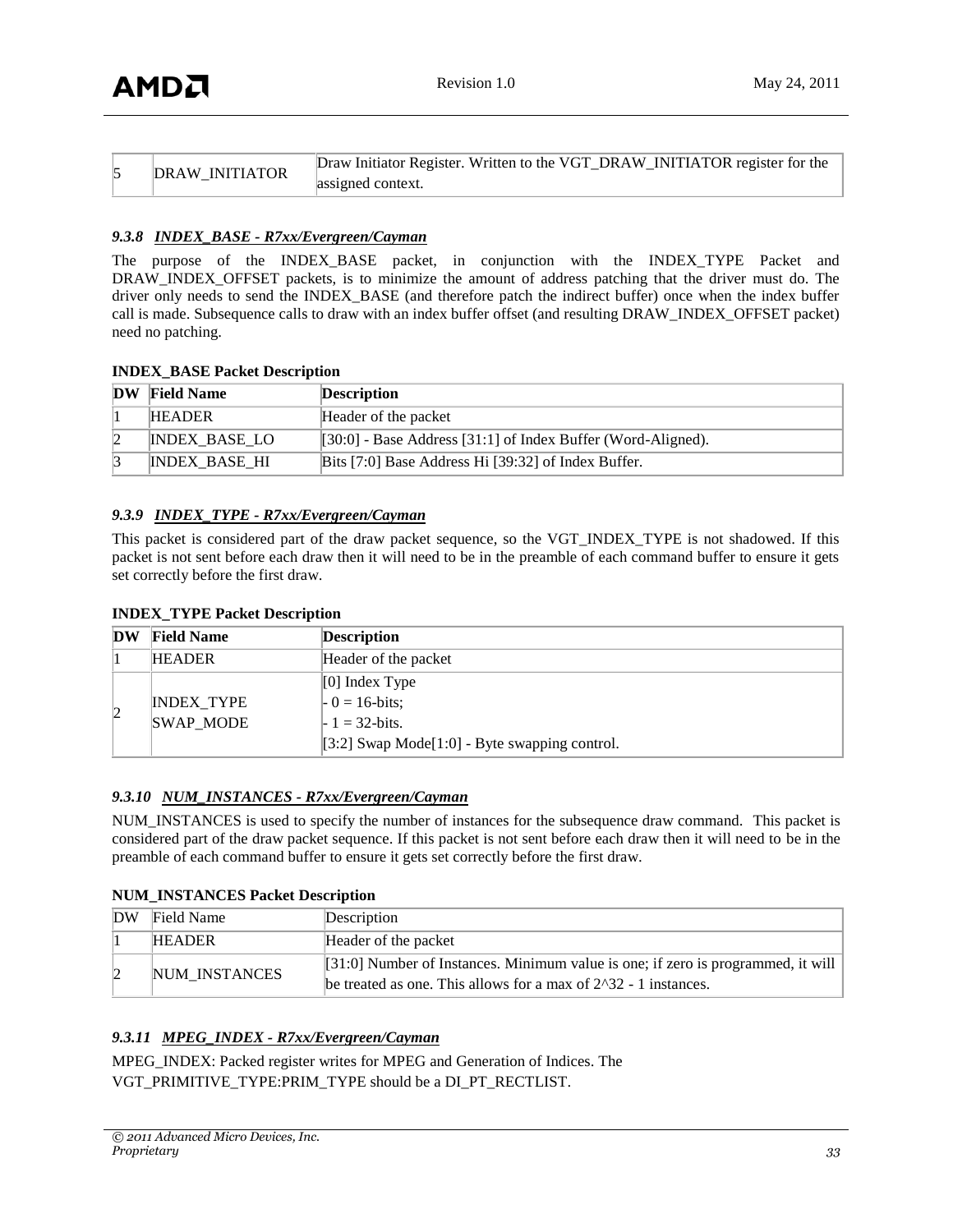| DW                                        | <b>Field Name</b>  | <b>Description</b>                                                                                                                                                                                                            |
|-------------------------------------------|--------------------|-------------------------------------------------------------------------------------------------------------------------------------------------------------------------------------------------------------------------------|
|                                           | <b>HEADER</b>      | Header field of the packet.                                                                                                                                                                                                   |
|                                           | <b>NUM INDICES</b> | Number of Indices the VGT will actually fetch $+3$ * number of base indices<br>given at end of this packet. Valid values are $0x0003$ to $0x3$ FFF.                                                                           |
| 13                                        |                    | DRAW_INITIATOR Written Unconditional to VGT_DRAW_INITIATOR register                                                                                                                                                           |
| 4 to $4 +$<br>$($ (NUM_IN<br>$DICES/3) -$ | 32-Bit INDEX       | First Index of Rect. (0x00000000 to 0xFFFFFFFD) For each First Index", CP<br>will generate the other 2 indices and output: FIRST_INDEX FIRST_INDEX+1<br>FIRST_INDEX+2 All indices are written to the VGT_IMMED_DATA register. |

# **MPEG\_INDEX Packet Description**

### *9.3.12 DISPATCH\_DIRECT - Evergreen/Cayman*

Used for dispatching a compute thread with the array dimensions in the packet.

| <b>DW</b>       | <b>Field Name</b>         | <b>Description</b>                                                               |
|-----------------|---------------------------|----------------------------------------------------------------------------------|
|                 | <b>HEADER</b>             | Header of the packet. Shader_Type in bit 1 of the Header will be set to 1, since |
|                 |                           | Dispatches are only used for Compute Shaders, see Type-3 Packet.                 |
| $\mathbf{2}$    | DIM X                     | Bits $[31:0] + x$ dimensions of the array of thread groups to be dispatched      |
| $\vert 3 \vert$ | DIM Y                     | Bits $[31:0]$ + y dimensions of the array of thread groups to be dispatched      |
| $\vert$ 4       | DIMZ                      | Bits $[31:0]$ + z dimensions of the array of thread groups to be dispatched      |
| 5               | <b>DISPATCH INITIATOR</b> | Dispatch Initiator Register. Written to the VGT_DISPATCH_INITIATOR               |
|                 |                           | register for the assigned context.                                               |

#### **DISPATCH\_DIRECT Packet Description**

#### *9.3.13 DISPATCH\_INDIRECT - Evergreen/Cayman*

Used for dispatching a compute thread with the array dimensions fetched from memory.

//At the specified offset, the following data members will be in this order.

struct GroupDimensions

 UINT DIM\_X; UINT DIM\_Y; UINT DIM\_Z;

};

{

| DW | <b>Field Name</b>  | <b>Description</b>                                                                     |
|----|--------------------|----------------------------------------------------------------------------------------|
|    | <b>HEADER</b>      | Header of the packet. Shader_Type in bit 1 of the Header will be set to 1, since       |
|    |                    | Dispatches are only used for Compute Shaders, see Type-3 Packet.                       |
|    | DATA OFFSET        | Bits $[31:0]$ + Byte aligned offset where the required data structure starts. Bits 1:0 |
|    |                    | $= 00.$                                                                                |
|    | DISPATCH_INITIATOR | Dispatch Initiator Register. Written to the VGT_DISPATCH_INITIATOR                     |
|    |                    | register for the assigned context.                                                     |

# **DISPATCH\_INDIRECT Packet Description**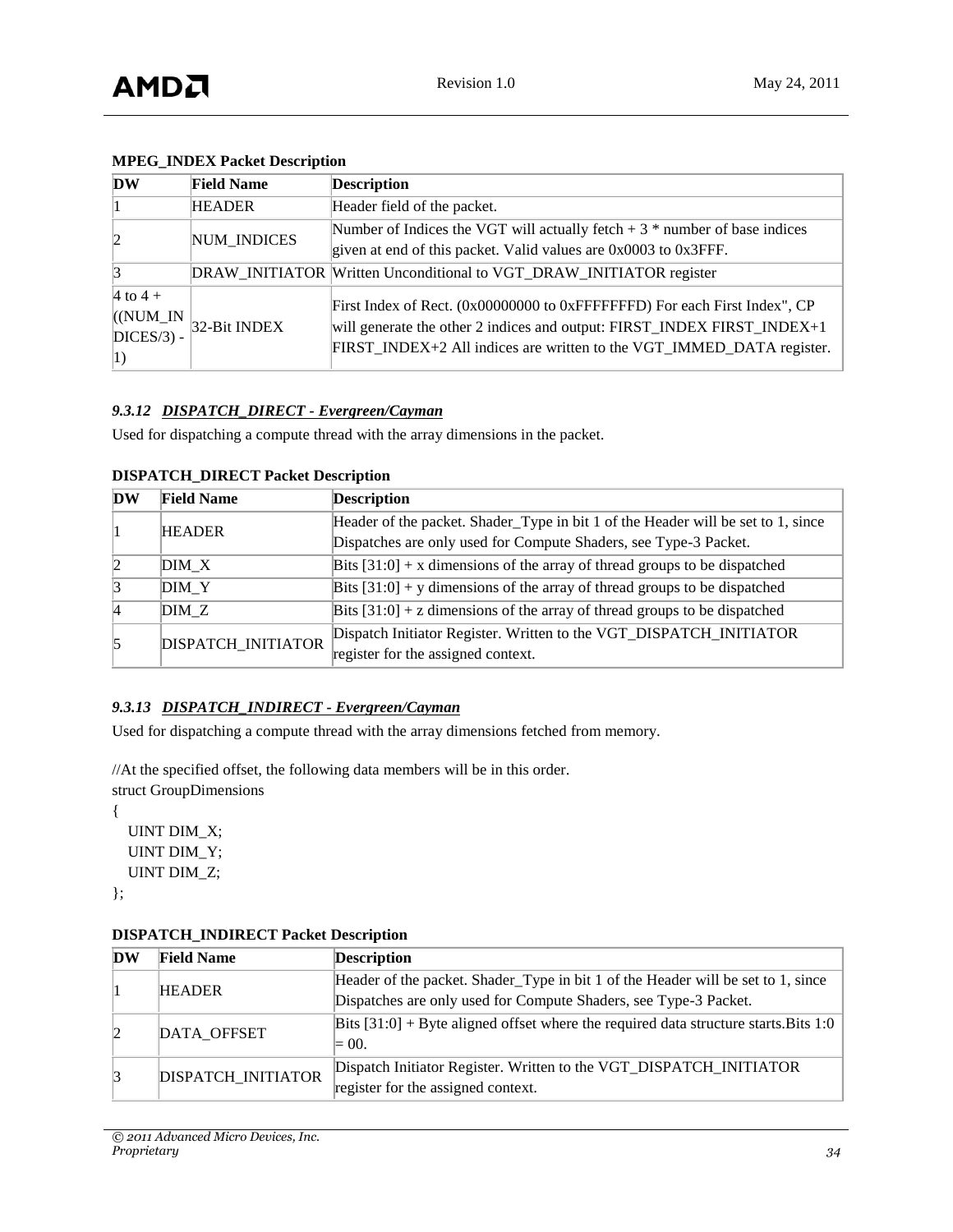# <span id="page-34-0"></span>**9.4 State Management Packets**

# *9.4.1 CLEAR\_STATE - Evergreen/Cayman*

The purpose of the Clear State packet is to reduce command buffer preamble setup time for all driver versions. The definition of Clear State is essentially everything off, resources all NULL, other value set to the API defined default state, nulling of constant buffers and constants programmed via the GRBM (Tex\_Resource, Tex\_Samplers, Boolean, Loop, Ctl). Clear State includes all multi-copy state (Gfx Decode) and Constants nulling registers. It does not include single copy configuration registers. The Constants are cleared via five new context registers: SO TEX\_SAMPLER\_CLEAR, SO TEX\_RESOURCE\_CLEAR, SO LOOP\_BOOL\_CLEAR, SQ\_VTX\_BASE\_VTX\_LOC, SQ\_VTX\_START\_INST\_LOC. ALU constant buffers are managed in the GFXDEC (8-state) space so they are cleared by the normal clear by clearing the SQ\_PGM\_\* , and SO ALU CONST BUFFER SIZE \* registers.

#### **CLEAR\_STATE Packet Description**

| DW Field Name | Description                                                                                                                    |
|---------------|--------------------------------------------------------------------------------------------------------------------------------|
| <b>HEADER</b> | Header of the packet. Shader_Type in bit 1 of the Header will correspond to the shader<br>type of the Load, see Type-3 Packet. |
| <b>DUMMY</b>  | Dummy Data                                                                                                                     |

## *9.4.2 DEALLOC\_STATE - Cayman*

The purpose of the DEALLOC\_STATE packet is to free an allocated compute shader state back to the state-set pool. Shader type should always be '1', i.e., compute shader.

- **•** It will be placed in the Ring Buffer by the kernel driver.
- **•** The driver will guarantee that no computer shaders are active in the GPU when this packet is received.
- **•** There may or may not have been any Dispatch packets between the CLEAR\_STATE packet that allocated the CS state and this packet that deallocates (frees it).
- **•** Though there will be a write to the GFX\_COPY\_STATE register sometime after the context done event, a significant number of other packets could be processed between them.

| DW Field Name | Description                                                                                                                    |
|---------------|--------------------------------------------------------------------------------------------------------------------------------|
| <b>HEADER</b> | Header of the packet. Shader_Type in bit 1 of the Header will be '1', i.e., Computer<br>Shader, see the Type-3 Packet section. |
| DUMMY         | Dummy Data                                                                                                                     |

#### **DEALLOC\_STATE Packet Description**

#### *9.4.3 MODE\_CONTROL - Evergreen/Cayman*

This generic packet is used to reset the Graphics chip out of DX9 ALU Constant Emulation mode back to DX10 Constant Buffer mode.

| DW | Field Name    | Description           |
|----|---------------|-----------------------|
|    | <b>HEADER</b> | Header of the packet. |
|    | <b>CMD</b>    | Command               |
|    |               | $[31:3]$ - Reserved   |
|    |               | $[2:0]$ - CMD         |

#### **PREAMBLE\_CONTROL Packet Description**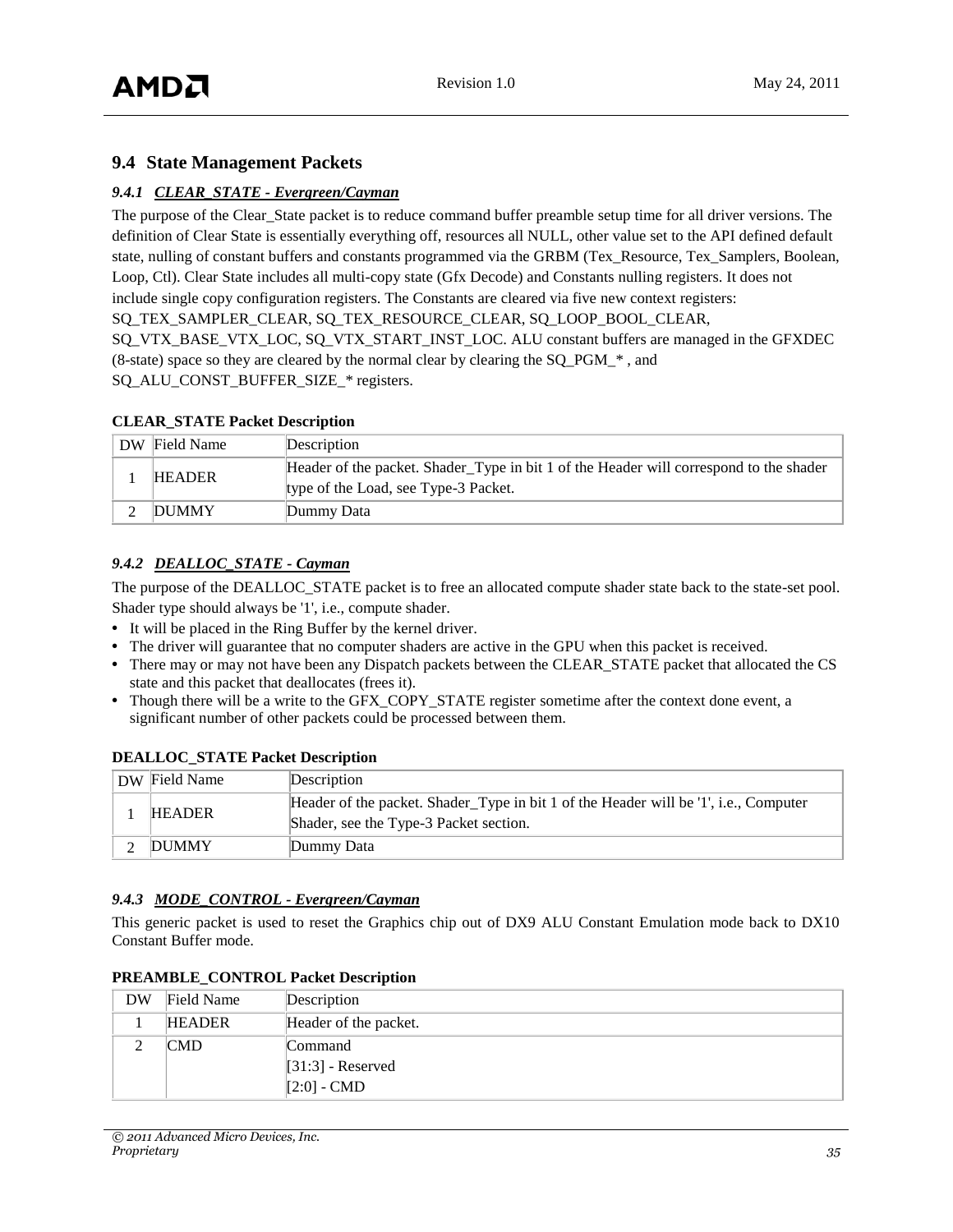| 000: Reserved                                                                  |
|--------------------------------------------------------------------------------|
| 001: Reset DX9 Constant Emulation Mode. That is, switch to DX10 style constant |
| buffer mode.                                                                   |

## *9.4.4 CONTEXT\_CONTROL - R7xx/Evergreen/Cayman*

The CONTEXT\_CONTROL packet controls the processing of LOAD packets and shadowing for SET packets. The Load Control bits enable/disable the CP's processing of each type of LOAD packet. When the Load Control bits are set, the CP will process the LOAD packets indicated. Likewise, if the bits are cleared, the CP will discard the corresponding LOAD packets indicated. There is a bit for enabling/disabling each Load variation.

|              | DW Field Name | Description                                                                                                                                                                                                                                                                                                                                                                                                                                                                                                                                                                                                                                                                                                                                                                                                                                                                                            |
|--------------|---------------|--------------------------------------------------------------------------------------------------------------------------------------------------------------------------------------------------------------------------------------------------------------------------------------------------------------------------------------------------------------------------------------------------------------------------------------------------------------------------------------------------------------------------------------------------------------------------------------------------------------------------------------------------------------------------------------------------------------------------------------------------------------------------------------------------------------------------------------------------------------------------------------------------------|
| $\mathbf{1}$ | <b>HEADER</b> | Header of the packet                                                                                                                                                                                                                                                                                                                                                                                                                                                                                                                                                                                                                                                                                                                                                                                                                                                                                   |
| 2            | LOAD_CONTROL  | Bit 31 - DW Enable - Load Enables will not be updated unless this bit is set<br>Bits 30:13 - Not used<br>Bit 12 - Enable Load CS Samplers<br>Bit 11 - Enable Load CS Resources<br>Bit 10 - Enable Load CS Loop Constants<br>Bit 9 - Enable Load CS Boolean Constants<br>Bit 8 - Enable Load CS Multi-Context Render State Registers<br>Bit 7 - Enable Load Control Constants<br>Bit 6 - Enable Load Samplers<br>Bit 5 - Enable Load Resources<br>Bit 4 - Enable Load Loop Constants<br>Bit 3 - Enable Load Boolean Constants<br>Bit 2 - Enable Load ALU Constants (R7xx)<br>- Reserved (Evergreen+)<br>Bit 1 - Enable Load Multi-Context Render State Registers                                                                                                                                                                                                                                        |
| 3            | SHADOW_ENABLE | Bit 0 - Enable Load Single-Context Configuration Registers<br>Bit 31 - DW Enable - Shadow Enables will not be updated unless this bit is set.<br>Bits 30:13 - Not used<br>Bit 12 - Enable Shadowing of CS Samplers<br>Bit 11 - Enable Shadowing of CS Resources<br>Bit 10 - Enable Shadowing of CS Loop Constants<br>Bit 9 - Enable Shadowing of CS Boolean Constants<br>Bit 8 - Enable Shadowing of CS Multi-Context Render State Registers<br>Bit 7 - Enable Shadowing of Control Constants<br>Bit 6 - Enable Shadowing of Samplers<br>Bit 5 - Enable Shadowing of Resources<br>Bit 4 - Enable Shadowing of Loop Constants<br>Bit 3 - Enable Shadowing of Boolean Constants<br>Bit 2 - Enable Shadowing of ALU Constants (R7xx)<br>- Reserved (Evergreen+)<br>Bit 1 - Enable Shadowing of Multi-Context Render State Registers<br>Bit 0 - Enable Shadowing of Single-Context Configuration Registers |

#### **CONTEXT\_CONTROL Packet Description**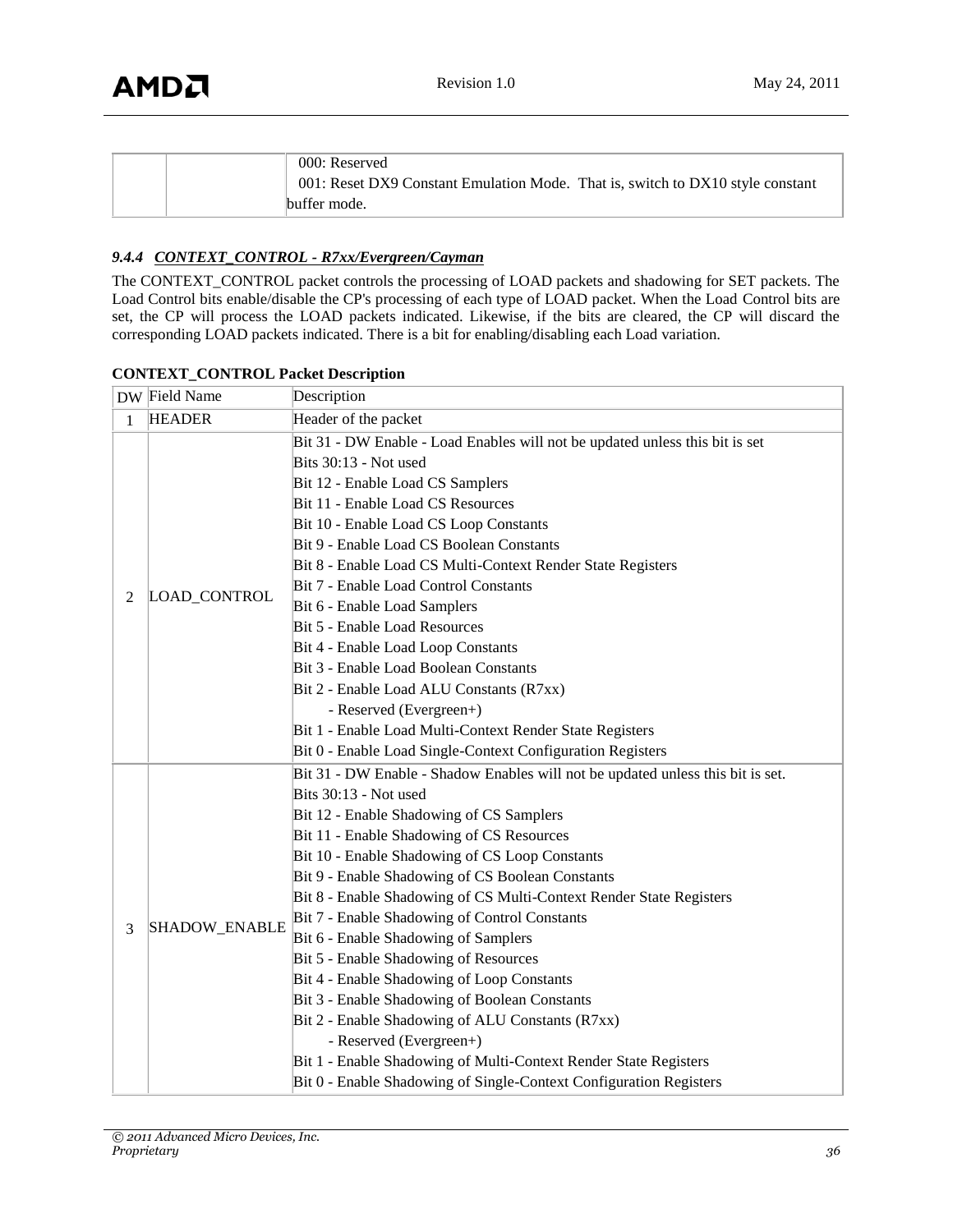# *9.4.5 LOAD\_LOOP\_CONST - R7xx/Evergreen/Cayman*

This packet provides the ability to have the CP:

- **•** Initialize the LOOP\_CONST\_BASE (BASE\_ADDR\_\* fields) internally for later use when a SET\_LOOP\_CONST packet is processed and shadowing is enabled (via the CONTEXT\_CONTROL packet). For this case, there are 5 DWs in the packet and DWs 4 and 5, CONST\_OFFSET and NUM\_DWordS are programmed to zero.
- **•** Fetch ALU constant data from external memory into the chip, that was previously shadowed. For this case, there are 5 or more DWs and all are meaningful.

The CP computes the DWord-aligned external memory read address as follows:

**•** Mem\_Start\_Address[39:2] = LOOP\_CONST\_BASE[39:2] + CONST\_OFFSET

The CP writes the 'loaded' data to consecutive register addresses. The starting address is computed as shown below:

**•** Reg\_Start\_Address[17:2] = SQ\_LOOP\_COUNT\_CONST\_0[17:2] + CONST\_OFFSET

|                | DW Field Name       | Description                                                                            |
|----------------|---------------------|----------------------------------------------------------------------------------------|
| 1              | <b>HEADER</b>       | Header of the packet. Shader_Type in bit 1 of the Header will correspond to the shader |
|                |                     | type of the Load, see Type-3 Packet.                                                   |
| $\overline{2}$ | <b>BASE_ADDR_LO</b> | [31:2] - LOOP_CONST_BASE (31:2) for the block in Memory from where the CP              |
|                |                     | will fetch the constants.                                                              |
| 3              | <b>BASE_ADDR_HI</b> | $[7:0]$ - LOOP_CONST_BASE (39:32) for the block in Memory from where the CP            |
|                |                     | will fetch the constants.                                                              |
|                |                     | $[31:16]$ - Reserved                                                                   |
| 4              | CONST_OFFSET        | $[15:0]$ - CONST_OFFSET[15:0] in DWords from the base alu constant address (SQ_        |
|                |                     | LOOP CONSTANTO <sub>_0</sub> ) and base alu constant memory address (LOOP              |
|                |                     | CONST_BASE).                                                                           |
|                |                     | $[31:14]$ - Reserved                                                                   |
| 5              | NUM DWords          | $NUM_DWords[13:0]$ - Number of DWords that the CP will fetch and write into the        |
|                |                     | chip. A value of zero will cause no constants to be loaded.                            |
|                | CONST_OFFSET        | $[31:16]$ - Reserved                                                                   |
| N              |                     | CONST_OFFSET[15:0] - Same Definition as Above.                                         |
|                | $N+1$ NUM DWord     | $[31:14]$ - Reserved                                                                   |
|                |                     | NUM DWords[13:0] - Same Definition as Above.                                           |

### **LOAD\_LOOP\_CONST Packet Description**

# *9.4.6 LOAD\_ALU\_CONST - R7xx/Evergreen/Cayman*

**LOAD\_ALU\_CONST Packet Description**

The LOAD ALU CONST packet is used by the driver to specify the ALU constant buffer base address for the CP to use as the start address of the 8 Constant buffers it manages to emulate DX9 ALU data on HW that only supports constant buffers.

| $20.12$ $-0.010$ $+0.010$ $+0.001$ $+0.001$ |               |                      |
|---------------------------------------------|---------------|----------------------|
|                                             | DW Field Name | Description          |
|                                             | <b>HEADER</b> | Header of the nacket |

| DW Field Name                    | Description                                    |
|----------------------------------|------------------------------------------------|
| <b>HEADER</b>                    | Header of the packet                           |
|                                  | [31:9] - Address [39:17]. 128 K Byte boundary. |
| ALU_CONST_BASE [8:1] - Reserved. |                                                |
|                                  | [0] - COMPLETE UPDATE                          |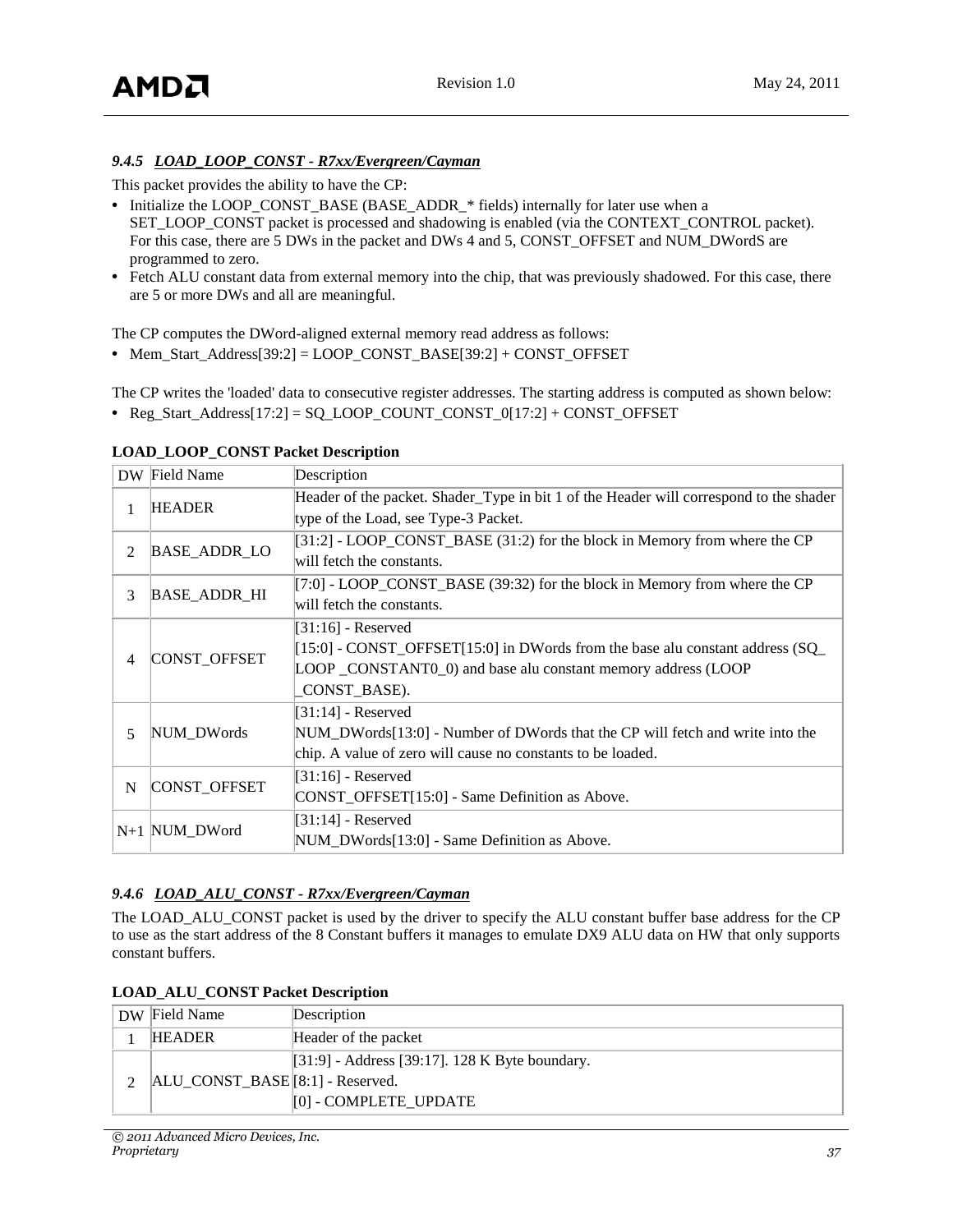|  | 0: CP manages incremental ALU CONST Updates             |
|--|---------------------------------------------------------|
|  | 1: Driver includes a complete set of ALU CONST updates. |

# *9.4.7 LOAD\_BOOL\_CONST - R7xx/Evergreen/Cayman*

This packet provides the ability to have the CP initialize the BOOL\_CONST\_BASE (BASE\_ADDR\_\* fields) internally for later use when a SET\_BOOL\_CONST packet is processed and shadowing is enabled (via the CONTEXT\_CONTROL packet). For this case, there are 5 DWs in the packet and DWs 4 and 5, CONST\_OFFSET and NUM\_DWordS are programmed to zero.

The CP computes the DWord-aligned external memory read address as follows:

**•** Mem\_Start\_Address[39:2] = BOOL\_CONST\_BASE[39:2] + CONST\_OFFSET

The CP writes the 'loaded' data to consecutive register addresses. The starting address is computed as shown below:

**•** Reg\_Start\_Address[17:2] = SQ\_BOOL\_CONST\_0[17:2] + CONST\_OFFSET

| DW.         | <b>Field Name</b>   | Description                                                                            |
|-------------|---------------------|----------------------------------------------------------------------------------------|
|             | <b>HEADER</b>       | Header of the packet. Shader_Type in bit 1 of the Header will correspond to the shader |
| 1           |                     | type of the Load, see Type-3 Packet.                                                   |
| 2           | <b>BASE_ADDR_LO</b> | $[31:2]$ - BOOL_CONST_BASE (31:2) for the block in Memory from where the CP will       |
|             |                     | fetch the constants.                                                                   |
|             |                     | $[7:0]$ - BOOL_CONST_BASE (39:32) for the block in Memory from where the CP will       |
| 3           | <b>BASE_ADDR_HI</b> | fetch the constants.                                                                   |
|             | CONST_OFFSET        | $[15:0]$ - CONST OFFSET[15:0] in DWords from the base alu constant address             |
| 4           |                     | (SQ_BOOL_CONSTANT0_0) and base alu constant memory address                             |
|             |                     | (BOOL CONST BASE).                                                                     |
| 5           | NUM DWordS          | NUM_DWordS[13:0] - Number of DWords that the CP will fetch and write into the          |
|             |                     | chip. A value of zero will cause no constants to be loaded.                            |
|             | CONST_OFFSET        | $[31:16]$ - Reserved                                                                   |
| $\mathbf N$ |                     | CONST_OFFSET[15:0] - Same Definition as Above.                                         |
|             | NUM DWordS          | $[31:14]$ - Reserved                                                                   |
| $N+1$       |                     | NUM_DWordS[13:0] - Same Definition as Above.                                           |

**LOAD\_BOOL\_CONST Packet Description**

# *9.4.8 LOAD\_CONFIG\_REG - R7xx/Evergreen/Cayman*

This packet provides the ability to have the CP:

Initialize the CONFIG\_REG\_BASE (BASE\_ADDR\_\* fields) internally for later use when a SET\_CONFIG\_REG packet is processed and shadowing is enabled (via the CONTEXT\_CONTROL packet). For this case, there are 5 DWs in the packet and DWs 4 and 5, REG\_OFFSET and NUM\_DWordS are programmed to zero. Fetch single-context-configuration register data from external memory into the chip that was previously shadowed. For this case, there are 5 or more DWs and all are meaningful.

The CP computes the DWord-aligned external memory read address as follows:

**•** Mem\_Start\_Address[39:2] = CONFIG\_REG\_BASE[39:2] + REG\_OFFSET

The CP writes the 'loaded' data to consecutive register addresses. The starting address is computed as shown below: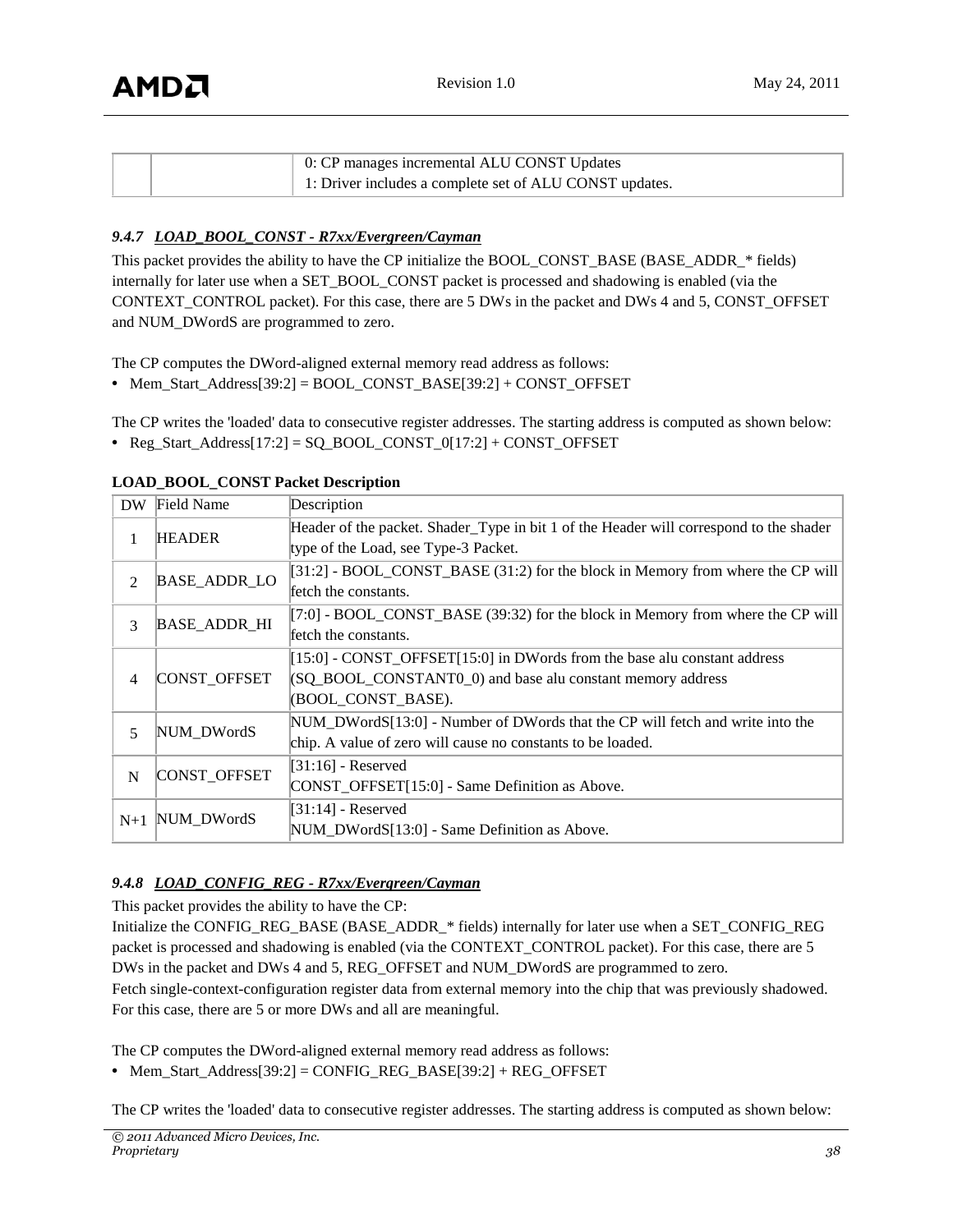• Reg\_Start\_Address[17:2] = 0x2000 + REG\_OFFSET (Note: Byte Offset 0x8000 = DWord Offset 0x2000)

|                | DW Field Name        | Description                                                                              |
|----------------|----------------------|------------------------------------------------------------------------------------------|
|                | <b>HEADER</b>        | Header of the packet. Shader_Type in bit 1 of the Type-Header will always be zero        |
| 1              |                      | since these are configuration registers.                                                 |
| 2              | <b>BASE_ADDR_LO</b>  | $[31:2]$ - CONFIG_REG_BASE (31:2) for the block in Memory from where the CP will         |
|                |                      | fetch the state.                                                                         |
| 3              | <b>WAIT_FOR_IDLE</b> | $[31]$ - If set the CP will wait for the graphics pipe to be idle by writing to the GRBM |
|                |                      | Wait Until register with Wait for 3D idle".                                              |
|                | <b>BASE_ADDR_HI</b>  | [7:0] - CONFIG_REG_BASE (39:32) for the block in Memory from where the CP will           |
|                |                      | fetch the state.                                                                         |
| $\overline{4}$ | <b>REG OFFSET</b>    | [15:0] - REG_OFFSET[15:0] in DWords from the register base address (Fixed at             |
|                |                      | 0x2000 in DWs) and memory base address (CONFIG_REG_BASE).                                |
| 5              | NUM_DWordS           | NUM_DWordS[13:0] - Number of DWords that the CP will fetch and write into the            |
|                |                      | chip. A value of zero will cause no constants to be loaded.                              |
|                |                      | $[31:16]$ - Reserved                                                                     |
| N              | <b>REG OFFSET</b>    | REG_OFFSET[15:0] - Same Definition as Above.                                             |
|                | $N+1$ NUM_DWordS     | $[31:14]$ - Reserved                                                                     |
|                |                      | NUM_DWordS[13:0] - Same Definition as Above.                                             |

# **LOAD\_CONFIG\_REG Packet Description**

# *9.4.9 LOAD\_CONTEXT\_REG - R7xx/Evergreen/Cayman*

This packet provides the ability to have the CP:

- **•** Initialize the CONTEXT\_REG\_BASE (BASE\_ADDR\_\* fields) internally for later use when a SET\_CONTEXT\_REG packet is processed and shadowing is enabled (via the CONTEXT\_CONTROL packet). For this case, there are 5 DWs in the packet and DWs 4 and 5, REG\_OFFSET and NUM\_DWordS are programmed to zero.
- **•** Fetch eight-context-configuration register data from external memory into the chip that was previously shadowed. For this case, there are 5 or more DWs and all are meaningful.

The CP computes the DWord-aligned external memory read address as follows:

**•** Mem\_Start\_Address[39:2] = CONTEXT\_REG\_BASE[39:2] + REG\_OFFSET

The CP writes the 'loaded' data to consecutive register addresses. The starting address is computed as shown below: • Reg\_Start\_Address[17:2] = 0xA000 + REG\_OFFSET (Note: Byte Offset 0x28000 = DWord Offset 0xA000)

|                             | DW Field Name        | Description                                                                            |
|-----------------------------|----------------------|----------------------------------------------------------------------------------------|
|                             | <b>HEADER</b>        | Header of the packet. Shader_Type in bit 1 of the Header will correspond to the shader |
|                             |                      | type of the Load, see Type-3 Packet.                                                   |
| $\mathcal{D}_{\mathcal{L}}$ | <b>BASE ADDR LOI</b> | [31:2] - CONTEXT_REG_BASE (31:2) for the block in Memory from where the CP             |
|                             |                      | will fetch the state.                                                                  |
| 3                           | <b>BASE_ADDR_HI]</b> | $[T:0]$ - CONTEXT_REG_BASE (39:32) for the block in Memory from where the CP           |
|                             |                      | will fetch the state.                                                                  |
| 4                           | <b>REG OFFSET</b>    | $[15:0]$ - REG_OFFSET $[15:0]$ in DWords from the register base address (Fixed at      |
|                             |                      | [0xA000 in DWs) and memory base address (CONTEXT_REG_BASE)                             |

# **LOAD\_CONTEXT\_REG Packet Description**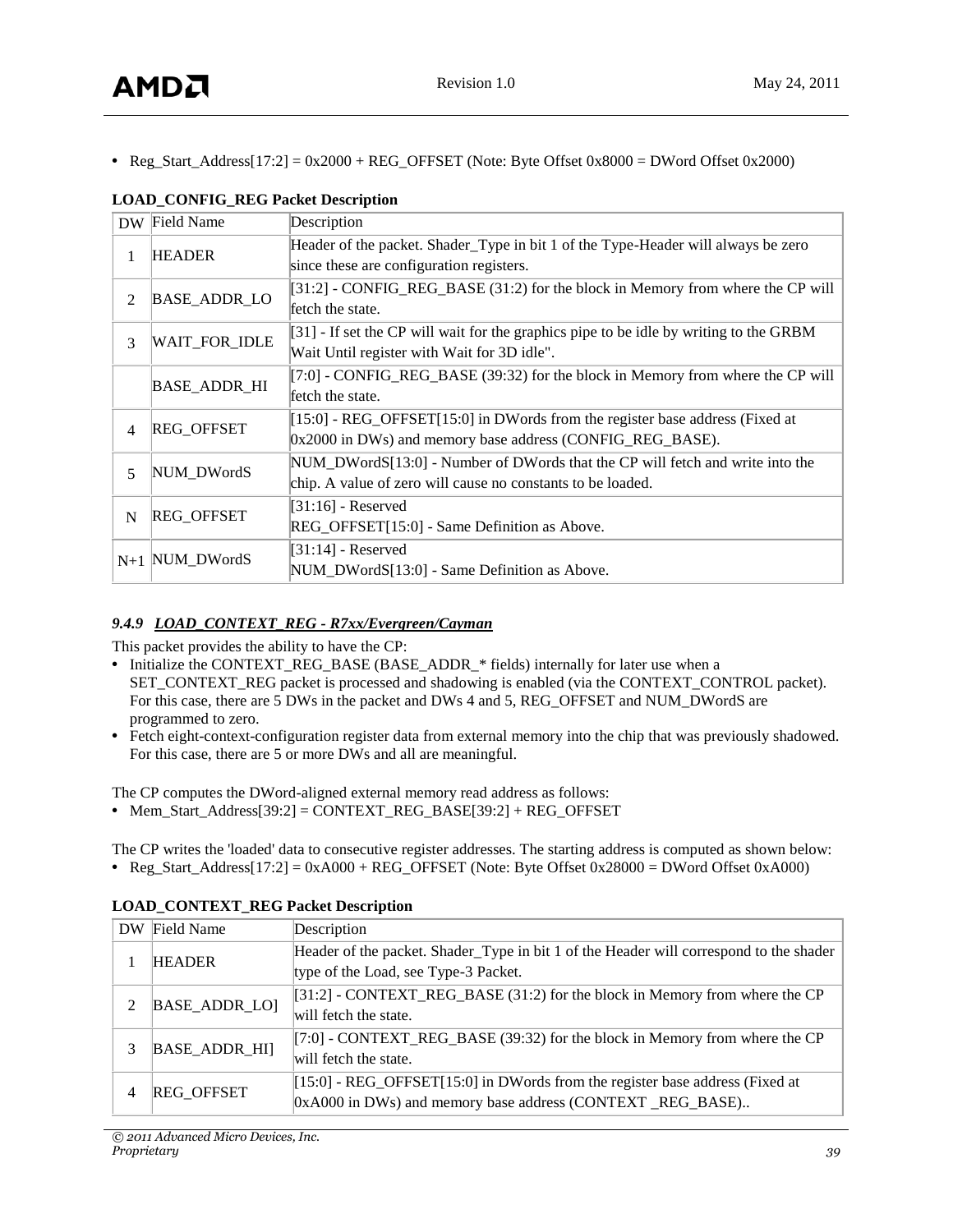|   | NUM DWordS        | $\text{NUM\_DWordS}[13:0]$ - Number of DWords that the CP will fetch and write into the<br>chip. A value of zero will cause no constants to be loaded. |
|---|-------------------|--------------------------------------------------------------------------------------------------------------------------------------------------------|
| N | <b>REG OFFSET</b> | $[31:16]$ - Reserved<br>REG OFFSET[15:0] - Same Definition as Above.                                                                                   |
|   | $N+1$ NUM_DWordS  | $[31:14]$ - Reserved<br>NUM_DWordS[13:0] - Same Definition as Above.                                                                                   |

### *9.4.10 LOAD\_CTL\_CONST - R7xx/Evergreen/Cayman*

This packet provides the ability to have the CP:

- Initialize the CTL\_CONST\_BASE (BASE\_ADDR\_\* fields) internally for later use when a SET\_CTL\_CONST packet is processed and shadowing is enabled (via the CONTEXT\_CONTROL packet). For this case, there are 5 DWs in the packet and DWs 4 and 5, CONST\_OFFSET and NUM\_DWordS are programmed to zero.
- **•** Fetch ALU constant data from external memory into the chip, that was previously shadowed. For this case, there are 5 or more DWs and all are meaningful.

The CP computes the DWord-aligned external memory read address as follows:

**•** Mem\_Start\_Address[39:2] = CTL\_CONST\_BASE[39:2] + CONST\_OFFSET

The CP writes the 'loaded' data to consecutive register addresses. The starting address is computed as shown below:

**•** Reg\_Start\_Address[17:2] = mmSQ\_VTX\_BASE\_VTX\_LOC[17:2] + CONST\_OFFSET

|    | DW Field Name       | Description                                                                            |
|----|---------------------|----------------------------------------------------------------------------------------|
|    | <b>HEADER</b>       | Header of the packet. Shader_Type in bit 1 of the Header will always be zero, since no |
|    |                     | CS constants are set with this packet, see Type-3 Packet.                              |
| 2  | <b>BASE_ADDR_LO</b> | $[31:2]$ - Lower Base address bits $(31:2)$ for the block in Memory from where the CP  |
|    |                     | will fetch the constants.                                                              |
| 3  | <b>BASE ADDR HI</b> | $[7:0]$ - Upper Base address bits (39:32) for the block in Memory from where the CP    |
|    |                     | will fetch the constants.                                                              |
| 4  | <b>CONST OFFSET</b> | CONST OFFSET[15:0] - Offset in DWords from the base address.                           |
| 5. | NUM DWords          | $\text{NUM}$ DWordS[13:0] - Number of DWords that the CP will fetch and write into the |
|    |                     | chip. A value of zero will cause no constants to be loaded.                            |
| N  | CONST_OFFSET        | $[31:16]$ - Reserved                                                                   |
|    |                     | CONST_OFFSET[15:0] - Same Definition as Above.                                         |
|    | N+1 NUM_DWords      | $[31:14]$ - Reserved                                                                   |
|    |                     | NUM DWordS[13:0] - Same Definition as Above.                                           |

#### **LOAD\_CTL\_CONST Packet Description**

#### *9.4.11 LOAD\_RESOURCE - R7xx/Evergreen/Cayman*

This packet provides the ability to have the CP:

- **•** Initialize the RESOURCE\_CONST\_BASE (BASE\_ADDR\_\* fields) internally for later use when a SET\_RESOURCE packet is processed and shadowing is enabled (via the CONTEXT\_CONTROL packet). For this case, there are 5 DWs in the packet and DWs 4 and 5, CONST\_OFFSET and NUM\_DWordS are programmed to zero.
- Fetch ALU constant data from external memory into the chip, that was previously shadowed. For this case, there are 5 or more DWs and all are meaningful.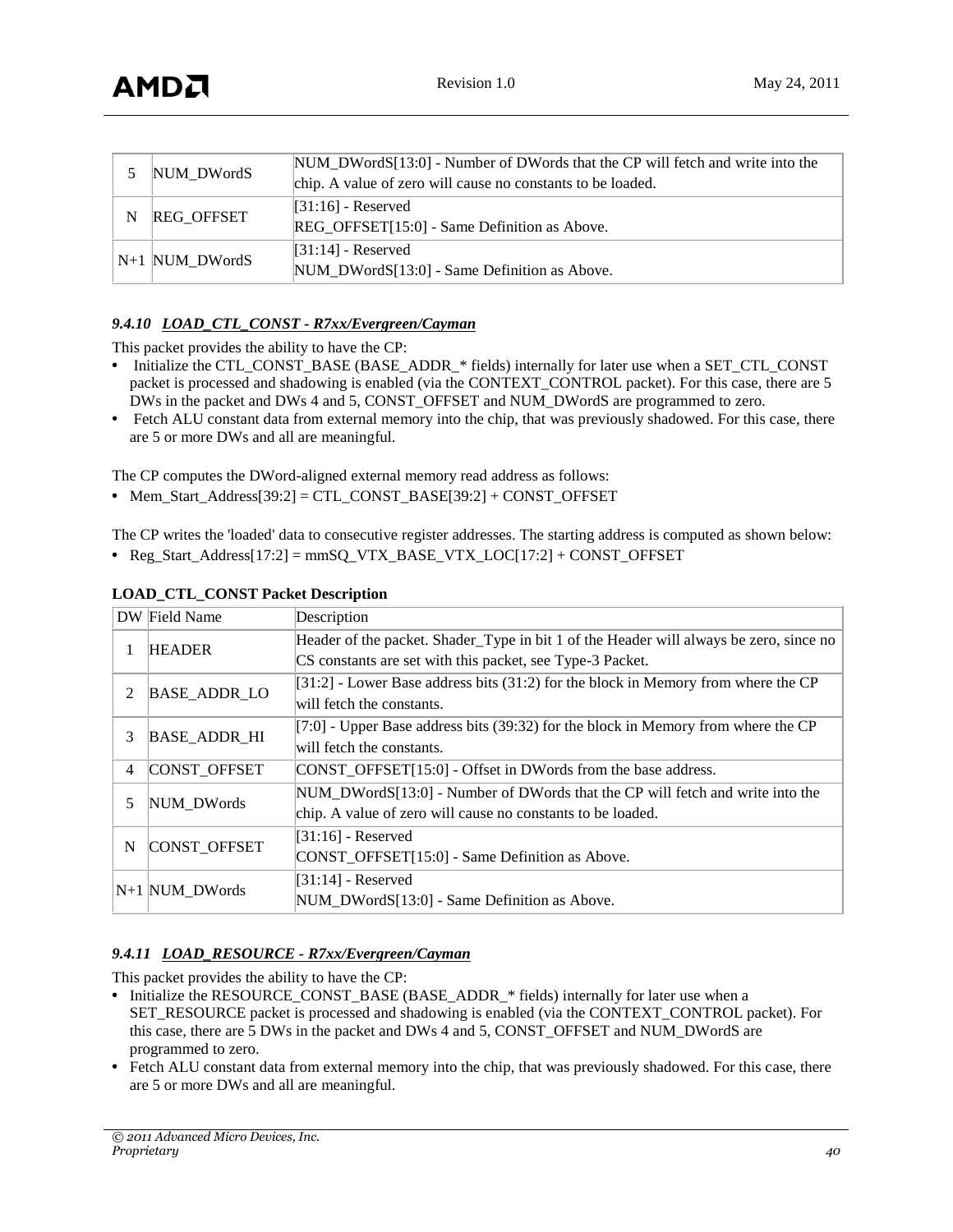The CP computes the DWord-aligned external memory read address as follows:

**•** Mem\_Start\_Address[39:2] = RESOURCE\_CONST\_BASE[39:2] + CONST\_OFFSET

The CP writes the 'loaded' data to consecutive register addresses. The starting address is computed as shown below: • Reg\_Start\_Address[17:2] = SQ\_TEX\_RESOURCE\_WORD0\_0[17:2] + CONST\_OFFSET

| <b>DW</b>      | Field Name          | Description                                                                            |
|----------------|---------------------|----------------------------------------------------------------------------------------|
| 1              | <b>HEADER</b>       | Header of the packet. Shader_Type in bit 1 of the Header will correspond to the shader |
|                |                     | type of the Load, see Type-3 Packet.                                                   |
| 2              | <b>BASE_ADDR_LO</b> | $[31:2]$ - RESOURCE_CONST_BASE $(31:2)$ for the block in Memory from where the         |
|                |                     | CP will fetch the constants.                                                           |
| 3              | <b>BASE_ADDR_HI</b> | $[7:0]$ - RESOURCE_CONST_BASE (39:32) for the block in Memory from where the           |
|                |                     | CP will fetch the constants.                                                           |
|                | CONST_OFFSET        | $[15:0]$ - CONST_OFFSET $[15:0]$ in DWords from the base alu constant address          |
| $\overline{4}$ |                     | (SQ_TEX_RESOURCE_WORD0_0) and base alu constant memory address                         |
|                |                     | (RESOURCE_CONST_BASE).                                                                 |
| 5              | NUM DWords          | NUM_DWordS[13:0] - Number of DWords that the CP will fetch and write into the          |
|                |                     | chip. A value of zero will cause no constants to be loaded.                            |
| N              | CONST_OFFSET        | $[31:16]$ - Reserved                                                                   |
|                |                     | CONST_OFFSET[15:0] - Same Definition as Above.                                         |
|                |                     | $[31:14]$ - Reserved                                                                   |
| $N+1$          | NUM DWords          | NUM_DWordS[13:0] - Same Definition as Above.                                           |

#### **LOAD\_RESOURCE Packet Description**

# *9.4.12 LOAD\_SAMPLER - R7xx/Evergreen/Cayman*

This packet provides the ability to have the CP initialize the SAMPLER\_CONST\_BASE (BASE\_ADDR\_\* fields) internally for later use when a SET SAMPLER packet is processed and shadowing is enabled (via the CONTEXT\_CONTROL packet). For this case, there are 5 DWs in the packet and DWs 4 and 5, CONST\_OFFSET and NUM\_DWordS are programmed to zero. The CP also uses this packet to fetch ALU constant data from external memory into the chip, that was previously shadowed. For this case, there are 5 or more DWs and all are meaningful.

The CP computes the DWord-aligned external memory read address as follows:

**•** Mem\_Start\_Address[39:2] = SAMPLER\_CONST\_BASE[39:2] + CONST\_OFFSET

The CP writes the 'loaded' data to consecutive register addresses. The starting address is computed as shown below:

**•** Reg\_Start\_Address[17:2] = SQ\_TEX\_SAMPLER\_WORD0\_0[17:2] + CONST\_OFFSET

| DW Field Name       | Description                                                                            |
|---------------------|----------------------------------------------------------------------------------------|
| <b>HEADER</b>       | Header of the packet. Shader_Type in bit 1 of the Header will correspond to the shader |
|                     | type of the Load, see Type-3 Packet.                                                   |
| BASE_ADDR_LO        | $[31:2]$ - SAMPLER_CONST_BASE (31:2) for the block in Memory from where the            |
|                     | CP will fetch the constants.                                                           |
| <b>BASE ADDR HI</b> | $[7:0]$ - SAMPLER CONST_BASE (39:32) for the block in Memory from where the            |

#### **LOAD\_SAMPLER Packet Description**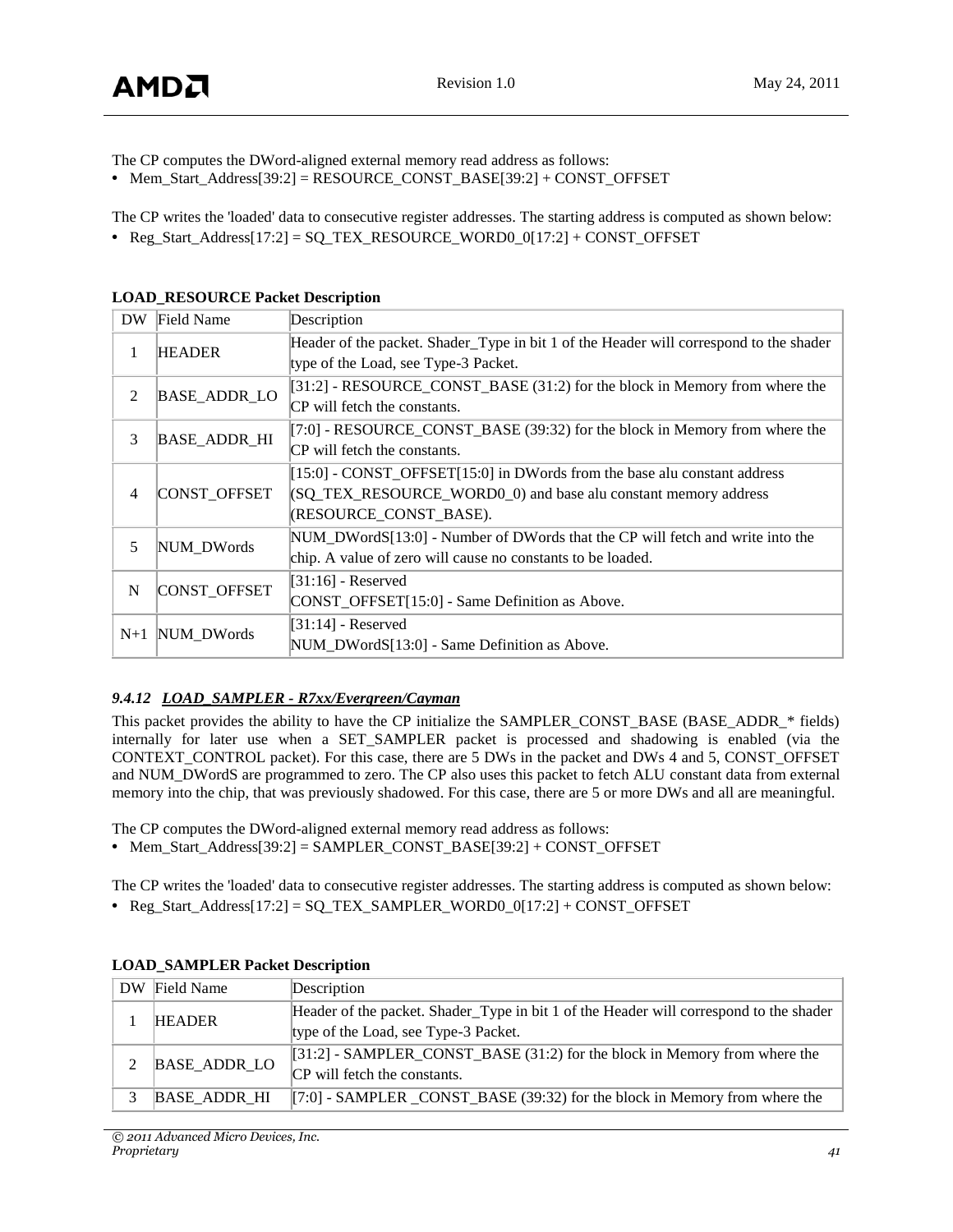|       |              | CP will fetch the constants.                                                                                                                                            |
|-------|--------------|-------------------------------------------------------------------------------------------------------------------------------------------------------------------------|
| 4     | CONST_OFFSET | $[15:0]$ - CONST_OFFSET $[15:0]$ in DWords from the base alu constant address<br>(SQ_TEX_SAMPLER_WORD0_0) and base alu constant memory address<br>(SAMPLER_CONST_BASE). |
| 5     | NUM DWords   | $NUM_DWordS[13:0]$ - Number of DWords that the CP will fetch and write into the<br>chip. A value of zero will cause no constants to be loaded.                          |
| N     | CONST_OFFSET | $[31:16]$ - Reserved<br>CONST_OFFSET[15:0] - Same Definition as Above.                                                                                                  |
| $N+1$ | NUM DWords   | $[31:14]$ - Reserved<br>NUM_DWordS[13:0] - Same Definition as Above.                                                                                                    |

# *9.4.13 SET\_BOOL\_CONST - R7xx/Evergreen/Cayman*

The SET\_BOOL\_CONST packet loads the constant Boolean data, which is embedded in the packet, into the chip. The CONST\_OFFSET field is a DWord-offset from the starting address. All the constant data in the packet is written to consecutive register addresses beginning at the starting address. The starting address for

Boolean constants is computed as follows:

**•** Reg\_Start\_Address[17:2] = SQ\_BOOL\_CONST\_0[17:2] + CONST\_OFFSET

The CP will write the data to external memory if the corresponding shadow enable is set. This allows the Boolean constants to be reloaded into the chip after a context switch with the LOAD\_BOOL\_CONST (LBC) packet. The LBC packet sets the BOOL\_CONST\_BASE and the CONTEXT\_CONTROL packet enables/disables write shadowing to external memory (see these packets for more details). The starting external memory address that the constant data is written to is computed as follows:

**•** Mem\_Start\_Address[39:2] = BOOL\_CONST\_BASE[39:2] + CONST\_OFFSET

| DW | Field Name    | Description                                                                                                                                  |
|----|---------------|----------------------------------------------------------------------------------------------------------------------------------------------|
|    | <b>HEADER</b> | Header of the packet. Shader_Type in bit 1 of the Header will correspond to the shader                                                       |
|    |               | type of the Load, see Type-3 Packet.                                                                                                         |
|    | CONST_OFFSE   | [ $31:16$ ] - Must be programmed to zero for legacy support<br>[ $15:0$ ] - Offset in DWords from the BOOL const base address (DW address of |
|    |               |                                                                                                                                              |
|    |               | SQ_BOOL_CONSTANT0_0) and memory base address (BOOL_CONST_BASE).                                                                              |
|    |               | 3 to N CONST DATA DWord Data for Constants.                                                                                                  |

#### **SET\_BOOL\_CONST Packet Description**

# *9.4.14 SET\_CONFIG\_REG - R7xx/Evergreen/Cayman*

The SET\_CONFIG\_REG packet loads the single-context-configuration register data, which is embedded in the packet, into the chip. The REG\_OFFSET field is a DWord-offset from the starting address. All the register data in the packet is written to consecutive register addresses beginning at the starting address. The starting address for register data is computed as follows:

**•** Reg\_Start\_Address[17:2] = 0x2000 + REG\_OFFSET (Note: Byte Offset 0x8000; DWord Offset 0x2000)

The CP will write the data to external memory if the corresponding shadow enable is set. This allows the register data to be reloaded into the chip after a context switch with the LOAD\_CONFIG\_REG (LCFG) packet. The LCFG packet sets the REG\_CONFIG\_BASE and the CONTEXT\_CONTROL packet enables/disables write shadowing to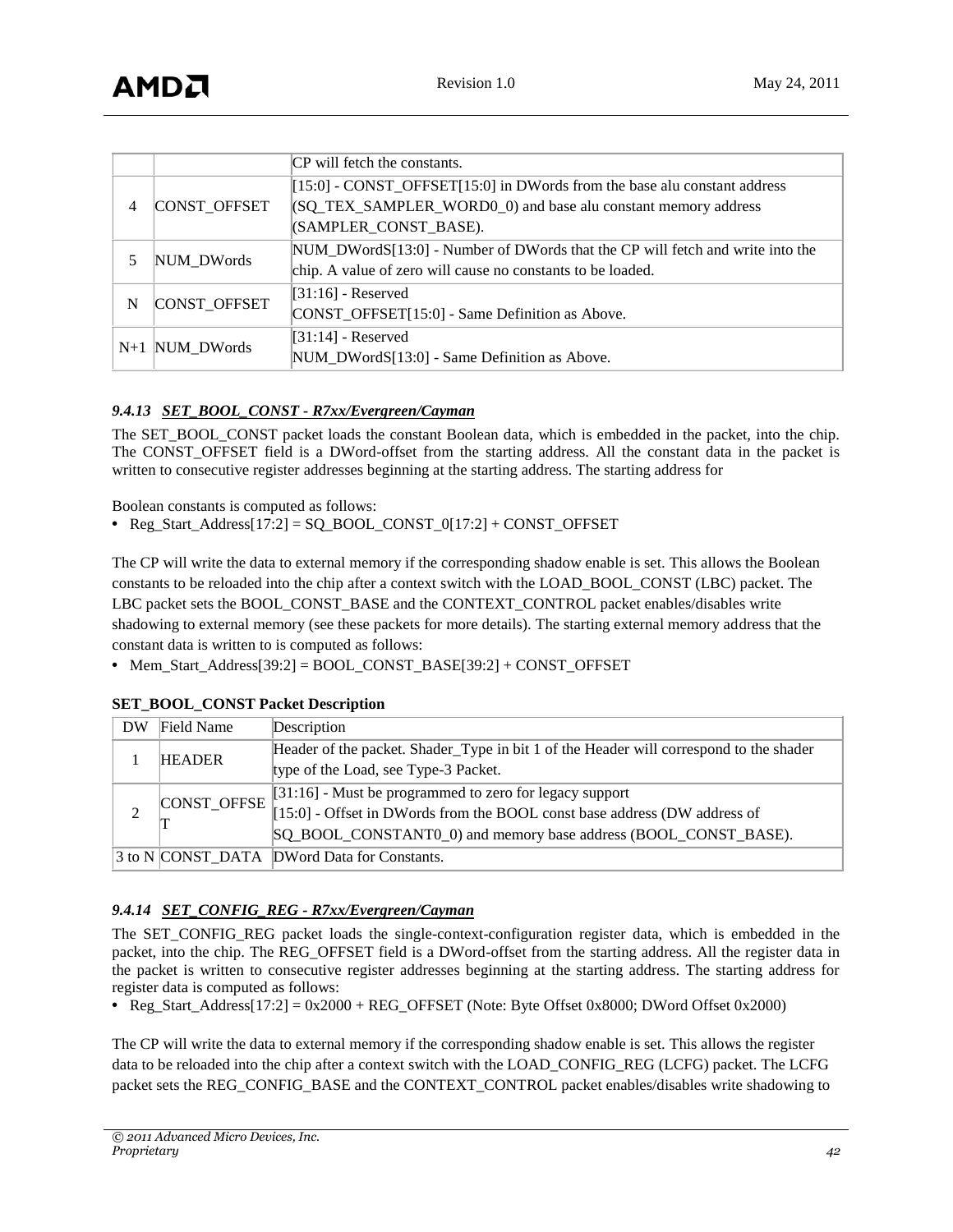external memory (see these packets for more details). The starting external memory address that the register data is written to is computed as follows:

• Mem\_Start\_Address[39:2] = CONFIG\_REG\_ BASE[39:2] + REG\_OFFSET

| Field Name        | Description                                                                            |
|-------------------|----------------------------------------------------------------------------------------|
| <b>HEADER</b>     | Header of the packet. Shader_Type in bit 1 of the Header will correspond to the shader |
|                   | type of the Load, see Type-3 Packet.                                                   |
| <b>REG OFFSET</b> | $[31:16]$ - Must be programmed to zero for legacy support                              |
|                   | $[15:0]$ - Offset in DWords from the register base address (0x2000 in DWs) and memory  |
|                   | base address (CONFIG REG BASE).                                                        |
| 3 to N REG DATA   | DWord Data for Registers.                                                              |
|                   |                                                                                        |

#### **SET\_CONFIG\_REG Packet Description**

### *9.4.15 SET\_CONTEXT\_REG - R7xx/Evergreen/Cayman*

This packet loads the eight-context-renderstate register data, which is embedded in the packet, into the chip. The REG\_OFFSET field is a DWord-offset from the starting address. All the render state data in the packet is written to consecutive register addresses beginning at the starting address. The starting address for register data is computed as follows:

• Reg\_Start\_Address[17:2] = 0xA000 + REG\_OFFSET (Note: Byte Offset 0x28000; DWord Offset 0xA000)

The CP will write the data to external memory if the corresponding shadow enable is set. This allows the register data to be reloaded into the chip after a context switch with the LOAD\_CONTEXT\_REG (LCTX) packet. The LCTX packet sets the REG\_CONTEXT\_BASE and the CONTEXT\_CONTROL packet enables/disables write shadowing to external memory (see these packets for more details). The starting external memory address that the render state data is written to is computed as follows:

**•** Mem\_Start\_Address[39:2] = CONTEXT\_REG\_BASE[39:2] + REG\_OFFSET

| DW | Field Name      | Description                                                                            |
|----|-----------------|----------------------------------------------------------------------------------------|
|    | <b>HEADER</b>   | Header of the packet. Shader_Type in bit 1 of the Header will correspond to the shader |
|    |                 | type of the Load, see Type-3 Packet.                                                   |
|    | REG_OFFSET      | $[15:0]$ - Offset in DWords from the register base address (0xA000 in DWs) and memory  |
|    |                 | base address (CONTEXT REG BASE).                                                       |
|    | 3 to N REG DATA | DWord Data for Registers or DW Offset into the Patch Table.                            |

#### **SET\_CONTEXT\_REG Packet Description**

#### *9.4.16 SET\_CTL\_CONST - R7xx/Evergreen/Cayman*

This packet loads the constant Control data, which is embedded in the packet, into the chip. The CONST\_OFFSET field is a DWord-offset from the starting address. All the constant data in the packet is written to consecutive register addresses beginning at the starting address. The starting address for Control constants is computed as follows:

• Reg\_Start\_Address[17:2] = mmSQ\_VTX\_BASE\_VTX\_LOC[17:2] + CONST\_OFFSET

The CP will write the data to external memory if the corresponding shadow enable is set. This allows the Control constants to be reloaded into the chip after a context switch with the LOAD\_CTL\_CONST (LCC) packet. The LCC packet sets the CONTROL\_CONST\_BASE and the CONTEXT\_CONTROL packet enables/disables write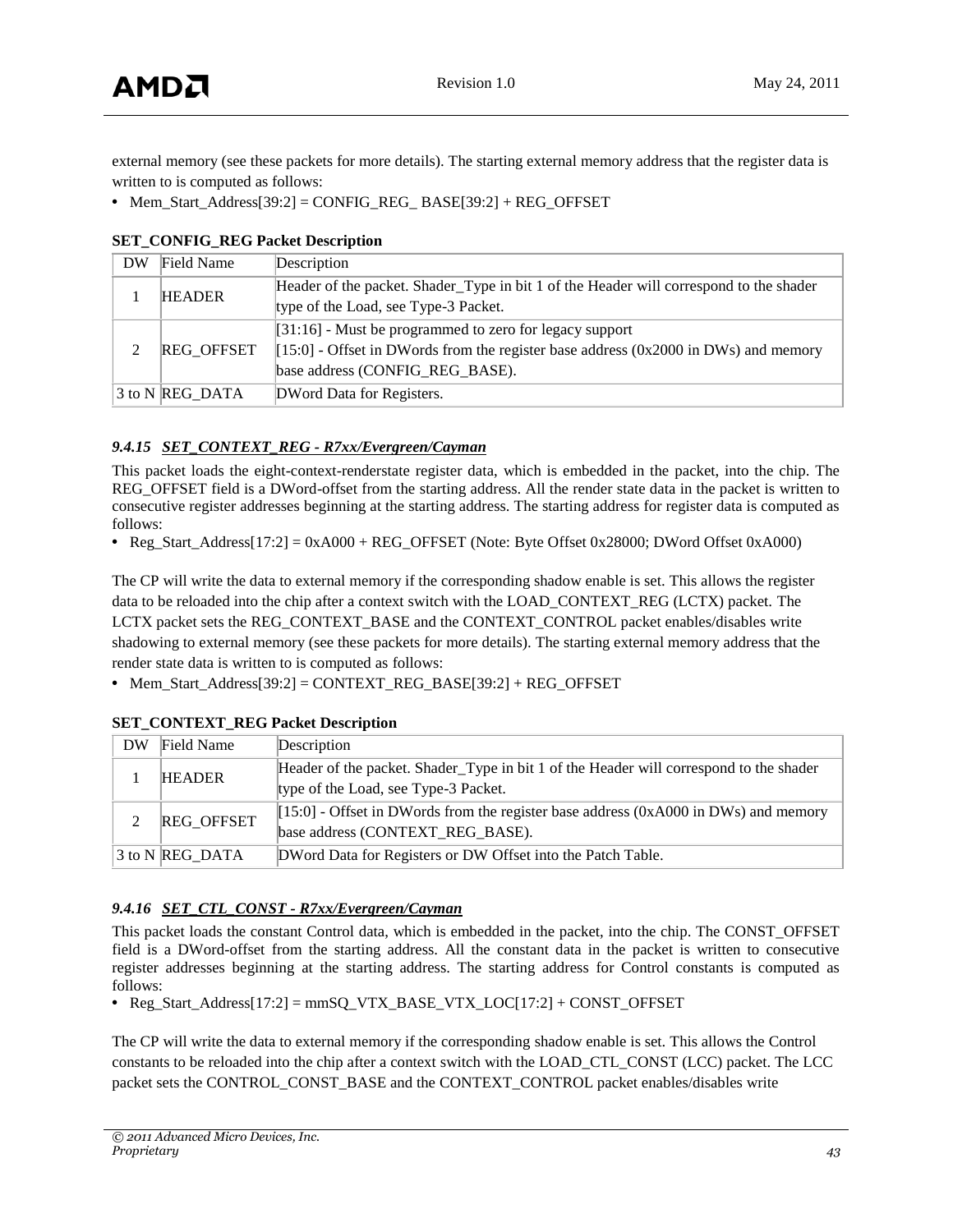shadowing to external memory (see these packets for more details). The starting external memory address that the constant data is written to is computed as follows:

• Mem\_Start\_Address[39:2] = CONTROL\_CONST\_BASE[39:2] + CONST\_OFFSET

| DW             | Field Name    | Description                                                                                                                                                                                                                             |  |
|----------------|---------------|-----------------------------------------------------------------------------------------------------------------------------------------------------------------------------------------------------------------------------------------|--|
|                | <b>HEADER</b> | Header of the packet. Shader_Type in bit 1 of the Header will always be zero, since no CS<br>constants are set with this packet, see Type-3 Packet.                                                                                     |  |
| $\overline{c}$ |               | $[31:16]$ - Must be programmed to zero for legacy support<br>CONST_OFFSE <sup>[15:0]</sup> - Offset in DWords from the CTL const base address (DW address of<br>mmSQ_VTX_BASE_VTX_LOC) and memory base address<br>(CONTROL CONST BASE). |  |
|                |               | 3 to N CONST DATA DWord Data for Constants.                                                                                                                                                                                             |  |

#### **SET\_CTL\_CONST Packet Description**

### *9.4.17 SET\_LOOP\_CONST - R7xx/Evergreen/Cayman*

This packet loads the constant Loop data, which is embedded in the packet, into the chip. The CONST\_OFFSET field is a DWord-offset from the starting address. All the constant data in the packet is written to consecutive register addresses beginning at the starting address. The starting address for Loop constants is computed as follows: **•** Reg\_Start\_Address[17:2] = SQ\_LOOP\_COUNT\_CONST\_0[17:2] + CONST\_OFFSET

The CP will write the data to external memory if the corresponding shadow enable is set. This allows the Loop constants to be reloaded into the chip after a context switch with the LOAD\_LOOP\_CONST (LLC) packet. The LLC packet sets the LOOP\_CONST\_BASE and the CONTEXT\_CONTROL packet enables/disables write shadowing to external memory (see these packets for more details). The starting external memory address that the constant data is written to is computed as follows:

**•** Mem\_Start\_Address[39:2] = LOOP\_CONST\_BASE[39:2] + CONST\_OFFSET

| DW | <b>Field Name</b> | Description                                                                            |
|----|-------------------|----------------------------------------------------------------------------------------|
|    | <b>HEADER</b>     | Header of the packet. Shader_Type in bit 1 of the Header will correspond to the shader |
|    |                   | type of the Load, see Type-3 Packet.                                                   |
|    |                   | $[31:16]$ - Must be programmed to zero for legacy support                              |
| 2  |                   | CONST_OFFSE [15:0] - Offset in DWords from the LOOP const base address (DW address of  |
|    |                   | SQ_LOOP_COUNT_CONSTANT0_0) and memory base address                                     |
|    |                   | (LOOP CONST BASE).                                                                     |
|    |                   | 3 to N CONST_DATA DWord Data for Constants.                                            |

#### **SET\_LOOP\_CONST Packet Description**

#### *9.4.18 SET\_RESOURCE - R7xx/Evergreen/Cayman*

This packet loads the Resource data, which is embedded in the packet, into the chip. The CONST\_OFFSET field is a DWord-offset from the starting address. All the Resource data in the packet is written to consecutive register addresses beginning at the starting address. The starting address for Resources is computed as follows:

**•** Reg\_Start\_Address[17:2] = SQ\_TEX\_RESOURCE\_WORD0\_0[17:2] + CONST\_OFFSET

The CP will write the data to external memory if the corresponding shadow enable is set. This allows the resource data to be reloaded into the chip after a context switch with the LOAD\_RESOURCE (LRS) packet. The LRS packet sets the RESOURCE\_CONST\_BASE and the CONTEXT\_CONTROL packet enables/disables write shadowing to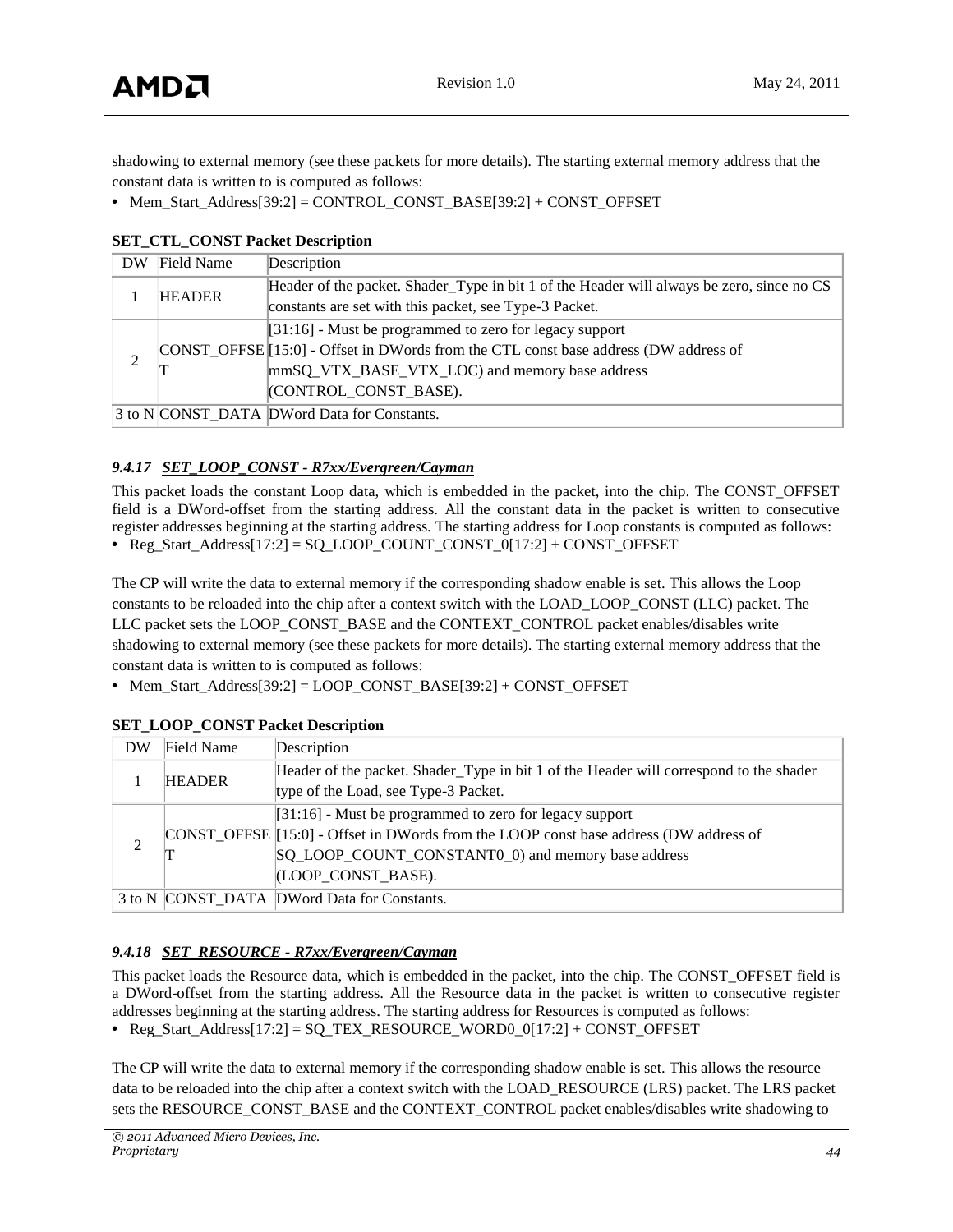external memory (see these packets for more details). The starting external memory address that the Resource data is written to is computed as follows:

• Mem\_Start\_Address[39:2] = RESOURCE\_CONST\_BASE[39:2] + CONST\_OFFSET

| DW | Field Name    | Description                                                                                   |
|----|---------------|-----------------------------------------------------------------------------------------------|
|    | <b>HEADER</b> | Header of the packet. Shader_Type in bit 1 of the Header will correspond to the shader        |
|    |               | type of the Load, see Type-3 Packet.                                                          |
|    |               | $\text{CONST_OFFSE}$ [15:0] - CONST_OFFSET in DWords from the RESOURCE const base address (DW |
|    |               | address of SQ_TEX_RESOURCE_WORD0_0) and memory base address                                   |
|    |               | (RESOURCE_CONST_BASE).                                                                        |
|    |               | 3 to N CONST DATA DWord Data for Constants.                                                   |

#### **SET\_RESOURCE Packet Description**

#### *9.4.19 SET\_SAMPLER - R7xx/Evergreen/Cayman*

This packet loads the Sampler data, which is embedded in the packet, into the chip. The CONST\_OFFSET field is a DWord-offset from the starting address. All the Sampler data in the packet is written to consecutive register addresses beginning at the starting address. The starting address for Samplers is computed as follows:

• Reg\_Start\_Address[17:2] = SQ\_TEX\_SAMPLER\_WORD0\_0[17:2] + CONST\_OFFSET

The CP will write the data to external memory if the corresponding shadow enable is set. This allows the sampler data to be reloaded into the chip after a context switch with the LOAD\_SAMPLER (LSP) packet. The LSP packet sets the SAMPLER\_CONST\_BASE and the CONTEXT\_CONTROL packet enables/disables write shadowing to external memory (see these packets for more details). The starting external memory address that the sampler data is written to is computed as follows:

**•** Mem\_Start\_Address[39:2] = SAMPLER\_CONST\_BASE[39:2] + CONST\_OFFSET

| DW | Field Name    | Description                                                                                  |
|----|---------------|----------------------------------------------------------------------------------------------|
|    | <b>HEADER</b> | Header of the packet. Shader_Type in bit 1 of the Header will correspond to the shader       |
|    |               | type of the Load, see Type-3 Packet.                                                         |
|    |               | CONST_OFFSE [15:0] - Offset in DWords from the SAMPLER const base address (DW address of SQ_ |
|    |               | TEX_SAMPLER_WORD0_0) and memory base address (SAMPER_CONST_BASE).                            |
|    |               | 3 to N CONST DATA DWord Data for Constants.                                                  |

#### **SET\_SAMPLER Packet Description**

# <span id="page-44-0"></span>**9.5 Command Predication Packets**

#### *9.5.1 COND\_EXEC - R7xx/Evergreen/Cayman*

Perform a conditional execution of a sequence of packets (type 0, 2, and type 3) based on a Boolean value stored in memory.

Note: Care must be taken to make certain that EXEC\_COUNT contains the exact number of DWords for the subsequent packets that are to be predicated if the Boolean value is zero. The CP.PFP will start parsing the DWord immediately following EXEC\_COUNT DWords.

#### **COND\_EXEC Packet Description**

| ◡ | vame<br>. | . |
|---|-----------|---|
|   |           |   |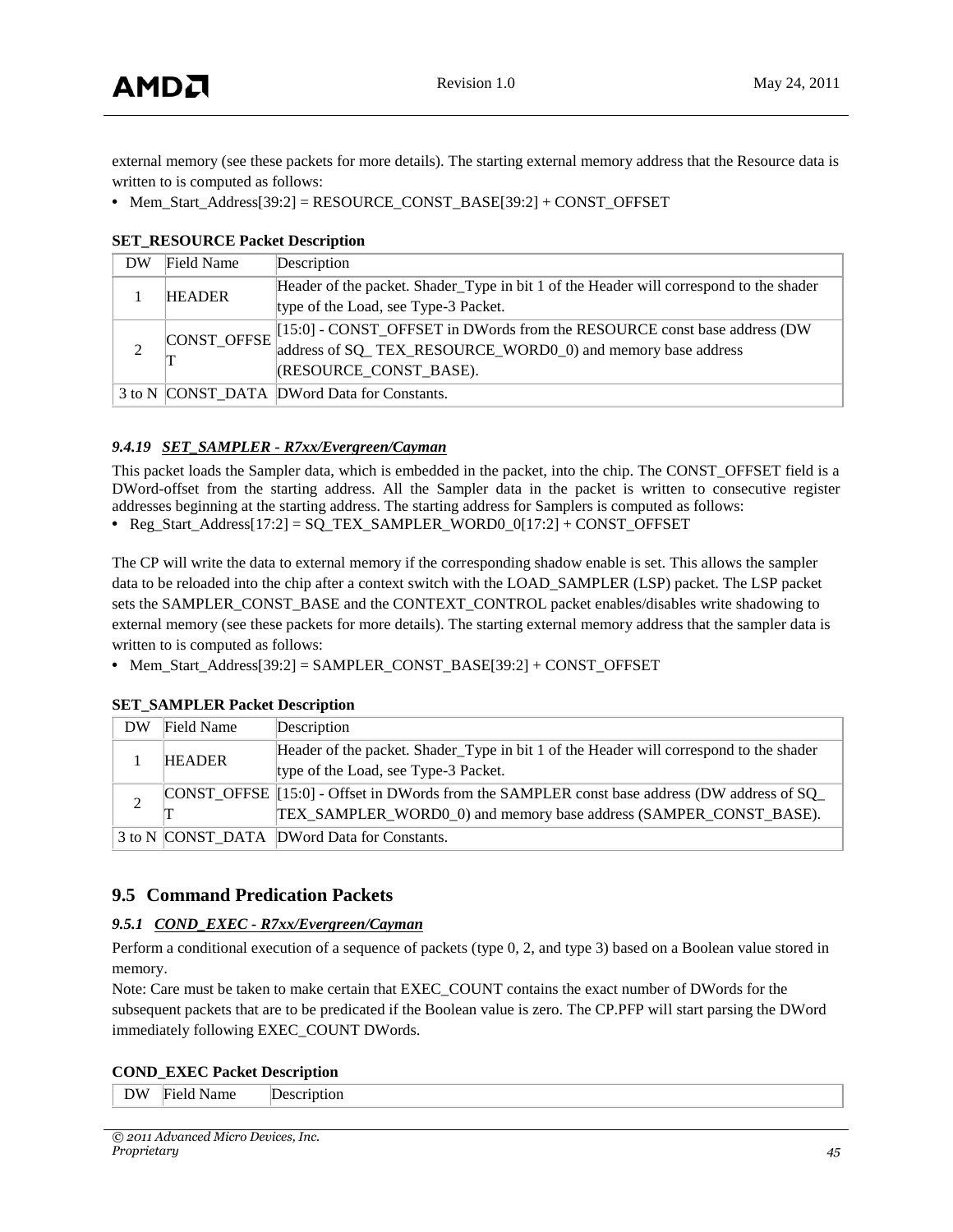|   | <b>HEADER</b>     | Header of the packet                                                                                                                                            |
|---|-------------------|-----------------------------------------------------------------------------------------------------------------------------------------------------------------|
|   | LО                | $\vert$ BOOL_ADDR_ $\vert$ Bits [31:2] is Boolean Address bits [31:2].                                                                                          |
|   | HІ                | $\left  \frac{\text{BOOL}\_\text{ADDR}}{\text{Bits}[7:0]} \right $ Boolean Address bits [39:32].                                                                |
| 4 | <b>EXEC COUNT</b> | EXEC_COUNT: [13:0] - total number of DWords of the subsequent predicated packets.<br>This count wraps the packets that will be predicated by the device select. |

### *9.5.2 COND\_WRITE - R7xx/Evergreen/Cayman*

The CP reads either a memory or a register location (indicated by POLL\_SPACE) and tests the polled value with the reference value provided in the command packet. The test is qualified by both the specified function and mask. If the test passes, the write occurs to either a register or memory depending on WRITE\_SPACE. If the test fails, the CP skips the write. In either case, the CP then continues parsing the command stream.

| <b>DW</b>      | Field Name         | Description                                                                              |
|----------------|--------------------|------------------------------------------------------------------------------------------|
| 1              | <b>HEADER</b>      | Header of the packet                                                                     |
| $\overline{2}$ | <b>WRITE_SPACE</b> | $31:9$ - Reserved                                                                        |
|                |                    | 8 - WRITE_SPACE                                                                          |
|                |                    | $0 =$ Register,                                                                          |
|                |                    | $1 =$ Memory                                                                             |
|                | POLL_SPACE         | 7:5 - Reserved                                                                           |
|                |                    | 4: POLL_SPACE                                                                            |
|                |                    | $0 =$ Register,                                                                          |
|                |                    | $1 =$ Memory                                                                             |
|                | <b>FUNCTION</b>    | 2:0 - FUNCTION                                                                           |
|                |                    | - 000 - Always (Compare Passes). Still does read operation and waits for data to         |
|                |                    | return.                                                                                  |
|                |                    | - 001 - Less Than () the Reference Value.                                                |
|                |                    | $-010$ - Less Than or Equal (=) to the Reference Value.                                  |
|                |                    | $-011$ - Equal (=) to the Reference Value.                                               |
|                |                    | $-100$ - Not Equal (!=) to the Reference Value.                                          |
|                |                    | - 101 - Greater Than or Equal (=) to the Reference Value.                                |
|                |                    | - 110 - Greater Than () the Reference Value.                                             |
|                |                    | $-111$ - Reserved                                                                        |
| 3              | POLL_ADDRESS_LO    | Lower portion of Address to poll If the address is a memory location then bits           |
|                |                    | [31:2] specify the lower bits of the address and $[1:0]$ is the swap code to be used. If |
|                |                    | the address is a memory-mapped register, then bits [15:0] is the DWord memory-           |
|                |                    | mapped register address that the CP will read.                                           |
| $\overline{4}$ | POLL ADDRESS HI    | Higher portion Address to pollIf the address is a memory location then bits [7:0]        |
|                |                    | specify bits 39:32 of the address. If the address is a memory-mapped register, then      |
|                |                    | this DW is a don't care.                                                                 |
| 5              | <b>REFERENCE</b>   | Reference Value [31:0].                                                                  |
| 6              | <b>MASK</b>        | Mask for Comparison [31:0]                                                               |

#### **COND\_WRITE Packet Description**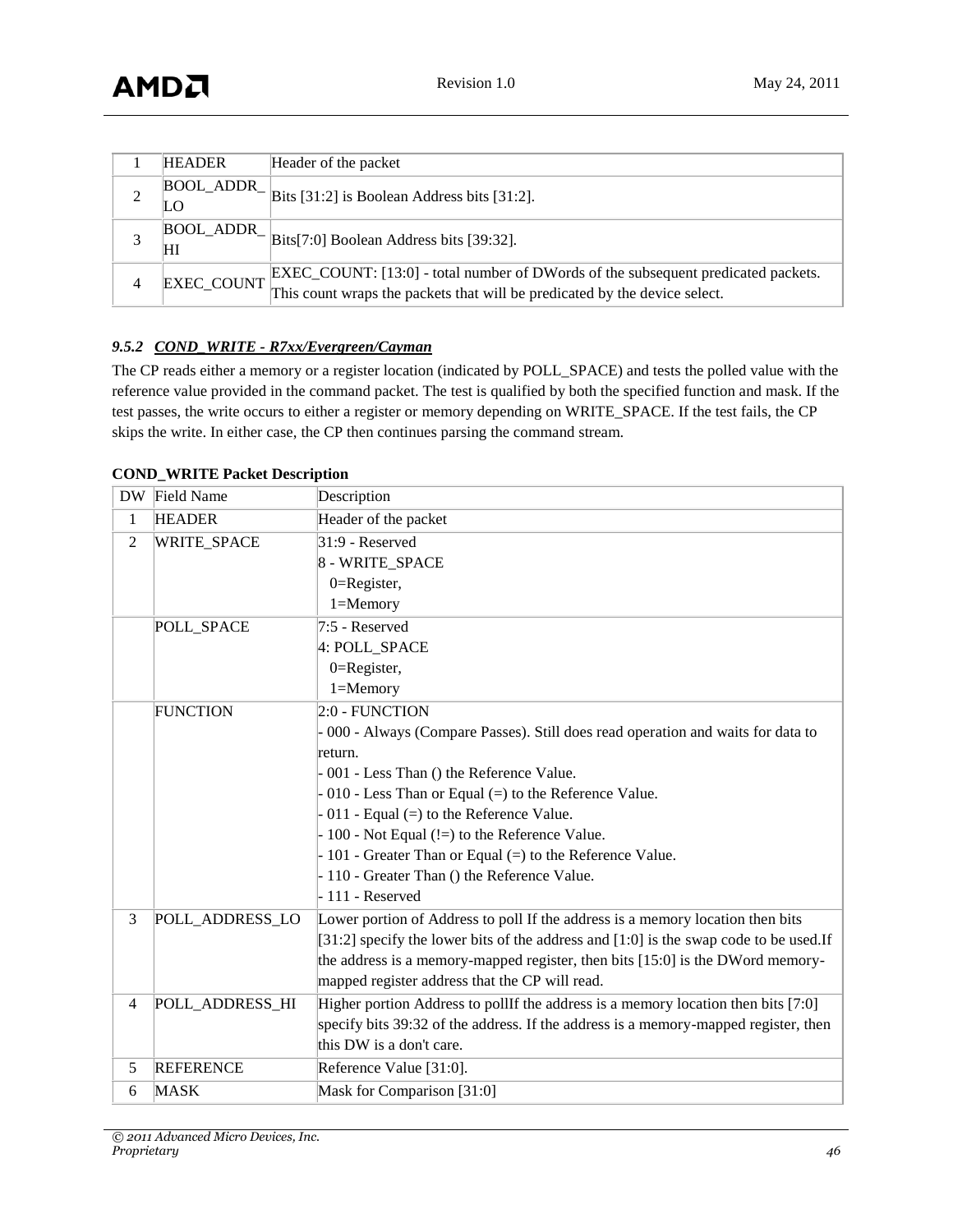|   |            | WRITE_ADDRESS_LO  If WRITE_SPACE + Register: WRITE_ADDRESS[15:0] - DWord memory-         |
|---|------------|------------------------------------------------------------------------------------------|
|   |            | mapped register address that the will be written. ElseIf WRITE_SPACE +                   |
|   |            | Memory: WRITE_ADDRESS[31:2] - DWord-Aligned Address of destination                       |
|   |            | memory location. WRITE_ADDRESS[1:0] - SWAP Used for Memory Write.                        |
| 8 |            | WRITE_ADDRESS_HI If WRITE_SPACE + Register: This DWord is a don't care. If WRITE_SPACE + |
|   |            | Memory: Bits 7:0 - WRITE_ADDRESS[39:32]                                                  |
|   | WRITE DATA | Write Data[31:0] that will be conditionally written to the ADDRESS.                      |

# *9.5.3 SET\_PREDICATION - R7xx/Evergreen/Cayman*

The SET\_PREDICTION packet provides a single flexible packet for the driver to specify type type of predication check for previous events: ZPASS, PRIMCOUNT, etc.

| DW.            | Field Name              | Description                                                                          |
|----------------|-------------------------|--------------------------------------------------------------------------------------|
| $\mathbf{1}$   | <b>HEADER</b>           | Header of the packet                                                                 |
| $\mathfrak{2}$ | START_ADDR_LO           | Bits [31:4] is start address bits [31:4]. Supports a 16 byte aligned address for DB0 |
|                |                         | count.                                                                               |
|                |                         | Bit [31] - Continue set predication (Valid only for use with ZPASS). This field is   |
|                |                         | used to allow accumulation of ZPASS count data across command buffer                 |
| 3              | <b>CONTINUE</b>         | boundaries.                                                                          |
|                |                         | 0: This SET_PREDICTION packet is a unique packet or the first of a series of         |
|                |                         | SET_PREDICATION packets.                                                             |
|                |                         | 1: This SET_PREDICATION packet is a continuation of the previous one.                |
|                |                         | Bit [18:16] Pred_Op                                                                  |
|                |                         | -000: Clear Predicate                                                                |
|                | PRED_OP                 | -001: Set Zpass Predicate                                                            |
|                |                         | -010: Set PrimCount Predicate                                                        |
|                |                         | $-011$ : Reserved                                                                    |
|                |                         | -1xx: Reserved.                                                                      |
|                |                         | Bit [12] Hint (Only valid for Zpass/Occlusion Predicate)                             |
|                |                         | -0: CP must wait until final ZPass counts have been written by all DBs.              |
|                | <b>HINT</b>             | -1: CP should read the results once, if all DBs have not written the results to      |
|                |                         | memory then draw.                                                                    |
|                | PREDICATION_BOOL<br>EAN | Bit [8] Predication Boolean (valid for both ops)                                     |
|                |                         | 0: Draw if not visible/overflow                                                      |
|                |                         | 1: Draw if visible/no overflow                                                       |
|                | START_ADDR_HI           | Bits[7:0] Start Address bits [39:32]                                                 |

#### **SET\_PREDICATION Packet Description**

# *9.5.4 PRED\_EXEC - R7xx/Evergreen/Cayman*

Functionality Perform a predicated execution of a sequence of packets (type 0, 2, and type 3) on select devices.

Notes: The ME\_INITIALIZE packet includes a GPU unique Device ID. Care must be taken to make certain that EXEC\_COUNT contains the exact number of DWords for the subsequent packets that are to be predicated. The CP will start parsing the DWord immediately following EXEC\_COUNT DWords.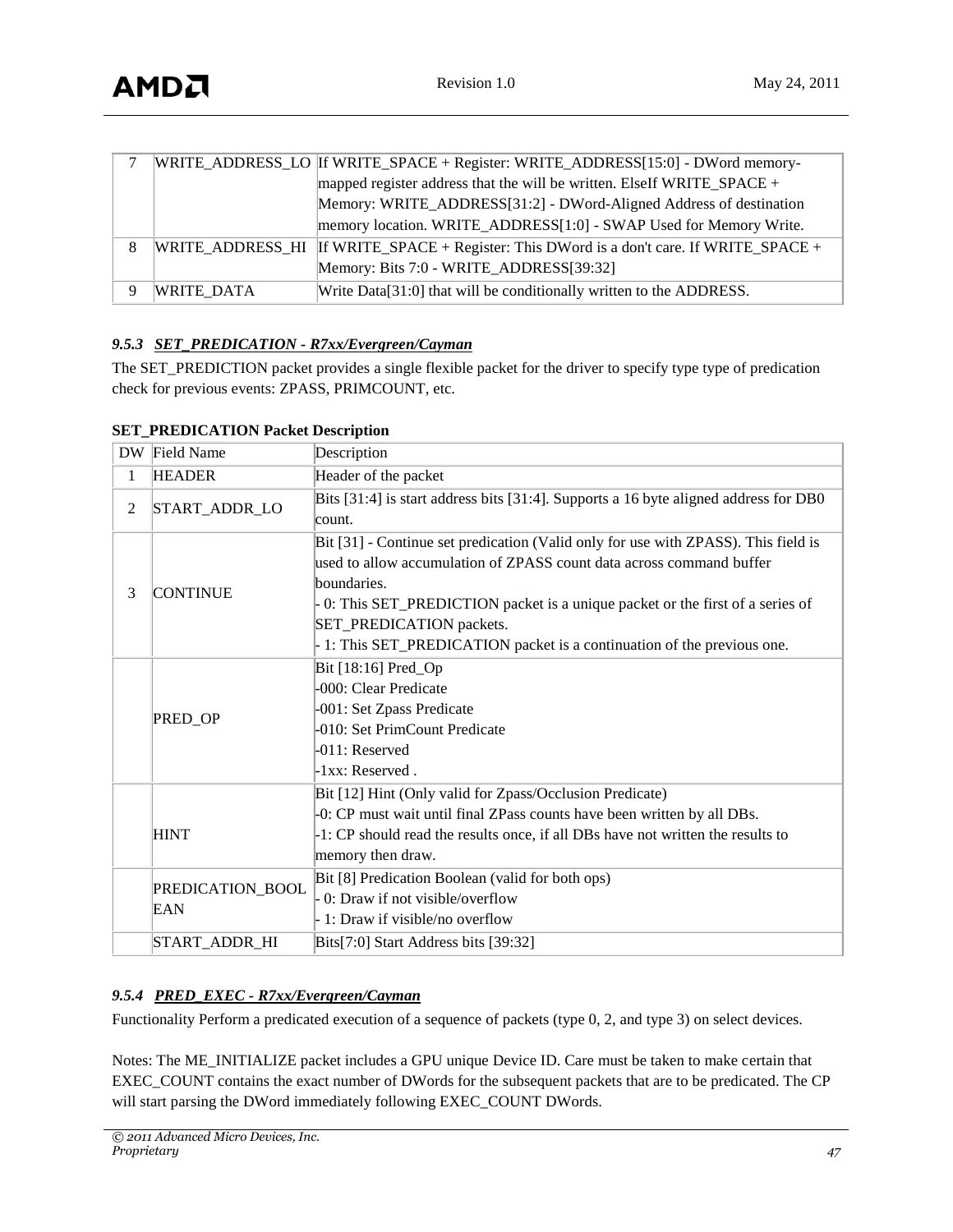#### **PRED\_EXEC Packet Description**

| DW | Field Name     | Description                                                                                                                                                         |
|----|----------------|---------------------------------------------------------------------------------------------------------------------------------------------------------------------|
|    | <b>HEADER</b>  | header; Header of the packet                                                                                                                                        |
|    | <b>CONTROL</b> | bit [31:24] device_select; To select one or more device IDs upon which the subsequent<br>predicated packets will be executed                                        |
|    |                | bit $[13:0]$ exec_count; Total number of DWords of the subsequent predicated packets. This<br>count wraps the packets that will be predicated by the device select. |

# <span id="page-47-0"></span>**9.6 Synchronization Packets**

#### *9.6.1 EVENT\_WRITE - R7xx/Evergreen/Cayman*

This packet is used when the driver wants to create a non-TimeStamp/Fence event. See EVENT\_WRITE\_EOP to send timestamps and fences. The EVENT\_WRITE supports two categories of events. Those are:

- **•** 4 DW (DW) event where special handling is required: ZPASS, SAMPLE\_PIPELINESTATS, SAMPLE\_STREAMOUTSTATS[,1,2,3].
- **•** 2 DW (DW) event where no special handling is required; CP just writes EVENT\_TYPE (bits[5:0] of DW 2 from the packet) into VGT\_EVENT\_INITIATOR register and DWs 3 and 4 do not exist, i.e., the packet is only 2 DWs for these events. These include all other events.

|        | DW Field Name<br>Description          |                                                                                                                                                                                                                                                                                                                                                                                                                                                                                                                                                                        |
|--------|---------------------------------------|------------------------------------------------------------------------------------------------------------------------------------------------------------------------------------------------------------------------------------------------------------------------------------------------------------------------------------------------------------------------------------------------------------------------------------------------------------------------------------------------------------------------------------------------------------------------|
| 1      | <b>HEADER</b><br>Header of the packet |                                                                                                                                                                                                                                                                                                                                                                                                                                                                                                                                                                        |
| 2      | <b>EVENT_INDE</b><br>IX<br>EVENT_TYPE | EVENT_INDEX[11:8] - Event Index<br>- 0000: Any non-Time Stamp/non-Fence/non-Trap EVENT_TYPE not listed.<br>- 0001: ZPASS_DONE - 0010: SAMPLE_PIPELINESTAT<br>- 0011: SAMPLE_STREAMOUTSTATS, SAMPLE_STREAMOUTSTATS1,<br>SAMPLE_STREAMOUTSTATS2, SAMPLE_STREAMOUTSTATS3<br>- 0100: CS_PARTIAL_FLUSH, VS_PARTIAL_FLUSH, PS_PARTIAL_FLUSH<br>- 0101: Reserved for EVENT_WRITE_EOP time stamp/fence event types<br>$-0111 - 1111$ : Reserved for future use.<br>EVENT_TYPE[5:0] - The CP writes this value to the VGT_EVENT_INITIATOR register for<br>the assigned context. |
| 3<br>4 | O                                     | Bits [31:3] - Lower bits of QWORD-Aligned Address.<br>$ADDRESS\_L$ Bits [2:0] - Reserved & must be programmed to zero. Driver should only supply this DW for<br>Sample_PipelineStats,<br>Sample_StreamoutStats, and Zpass (Occlusion).<br>Bits [7:0] - Upper bits of Address [39:32] Driver should only supply this DW for<br>ADDRESS_HI Sample_PipelineStats, Sample_StreamoutStats, and Zpass (Occlusion).                                                                                                                                                           |

### **EVENT\_WRITE Packet Description**

# *9.6.2 EVENT\_WRITE\_EOP - R7xx/Evergreen/Cayman*

The EVENT\_WRITE\_EOP packet is used when the driver wants to create any end-of-pipe event. TS used below is historical and indicates either fence data, trap or actual time stamp will be written back.

#### **Supported Events are**:

**•** Cache Flush TS: provides the driver with a pipelined fence/time stamp indicating that the CBs, DBs, and SX have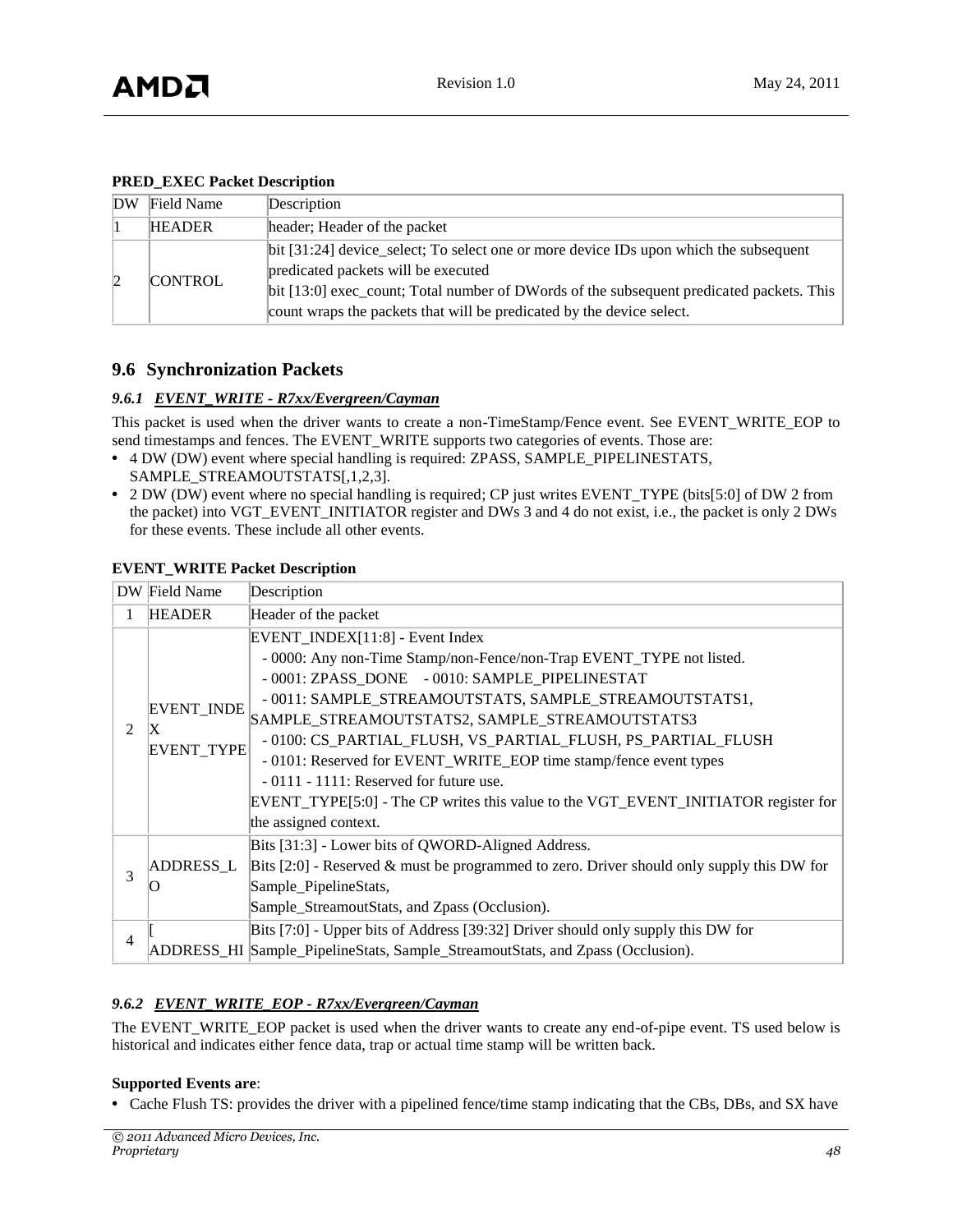completed flushing their caches.

- **•** Cache Flush And Inval TS: same as above but the CBs, DBs, and SX, also invalidate their caches before sending the pulse back to the CP.
- **•** Bottom Of Pipe TS: provides the driver with a pipelined time stamp indicating that the CBs, DBs, and SX have completed all work before the time stamp. This can be considered a read EOP event in that all reads have occurred but the CBs/DBs/SX have not written out all the data in their caches.

Use the EVENT\_WRITE packet for all others. Supported actions when requested event has completed are:

- **•** Timestamps 64-bit global GPU clock counter value or CP\_PERFCOUNTER\_HI/LO, either with optional interrupt .
- **•** Fences 32 or 64 bit embedded data in the packet with optional interrupt.

|                | DW Field Name<br>Description |                                                                                          |
|----------------|------------------------------|------------------------------------------------------------------------------------------|
| 1              | <b>HEADER</b>                | Header of the packet                                                                     |
| $\overline{2}$ |                              | EVENT_INDEX EVENT_INDEX[11:8] - Event Index                                              |
|                | <b>EVENT_TYPE</b>            | - 0000: Any non-Time Stamp/non-Fence/non-Trap EVENT_TYPE not listed.                     |
|                |                              | - 0001: ZPASS_DONE                                                                       |
|                |                              | - 0010: SAMPLE_PIPELINESTAT                                                              |
|                |                              | - 0011: SAMPLE_STREAMOUTSTATS, SAMPLE_STREAMOUTSTATS1,                                   |
|                |                              | SAMPLE_STREAMOUTSTATS2, SAMPLE_STREAMOUTSTATS3                                           |
|                |                              | 0100: CS_PARTIAL_FLUSH, VS_PARTIAL_FLUSH, PS_PARTIAL_FLUSH                               |
|                |                              | - 0101: Reserved for EVENT_WRITE_EOP time stamp/fence event types                        |
|                |                              | - 0111-1111: Reserved for future use.                                                    |
|                |                              | EVENT_TYPE[5:0] - The CP writes this value to the VGT_EVENT_INITIATOR register           |
|                |                              | for the assigned context.                                                                |
| 3              | ADDRESS_LO                   | [31:2] - Lower bits of DWord-Aligned Address if DATA_SEL = $001$ ",                      |
|                |                              | [31:3] - Lower bits of QWORD-Aligned Address if DATA_SEL = 010" or 011", Else don't      |
|                |                              | care.                                                                                    |
|                |                              | Bits $[1:0]$ - Reserved & must be programmed to zero.                                    |
| $\overline{4}$ | DATA_SEL                     | [31:29] - DATA_SEL - Selects Source of Data to be written for a End-of-Pipe Done event.  |
|                |                              | - 000 - None, i.e., Discard Data. Used when only an interrupt is needed. Program INT_SEL |
|                |                              | to 01".<br>- 001 - Send 32-bit Data Low (Discard Data High).                             |
|                |                              | - 010 - Send 64-bit Data.                                                                |
|                |                              | - 011 - Send current value of the 64 bit global GPU clock counter.                       |
|                |                              | - 100 - Send current value of the CP_PERFCOUNTER_HI/LO. The intent is for the driver     |
|                |                              | to have already selected the always count sclks option (0x0) for CP_PERFCOUNTER          |
|                |                              | SELECT and requested the CP to start counting via the CP_PERFMON_CNTL register.          |
|                |                              | - 101-111 Reserved for future use.                                                       |
|                | <b>INT_SEL</b>               | [25:24] - INT_SEL Selects interrupt action for End-of-Pipe Done event.                   |
|                |                              | - 00 - None (Do not send an interrupt).                                                  |
|                |                              | - 01 - Send Interrupt Only. Program DATA_SEL 000'.                                       |
|                |                              | - 10 - Send Interrupt when Write Confirm is received from the MC.                        |
|                | <b>ADDRESS_HI</b>            | [7:0] - ADDR_HI, address bits[39:32]. External memory address written for a End-of-Pipe  |
|                |                              | Done event. Read returns last value written to memory.                                   |
| 5              | DATA_LO                      | Data [31:0] value that will be written to memory when event occurs. Driver should always |
|                |                              | supply this DW                                                                           |

#### **EVENT\_WRITE\_EOP Packet Description**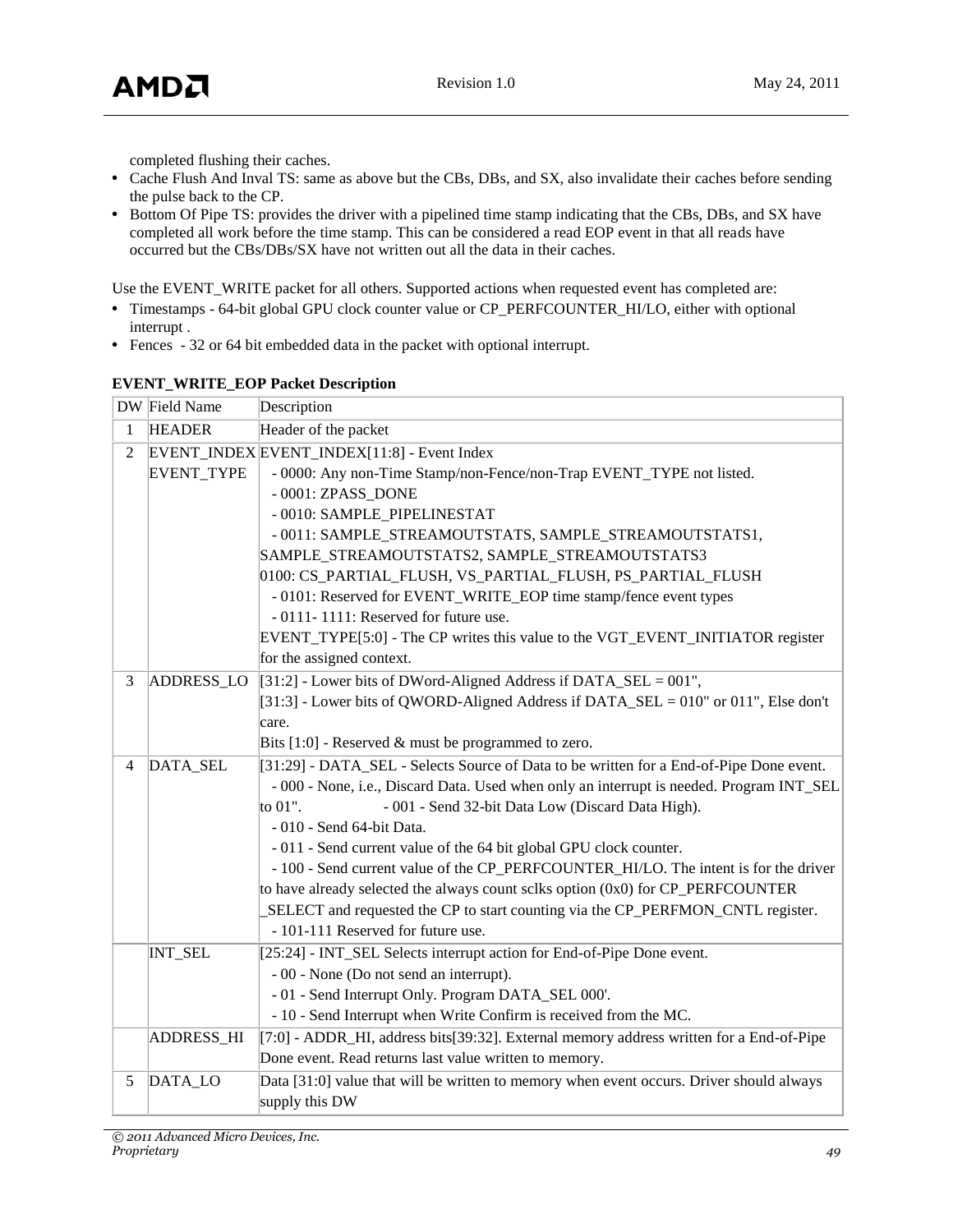| 6  DATA HI | Data [63:32] value that will be written to memory when event occurs. Driver should always |
|------------|-------------------------------------------------------------------------------------------|
|            | supply this DW                                                                            |

### *9.6.3 EVENT\_WRITE\_EOS - Evergreen/Cayman*

The EVENT\_WRITE\_EOS packet is used when the driver wants to create any end-of-shader event (end of CS or end of PS).Supported Events are CS Done and PS Done. The CP will generate the end-of-shader event given in the packet by writing to the VGT\_EVENT\_INITIATOR register.

| <b>DW</b>      | Field Name                       | Description                                                                                                                                                                                                                                                                                                                                                                                                                                      |
|----------------|----------------------------------|--------------------------------------------------------------------------------------------------------------------------------------------------------------------------------------------------------------------------------------------------------------------------------------------------------------------------------------------------------------------------------------------------------------------------------------------------|
| $\mathbf{1}$   | <b>HEADER</b>                    | Header of the packet                                                                                                                                                                                                                                                                                                                                                                                                                             |
| $\mathfrak{D}$ | EVENT_INDEX<br><b>EVENT_TYPE</b> | EVENT_INDEX[11:8] - Event Index<br>- 0000 - 0100: Reserved for EVENT_WRITE event types<br>- 0101: Reserved for EVENT_WRITE_EOP event types<br>- 0110: CS Done, PS Done<br>- Others up to 1111: Reserved for future use.<br>EVENT_TYPE[5:0] - The CP writes this value to the VGT_EVENT_INITIATOR<br>register for the assigned context.                                                                                                           |
| 3              | ADDRESS_LO                       | [31:2] - Lower bits of DWord-Aligned Address.<br>[1:0] - Reserved & must be programmed to zero.                                                                                                                                                                                                                                                                                                                                                  |
| $\overline{4}$ | $\mathbf{CMD}$                   | $[31:29] - CMD$<br>- 000: Store Append Count to memory<br>- 001: Store GDS Data to memory<br>- 010: Store 32-bit "DATA" from this packet to memory<br>Others: Reserved                                                                                                                                                                                                                                                                           |
|                | <b>ADDRESS_HI</b>                | [7:0] - ADDR_HI, address bits[39:32]. External memory address written for a End-of-<br>Shader Done event. Read returns last value written to memory.                                                                                                                                                                                                                                                                                             |
| 5              | SIZE REG_ADDR<br><b>OR DATA</b>  | [30:16] - SIZE: Number of DWs to read from the GDS. Currently supports reading of<br>$16KDW$ s. A value of zero is not supported when $CMD = 001$ .<br>[15:0] - REG_ADDR: Register address of the register to read, not an offset into a<br>specific register type sub-space.<br>OR [31:0] - DATA: EOS fence value that will be written to memory when event<br>occurs. This DW is always supplied, but only valid if "CMD" + Store Packet Data. |

#### **EVENT\_WRITE\_EOS Packet Description**

#### *9.6.4 MEM\_SEMAPHORE - R7xx/Evergreen/Cayman*

The MEM\_SEMAPHORE packet supports Signal and Wait Semaphores. Wait Semaphores are executed at the top of pipe (CP) and a Signal Semaphores are executed at the bottom of pipe (after whatever work before it has been completed).

|    | IEM SEMAPHORE PACKEL DESCRIPTION |                                             |  |  |
|----|----------------------------------|---------------------------------------------|--|--|
| DW | Field Name                       | Description                                 |  |  |
|    | <b>HEADER</b>                    | Header of the packet                        |  |  |
|    | ADDRESS LO                       | [31:3] Lower bits of QWORD-Aligned Address. |  |  |

## **MEM\_SEMAPHORE Packet Description**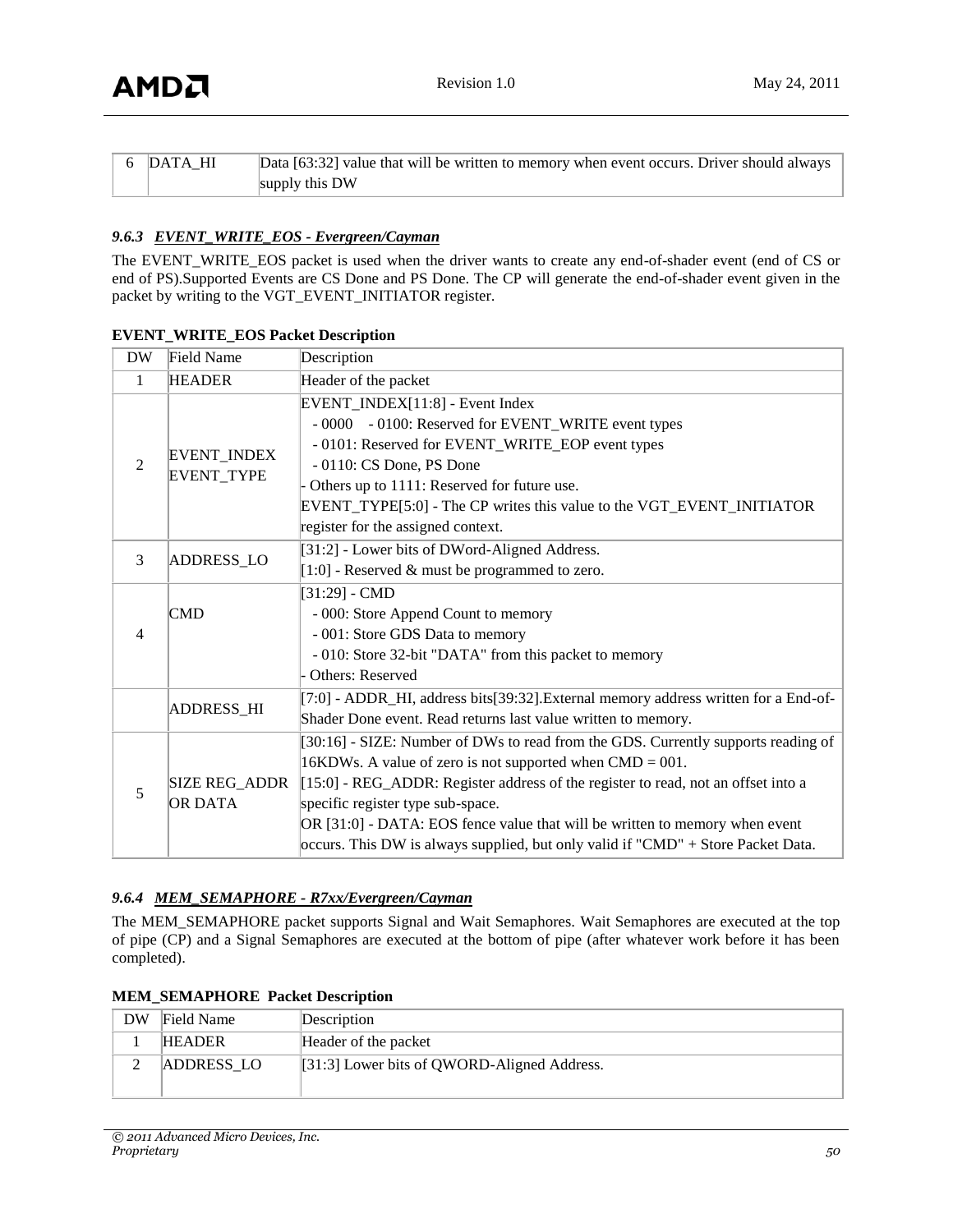| 3 | <b>SEM_SEL</b>     | [31:29] - SEM_SEL - Select either Wait or Signal. This is a multi-bit field to be DW            |
|---|--------------------|-------------------------------------------------------------------------------------------------|
|   |                    | compatible with EVENT_WRITE_EOP.                                                                |
|   |                    | - 110: Signal Semaphore.                                                                        |
|   |                    | - 111: Wait Semaphore.                                                                          |
|   | <b>CLIENT_CODE</b> | [25:24] - CLIENT_CODE - Client Code                                                             |
|   |                    | $-00:CP$                                                                                        |
|   |                    | $-01:CB$                                                                                        |
|   |                    | $-10:DB$                                                                                        |
|   |                    | $-11: SX$                                                                                       |
|   | SIGNAL_TYPE        | [20] - SIGNAL_TYPE - Signal Type                                                                |
|   |                    | - 0: SEM_SEL + Signal Semaphore and signal type is increment, or the SEM_SEL                    |
|   |                    | + Wait Semaphore                                                                                |
|   |                    | - 1: SEM_SEL + Signal Semaphore and signal type is write '1'.                                   |
|   | <b>USE_MAILBOX</b> | [16] USE_MAILBOX0 - Signal Semaphore will not wait for mailbox to be written1 -                 |
|   |                    | Signal Semaphore will wait for mailbox to be written                                            |
|   |                    | WAIT_ON_SIGNAL [12] WAIT_ON_SIGNAL - This field should be set in evergreen, but in cayman it is |
|   |                    | reserved and should be set to zero. If set the Wait_Semaphore will wait until all               |
|   |                    | outstanding End of Pipe (and therefore Signal_Semaphores) have completed, before                |
|   |                    | being issued.                                                                                   |
|   |                    | - 0: Don't wait for all Signal Semaphores to complete.                                          |
|   |                    | - 1: Wait for all Signal Semaphores to complete.                                                |
|   | <b>ADDRESS_HI</b>  | [7:0] - ADDRESS_HI - Upper bits (39:32) of Address                                              |

# *9.6.5 PFP\_SYNC\_ME - R7xx/Evergreen/Cayman*

This packet is inserted by the driver when it needs the PFP to stall or wait until the ME is at the synced up to the PFP.

#### **PFP\_SYNC\_ME Packet Description**

| DW | Field Name Description |                             |
|----|------------------------|-----------------------------|
|    |                        | HEADER Header of the packet |
|    | <b>DUMMY</b>           | Dummy Data                  |

#### *9.6.6 STRMOUT\_BUFFER\_UPDATE - R7xx/Evergreen/Cayman*

#### **STMOUT\_BUFFER\_UPDATE Packet Description**

|               | DW Field Name  | Description                                                        |
|---------------|----------------|--------------------------------------------------------------------|
|               | <b>HEADER</b>  | Header of the packet                                               |
| $\mathcal{L}$ | <b>CONTROL</b> | Bits $[31:10]$ - Reserved                                          |
|               |                | Bits [9:8] - Buffer Select, indicates the stream out being updated |
|               |                | - 00: Stream out buffer 0                                          |
|               |                | - 01: Stream out buffer 1                                          |
|               |                | - 10: Stream out buffer 2                                          |
|               |                | - 11: Stream out buffer 3                                          |
|               |                | Bits $[7:3]$ - Reserved                                            |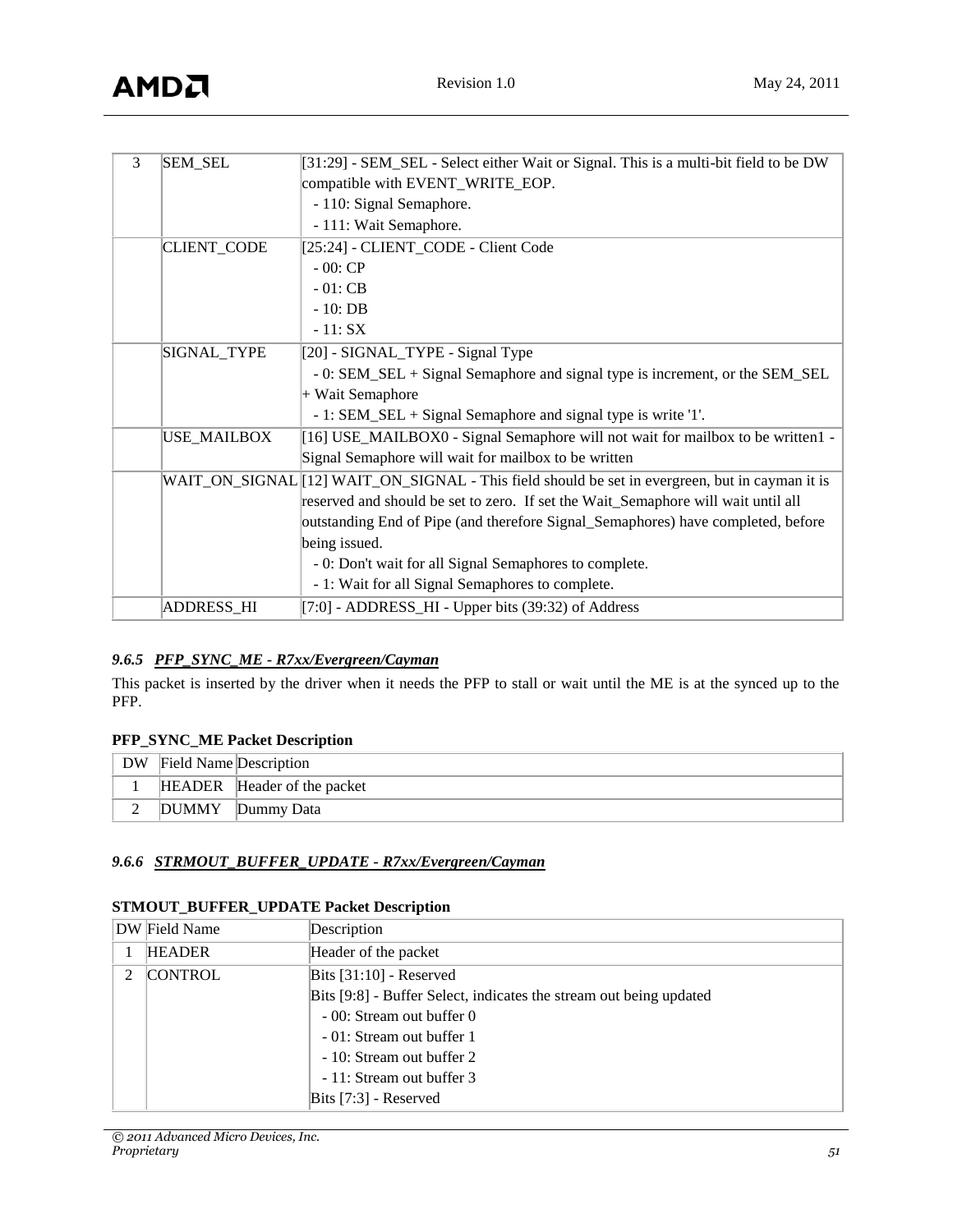|   |                       | Bits [2:1] - Source_Select: to write into VGT_STRMOUT_BUFFER_OFFSET                                  |
|---|-----------------------|------------------------------------------------------------------------------------------------------|
|   |                       | - 00: Use BUFFER_OFFSET in this packet                                                               |
|   |                       | - 01: Read VGT_STRMOUT_BUFFER_FILLED_SIZE                                                            |
|   |                       | - 10: Read data from SRC_ADDRESS                                                                     |
|   |                       | $-11$ : None                                                                                         |
|   |                       | Bit [0] - Update_Memory: Store BufferFilledSize to memory                                            |
|   |                       | - 0: Don't update memory; DST_ADDRESS_LO/HI are don't care, but must be                              |
|   |                       | provided                                                                                             |
|   |                       | - 1: Update memory at DST_ADDRESS with                                                               |
|   |                       | VGT_STRMOUT_BUFFER_FILLED_SIZE                                                                       |
| 3 | DST_ADDRESS_LO        | Bits [31:2] - Lower bits of DWord-Aligned Destination Address [31:2]. Valid only if                  |
|   |                       | Update_Memory is "1". Bits [1:0] - Swap [1:0] function used for data write.                          |
| 4 | DST_ADDRESS_HI        | Bits [7:0] - Upper bits of Destination Address [39:32]. DW valid only if Store                       |
|   |                       | BufferFilledSize is 01".                                                                             |
| 5 |                       | [BUFFER_OFFSET] - or If Source Select = "00", bits[31:0] has the BUFFER_OFFSET[31:0] in DWs to write |
|   | SRC_ADDRESS_LO        | to VGT_STRMOUT_BUFFER_OFFSET.                                                                        |
|   |                       | If Source Select $=$ "01", this ordinal is don't care                                                |
|   |                       | If Source Select = $"10"$ ,                                                                          |
|   |                       | - bits [31:2] is "SRC_ADDRESS_LO" (the lower bits of DWord-Aligned Source                            |
|   |                       | Address [31:2]).                                                                                     |
|   |                       | - bits [1:0] - Swap [1:0] function used for data read. DW valid only if Source _Select               |
|   |                       | is "10".                                                                                             |
|   |                       | bits [7:0] - Upper bits of Source Address [39:32]. DW valid only if Source_Select is                 |
| 6 | <b>SRC_ADDRESS_HI</b> | "10".                                                                                                |

# *9.6.7 SURFACE\_SYNC - R7xx/Evergreen/Cayman*

The SURFACE\_SYNC packet will allow the driver to place the surface sync commands as one atomic packet and to allow the driver to send the same COHER\_CNTL value regardless of the ASIC.

| <b>DW</b>      | Field Name        | Description                                                                                   |
|----------------|-------------------|-----------------------------------------------------------------------------------------------|
| 1              | <b>HEADER</b>     | Header of the packet                                                                          |
|                |                   | [31] - ENGINE: 0=PFP, 1=ME. Perform Surface Synhronization at CP.PFP (so index                |
| $\overline{2}$ | <b>ENGINE</b>     | DMA requests are not sent to VGT until the surface is coherent) or at the CP.ME as            |
|                |                   | done in previous ASICs.                                                                       |
|                | COHER_CNTL        | [28:0] - COHER_CNTL: See the CP_COHER_CNTL register for the definition.                       |
| 3              | <b>COHER SIZE</b> | Coherency Surface Size has a granularity of 256 Bytes.                                        |
|                |                   | $CP$ COHER BASE[31:0] + virtual memory address [39:8]. This value times 256 is                |
| $\overline{4}$ | COHER_BASE        | the byte address of the start of the surface to be synchronized (to create the high 32-       |
|                |                   | bits of a 40-bit virtual device address).                                                     |
| 5              | <b>VMID</b>       | [31:24] - VMID[7:0]: Virtual Memory ID to be synchronized. (cayman)                           |
|                |                   | $[15:0]$ - Poll_Interval $[15:0]$ : Interval to wait between the time an unsuccessful polling |
|                | POLL INTERVAL     | result is returned and a new poll is issued. Time between these is 16*Poll_Interval           |
|                |                   | clocks. The minimum value is $0x04$ . A value less than $0x04$ will be forced to $0x04$ .     |

# **SURFACE\_SYNC Packet Description**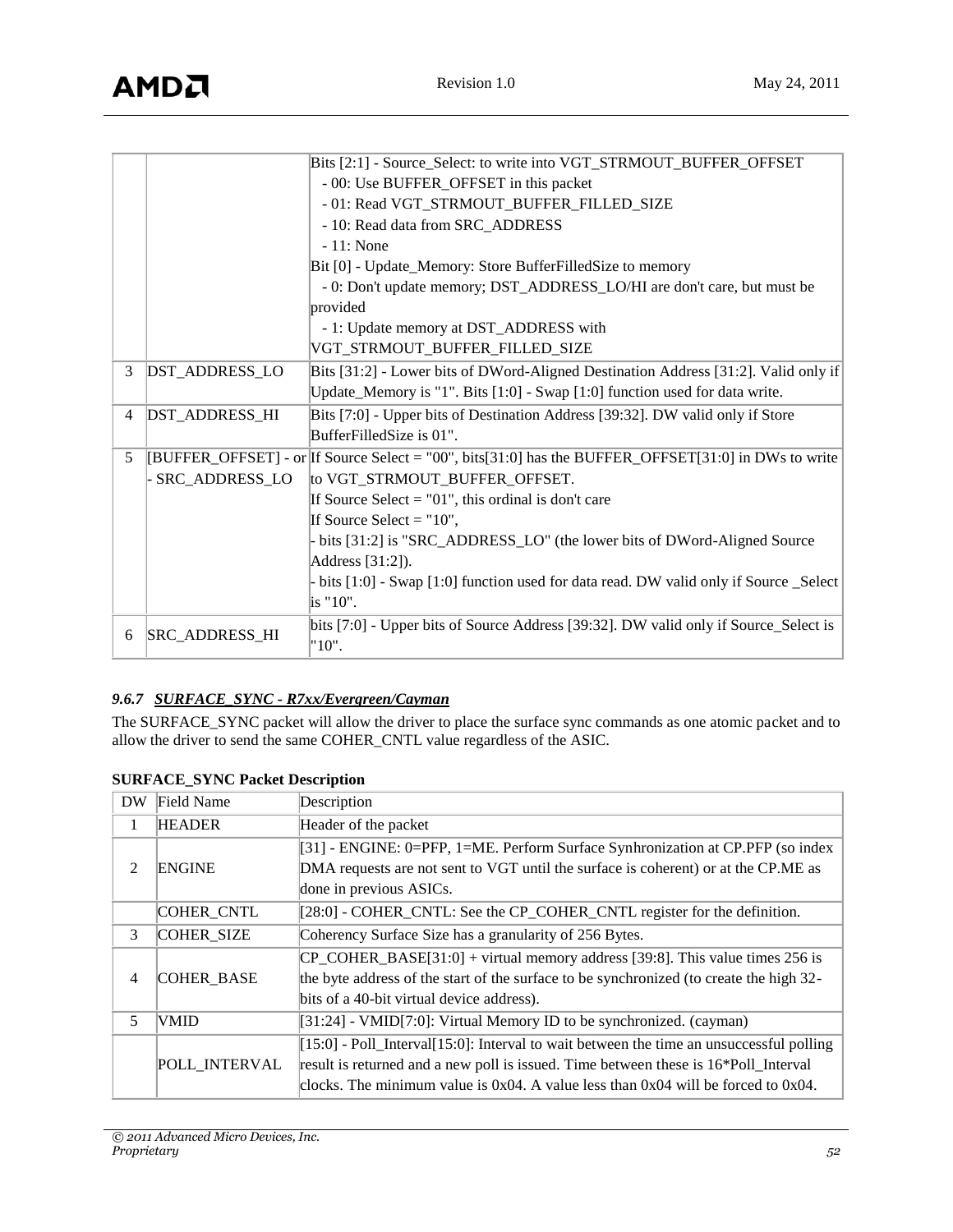# *9.6.8 WAIT\_REG\_MEM - R7xx/Evergreen/Cayman*

The WAIT\_REG\_MEM packet can be processed by either the CP.PFP or the CP.ME, as indicated by the ENGINE field.

#### **WAIT\_REG\_MEM Packet Description**

| <b>DW</b>      | Field Name       | Description                                                                               |
|----------------|------------------|-------------------------------------------------------------------------------------------|
| $\mathbf{1}$   | <b>HEADER</b>    | Header of the packet                                                                      |
|                |                  | $[8]$ - ENGINE:                                                                           |
| $\overline{2}$ | <b>ENGINE</b>    | $-0=ME$ ,                                                                                 |
|                |                  | $-1=$ PFP                                                                                 |
|                |                  | $[7:5]$ - Reserved                                                                        |
|                |                  | $[4]$ - MEM_SPACE:                                                                        |
|                | MEM_SPACE        | - 0=Register,                                                                             |
|                |                  | - 1=Memory. If ENGINE = PFP, only Memory is valid.                                        |
|                |                  | Bits [3] - Reserved                                                                       |
|                |                  | $[2:0]$ - FUNCTION                                                                        |
|                |                  | - 000 - Always (Compare Passes). Still does read operation and waits for read             |
|                |                  | results to come back.                                                                     |
|                |                  | - 001 - Less Than (<) the Reference Value.                                                |
|                |                  | $-010$ - Less Than or Equal ( $\le$ ) to the Reference Value.                             |
|                | <b>FUNCTION</b>  | $-011$ - Equal (=) to the Reference Value.                                                |
|                |                  | - 100 - Not Equal (!=) to the Reference Value.                                            |
|                |                  | - 101 - Greater Than or Equal (>=) to the Reference Value.                                |
|                |                  | - 110 - Greater Than (>) the Reference Value.                                             |
|                |                  | $-111$ - Reserved.                                                                        |
|                |                  | If PFP, only 101/Greater Than or Equal is valid.                                          |
|                |                  | Lower portion of Address to poll If the address is a memory location then bits            |
|                |                  | [31:2] specify the lower bits of the address and                                          |
| 3              | POLL_ADDRESS_LO  | Bits [1:0] specify SWAP used for memory read. If the address is a memory-mapped           |
|                |                  | register, then bits [15:0] is the DWord memory-mapped register address that the CP        |
|                |                  | will read.                                                                                |
|                |                  | Higher portion Address to poll If the address is a memory location then bits [7:0]        |
| $\overline{4}$ | POLL_ADDRESS_HI  | specify bits 39:32 of the address. If the address is a memory-mapped register, then       |
|                |                  | this DW is a don't care.                                                                  |
| 5              | <b>REFERENCE</b> | [31:0] - Reference Value.                                                                 |
| 6              | <b>MASK</b>      | [31:0] - Mask for Comparison.                                                             |
|                |                  | [15:0] - Poll_Interval: Interval to wait between the time an unsuccessful polling         |
| $\tau$         | POLL_INTERVAL    | result is returned and a new poll is issued. Time between these is 16*Poll_Interval       |
|                |                  | clocks. The minimum value is $0x04$ . A value less than $0x04$ will be forced to $0x04$ . |

# <span id="page-52-0"></span>**9.7 Misc Packets**

#### *9.7.1 MEM\_WRITE - R7xx/Evergreen/Cayman*

The MEM\_WRITE packet provides the opportunity to write two DWords to a QWORD-aligned memory location at the top of the graphics pipe.